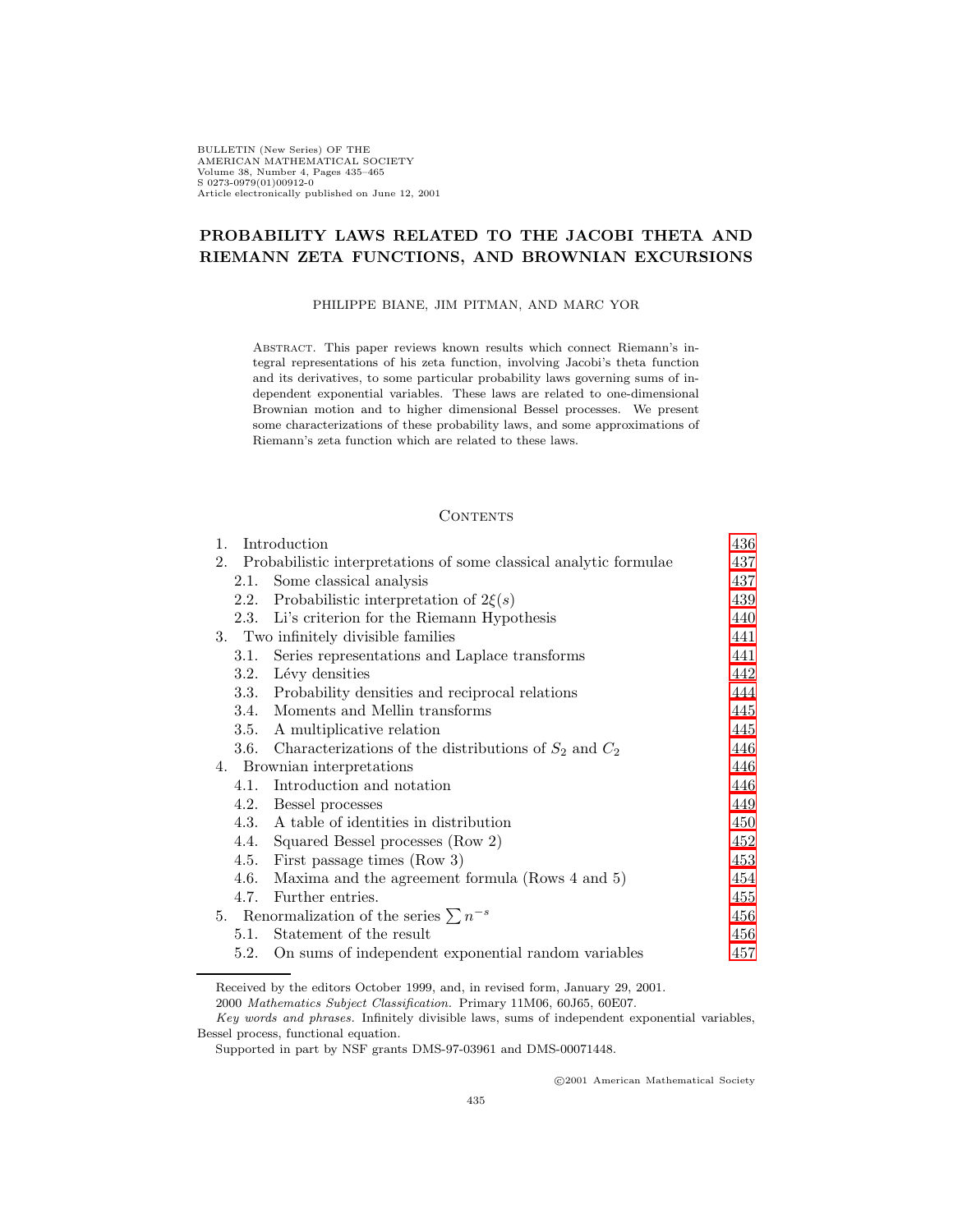| 5.3. Comparison with other summation methods                | 458. |
|-------------------------------------------------------------|------|
| 6. Final remarks                                            | 459  |
| 6.1. Hurwitz's zeta function and Dirichlet's L-functions    | 459  |
| 6.2. Other probabilistic aspects of Riemann's zeta function | 461  |
| References                                                  | 462. |

#### 1. INTRODUCTION

<span id="page-1-0"></span>In his fundamental paper [\[81\]](#page-30-0), Riemann showed that the Riemann zeta function, initially defined by the series

<span id="page-1-5"></span>(1.1) 
$$
\zeta(s) := \sum_{n=1}^{\infty} n^{-s} \qquad (\Re s > 1)
$$

<span id="page-1-3"></span>admits a meromorphic continuation to the entire complex plane, with only a simple pole at 1, and that the function

(1.2) 
$$
\xi(s) := \frac{1}{2}s(s-1)\pi^{-s/2}\Gamma(\frac{1}{2}s)\zeta(s) \qquad (\Re s > 1)
$$

<span id="page-1-4"></span>is the restriction to  $(\Re s > 1)$  of a unique entire analytic function  $\xi$ , which satisfies the functional equation

$$
\xi(s) = \xi(1-s)
$$

for all complex s. These basic properties of  $\zeta$  and  $\xi$  follow from a representation of  $2\xi$  as the Mellin transform of a function involving derivatives of Jacobi's theta function. This function turns out to be the density of a probability distribution on the real line, which has deep and intriguing connections with the theory of Brownian motion.

This distribution first appears in the probabilistic literature in the 1950's in the work of Feller  $[31]$ , Gnedenko  $[33]$ , and Tákacs  $[90]$ , who derived it as the asymptotic distribution as  $n \to \infty$  of the range of a simple one-dimensional random walk conditioned to return to its origin after  $2n$  steps, and found formula  $(1.5)$  below for  $s = 1, 2, \dots$ . Combined with the approximation of random walks by Brownian motion, justified by Donsker's theorem [\[11\]](#page-27-1), [\[26\]](#page-28-2), [\[80\]](#page-30-2), the random walk asymptotics imply that if

<span id="page-1-2"></span>(1.4) 
$$
Y := \sqrt{\frac{2}{\pi}} \left( \max_{0 \le u \le 1} b_u - \min_{0 \le u \le 1} b_u \right)
$$

<span id="page-1-1"></span>where  $(b_u, 0 \le u \le 1)$  is the standard Brownian bridge derived by conditioning a one-dimensional Brownian motion  $(B_u, 0 \le u \le 1)$  on  $B_0 = B_1 = 0$ , then

$$
E(Y^s) = 2\xi(s) \qquad (s \in \mathbb{C})
$$

where  $E$  is the expectation operator. Many other constructions of random variables with the same distribution as  $Y$  have since been discovered, involving functionals of the path of a Brownian motion or Brownian bridge in  $\mathbb{R}^d$  for  $d = 1, 2, 3$  or 4.

Our main purpose in this paper is to review this circle of ideas, with emphasis on the probabilistic interpretations such as  $(1.4)-(1.5)$  $(1.4)-(1.5)$  $(1.4)-(1.5)$  of various functions which play an important role in analytic number theory. For the most part this is a survey of known results, but the result of Section [5](#page-21-0) may be new. As general background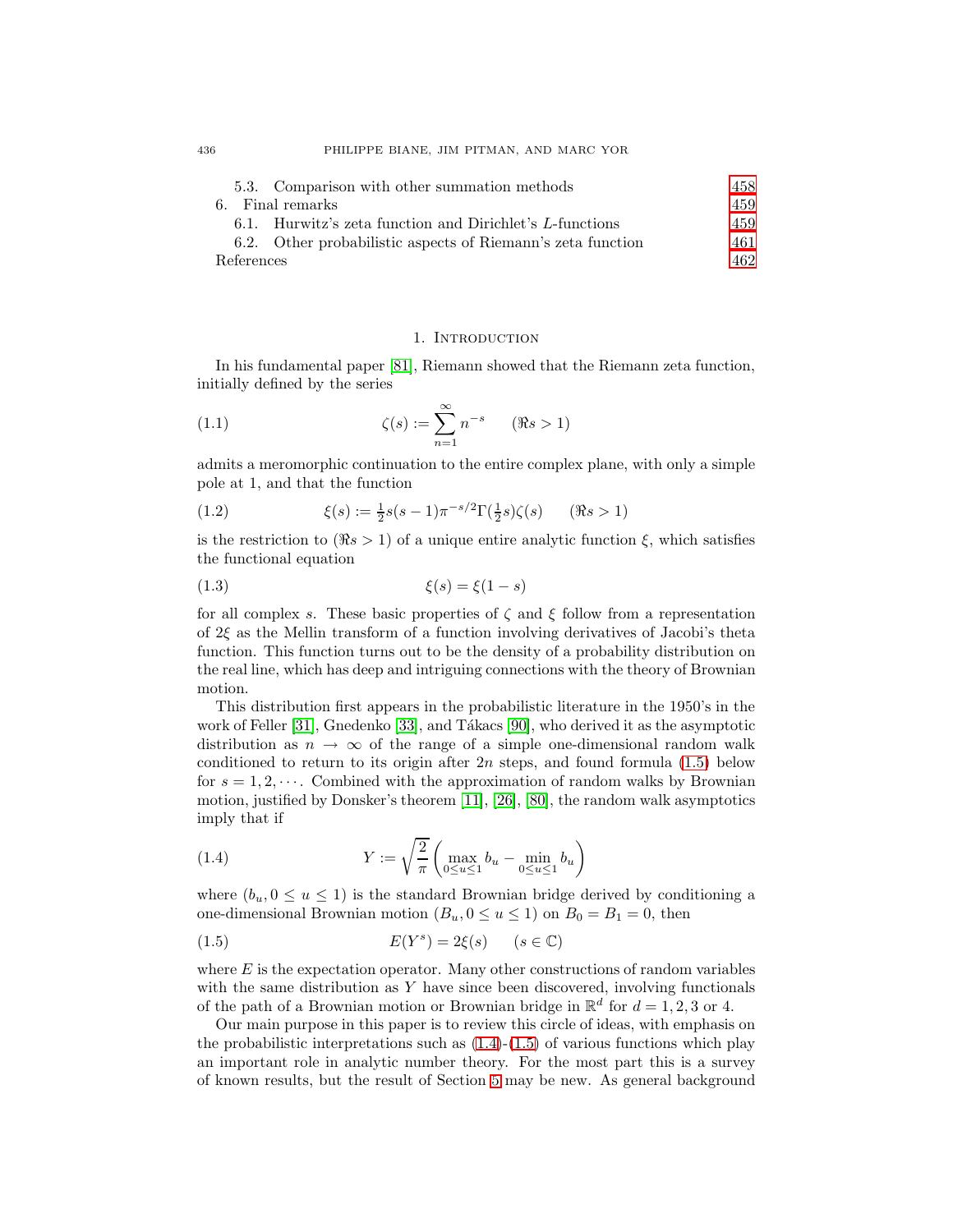references we mention [\[40\]](#page-28-3), [\[66\]](#page-29-0), [\[83\]](#page-30-3), [\[91\]](#page-30-4) for analytic number theory related to the Riemann zeta function, and [\[11\]](#page-27-1), [\[26\]](#page-28-2), [\[80\]](#page-30-2) for probability and stochastic processes.

Section [2](#page-2-0) reviews the classical analysis underlying [\(1.5\)](#page-1-1) and offers different analytic characterizations of the probability distribution of  $Y$ . We also point out how Li's criterion [\[59\]](#page-29-1) for the Riemann Hypothesis can be expressed in terms of the sequence of cumulants of  $log(1/Y)$ . Section [3](#page-6-0) presents various formulae related to the distributions of the random variables  $S_h$  and  $C_h$  defined by

<span id="page-2-3"></span>(1.6) 
$$
S_h := \frac{2}{\pi^2} \sum_{n=1}^{\infty} \frac{\Gamma_{h,n}}{n^2} \text{ and } C_h := \frac{2}{\pi^2} \sum_{n=1}^{\infty} \frac{\Gamma_{h,n}}{(n - \frac{1}{2})^2},
$$

<span id="page-2-5"></span>for independent random variables  $\Gamma_{h,n}$  with the gamma(h) density

(1.7) 
$$
P(\Gamma_{h,n} \in dx)/dx = \Gamma(h)^{-1}x^{h-1}e^{-x} \quad (h > 0, x > 0).
$$

<span id="page-2-4"></span>We use the notation  $S$  for sinh,  $C$  for cosh, as a mnemonic for the Laplace transforms

(1.8) 
$$
E\left[e^{-\lambda S_h}\right] = \left(\frac{\sqrt{2\lambda}}{\sinh\sqrt{2\lambda}}\right)^h
$$
 and  $E[e^{-\lambda C_h}] = \left(\frac{1}{\cosh\sqrt{2\lambda}}\right)^h$ .

We were motivated to study the laws of  $S_h$  and  $C_h$  both by the connection between these laws and the classical functions of analytic number theory and by the repeated appearances of these laws in the study of Brownian motion, which we recall in Section [4.](#page-11-1) To illustrate, the law of Y featured in  $(1.4)$  and  $(1.5)$  is characterized by the equality in distribution

<span id="page-2-6"></span>
$$
(1.9) \t\t Y \stackrel{d}{=} \left(\frac{\pi}{2} S_2\right)^{\frac{1}{2}}.
$$

As we discuss in Section [4,](#page-11-1) Brownian paths possess a number of distributional symmetries, which explain some of the remarkable coincidences in distribution implied by the repeated appearances of the laws of  $S_h$  and  $C_h$  for various h. See also [\[75\]](#page-29-2) for further study of these laws. Section [5](#page-21-0) shows how one of the probabilistic results of Section [3](#page-6-0) leads us to an approximation of the zeta function, valid in the entire complex plane, which is similar to an approximation obtained by Sondow [\[88\]](#page-30-5). We conclude in Section [6](#page-24-0) with some consideration of the Hurwitz zeta function and Dirichlet L-functions, and some references to other work relating the Riemann zeta function to probability theory.

## 2. Probabilistic interpretations of some classical analytic formulae

<span id="page-2-2"></span><span id="page-2-1"></span><span id="page-2-0"></span>2.1. **Some classical analysis.** Let us start with Jacobi's theta function identity

(2.1) 
$$
\frac{1}{\sqrt{\pi t}} \sum_{n=-\infty}^{\infty} e^{-(n+x)^2/t} = \sum_{n=-\infty}^{\infty} \cos(2n\pi x) e^{-n^2\pi^2 t} \quad (x \in \mathbb{R}, t > 0)
$$

which is a well known instance of the Poisson summation formula [\[6\]](#page-27-2). This identity equates two different expressions for  $p_{t/2}(0, x)$ , where  $p_t(0, x)$  is the fundamental solution of the heat equation on a circle identified with  $[0, 1]$ , with initial condition  $\delta_0$ , the delta function at zero. In probabilistic terms,  $p_t(0, x)$  is the probability density at  $x \in [0, 1]$  of the position of a Brownian motion on the circle started at  $0$  at time  $0$  and run for time  $t$ . The left hand expression is obtained by wrapping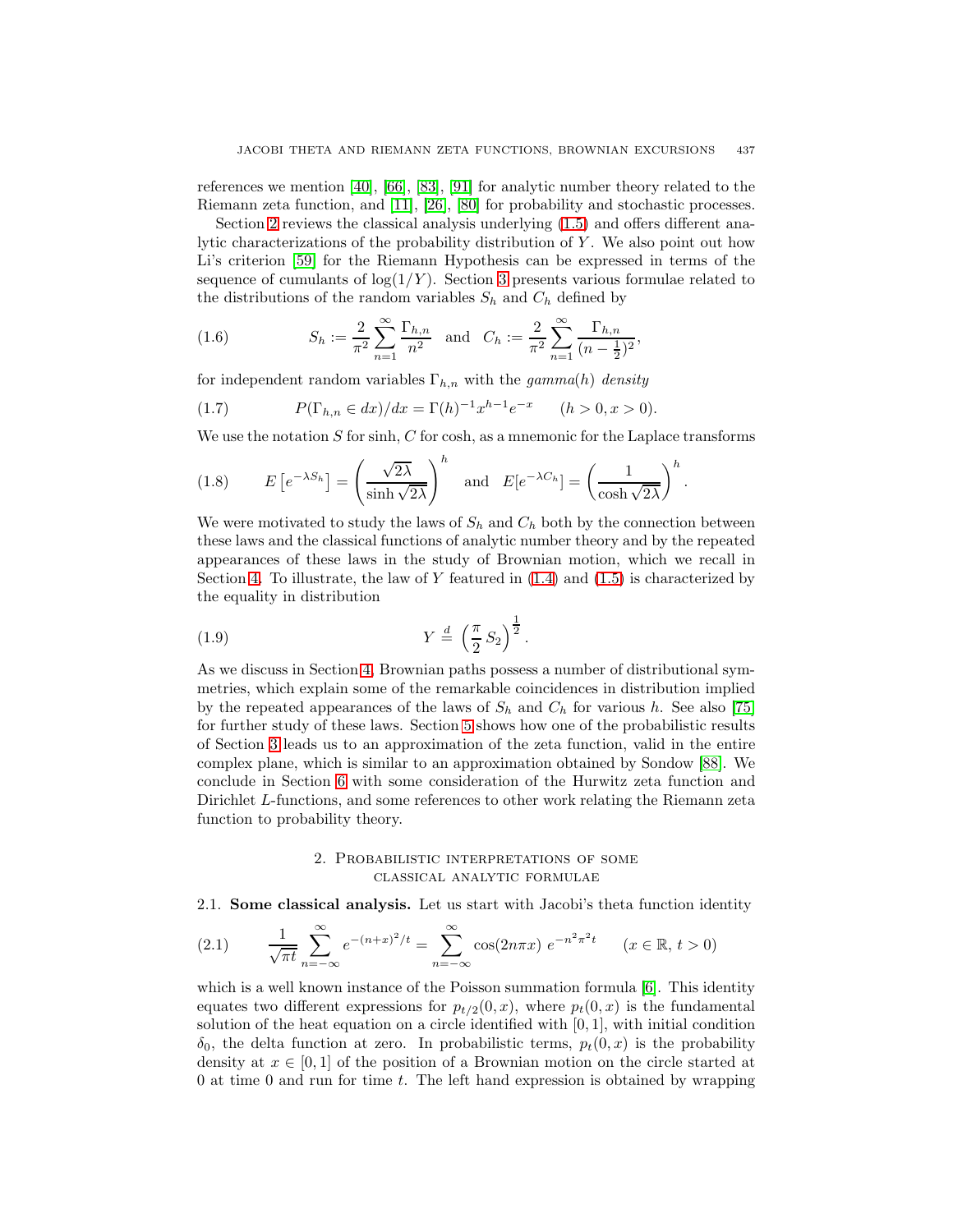<span id="page-3-1"></span>the Gaussian solution on the line, while the right hand expression is obtained by Fourier analysis. In particular,  $(2.1)$  for  $x = 0$  can be written

(2.2) 
$$
\sqrt{t} \theta(t) = \theta(t^{-1}) \qquad (t > 0)
$$

where  $\theta$  is the Jacobi theta function

(2.3) 
$$
\theta(t) := \sum_{n=-\infty}^{\infty} \exp(-n^2 \pi t) \qquad (t > 0).
$$

For the function  $\xi$  defined by [\(1.2\)](#page-1-3), Riemann obtained the integral representation

<span id="page-3-0"></span>(2.4) 
$$
\frac{4\xi(s)}{s(s-1)} = \int_0^\infty t^{\frac{s}{2}-1} (\theta(t)-1) dt \quad (\Re s > 1)
$$

by switching the order of summation and integration and using

(2.5) 
$$
\Gamma(s) = \int_0^\infty x^{s-1} e^{-x} dx \quad (\Re s > 0).
$$

He then deduced his functional equation  $\xi(s) = \xi(1-s)$  from [\(2.4\)](#page-3-0) and Jacobi's functional equation [\(2.2\)](#page-3-1). Following the notation of Edwards [\[28,](#page-28-4) §10.3], let

(2.6) 
$$
G(y) := \theta(y^2) = \sum_{n=-\infty}^{\infty} \exp(-\pi n^2 y^2),
$$

<span id="page-3-4"></span>so Jacobi's functional equation [\(2.2\)](#page-3-1) acquires the simpler form

(2.7) 
$$
yG(y) = G(y^{-1}) \qquad (y > 0).
$$

The function

(2.8) 
$$
H(y) := \frac{d}{dy} \left[ y^2 \frac{d}{dy} G(y) \right] = 2yG'(y) + y^2 G''(y),
$$

that is

(2.9) 
$$
H(y) = 4y^2 \sum_{n=1}^{\infty} (2\pi^2 n^4 y^2 - 3\pi n^2) e^{-\pi n^2 y^2},
$$

<span id="page-3-3"></span>satisfies the same functional equation as G:

(2.10) 
$$
yH(y) = H(y^{-1}) \qquad (y > 0).
$$

As indicated by Riemann, this allows [\(2.4\)](#page-3-0) to be transformed by integration by parts for  $\Re s > 1$  to yield

<span id="page-3-2"></span>(2.11) 
$$
2\xi(s) = \int_0^\infty y^{s-1} H(y) dy.
$$

It follows immediately by analytic continuation that [\(2.11\)](#page-3-2) serves to define an entire function  $\xi(s)$  which satisfies Riemann's functional equation  $\xi(s) = \xi(1-s)$ for all complex s. Conversely, the functional equation  $(2.10)$  for H is recovered from Riemann's functional equation for  $\xi$  by uniqueness of Mellin transforms. The representation of  $\xi$  as a Mellin transform was used by Hardy to prove that an infinity of zeros of  $\zeta$  lie on the critical line  $(\Re s = \frac{1}{2})$ . It is also essential in the work of Pólya  $[78]$  and Newman  $[62]$ ,  $[63]$  on the Riemann hypothesis.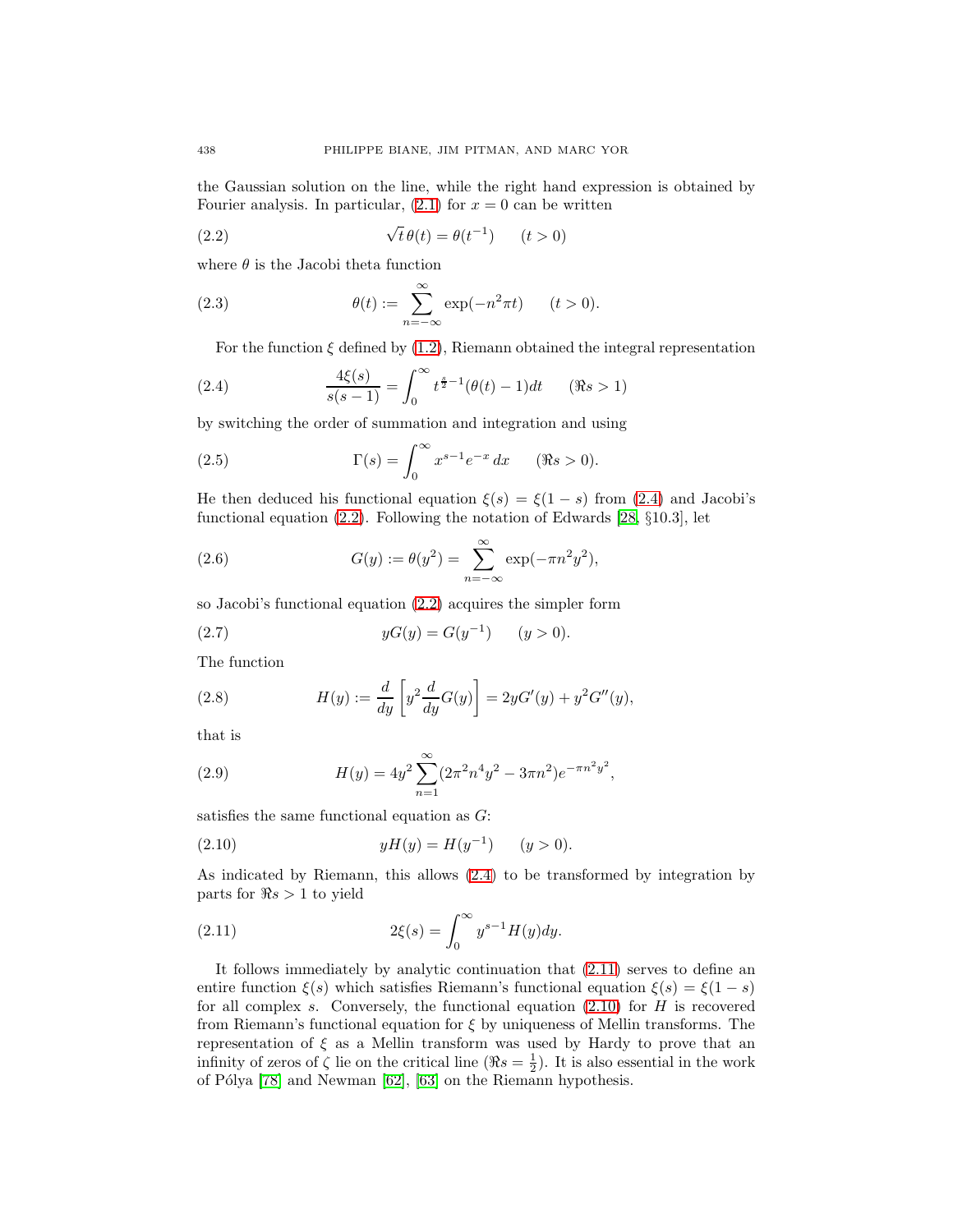<span id="page-4-0"></span>2.2. **Probabilistic interpretation of**  $2\xi(s)$ **.** As observed by Chung [\[18\]](#page-27-3) and New-man [\[62\]](#page-29-4),  $H(y) > 0$  for all  $y > 0$  (obviously for  $y \ge 1$ , hence too for  $y < 1$  by [\(2.10\)](#page-3-3)). By [\(1.2\)](#page-1-3), [\(1.3\)](#page-1-4) and  $\zeta(s) \sim (s-1)^{-1}$  as  $s \to 1$ ,

$$
2\xi(0) = 2\xi(1) = 1,
$$

so formula [\(2.11\)](#page-3-2) for  $s = 0$  and  $s = 1$  implies

$$
\int_0^\infty y^{-1} H(y) dy = \int_0^\infty H(y) dy = 1.
$$

That is to say, the function  $y^{-1}H(y)$  is the density function of a probability distribution on  $(0, \infty)$  with mean 1. Note that the functional equation [\(2.10\)](#page-3-3) for H can be expressed as follows in terms of a random variable  $Y$  with this distribution: for every non-negative measurable function g

<span id="page-4-7"></span>(2.12) 
$$
E[g(1/Y)] = E[Yg(Y)].
$$

The distribution of  $1/Y$  is therefore identical to the *size-biased* distribution derived from Y . See Smith-Diaconis [\[87\]](#page-30-6) for further interpretations of this relation. The next proposition, which follows from the preceding discussion and formulae tabulated in Section [3,](#page-6-0) gathers different characterizations of a random variable Y with this density. Here Y is assumed to be defined on some probability space  $(\Omega, \mathcal{F}, P)$ , with expectation operator E.

<span id="page-4-6"></span>**Proposition 2.1** ([\[18\]](#page-27-3), [\[81\]](#page-30-0)). For a non-negative random variable  $Y$ , each of the following conditions, (i)-(iv), is equivalent to Y having density  $y^{-1}H(y)$  for  $y > 0$ : (i)

- <span id="page-4-3"></span>(2.13)  $E(Y^s) = 2\xi(s) \quad (s \in \mathbb{C});$
- <span id="page-4-1"></span>(ii) for  $y > 0$

(2.14) 
$$
P(Y \le y) = G(y) + yG'(y) = -y^{-2}G'(y^{-1}),
$$

<span id="page-4-2"></span>that is

(2.15) 
$$
P(Y \le y) = \sum_{n=-\infty}^{\infty} (1 - 2\pi n^2 y^2) e^{-\pi n^2 y^2} = 4\pi y^{-3} \sum_{n=1}^{\infty} n^2 e^{-\pi n^2 / y^2};
$$

<span id="page-4-5"></span>(iii) with  $S_2$  defined by  $(1.6)$ 

$$
(2.16)\t\t Y \stackrel{d}{=} \sqrt{\frac{\pi}{2}S_2};
$$

(iv) for  $\lambda > 0$ 

<span id="page-4-4"></span>(2.17) 
$$
E\left[e^{-\lambda Y^2}\right] = \left(\frac{\sqrt{\pi\lambda}}{\sinh\sqrt{\pi\lambda}}\right)^2.
$$

As discussed further in Sections [1](#page-1-0) and [4.1,](#page-11-2) the first probabilistic interpretations of Y defined by [\(2.14\)](#page-4-1) were in terms of the asymptotic behaviour of random walks. Rényi and Szekeres [\[79\]](#page-29-6) encountered the distribution of  $\sqrt{\pi/2} Y$  as the limit distribution of  $H_n/\sqrt{4n}$  as  $n \to \infty$ , where  $H_n$  is the maximum height above the root of a random tree with uniform distribution on the set of  $n^{n-1}$  rooted trees labeled by a set of n elements. They noted the equivalence of  $(2.15)$  with  $(2.13)$ for  $s > 1$ . By the previous discussion, this equivalence and the extension of  $(2.13)$ to all  $s \in \mathbb{C}$  should be attributed to Riemann [\[81\]](#page-30-0). Aldous [\[1\]](#page-27-4) explained why the asymptotic distribution of  $H_n/\sqrt{4n}$  is identical to the distribution of the maximum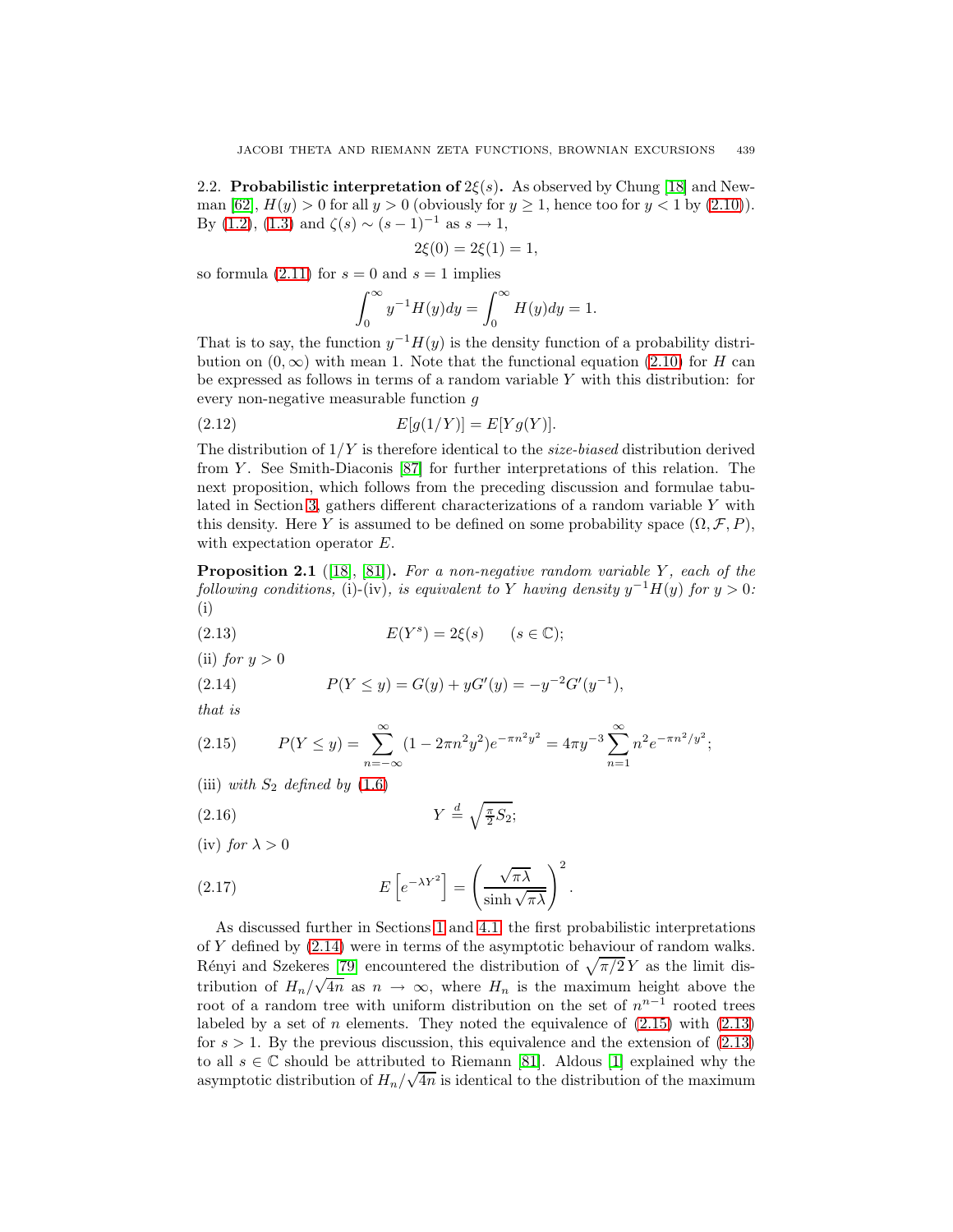of a standard Brownian excursion, as defined below [\(4.10\)](#page-13-0). This distribution had been previously identified by Chung [\[18\]](#page-27-3) using [\(2.15\)](#page-4-2) and [\(2.17\)](#page-4-4). See [\(3.4\)](#page-7-1) below regarding [\(2.16\)](#page-4-5). The connection between results for Brownian excursions and the functional equation for Riemann's  $\xi$  function was made in Biane-Yor [\[10\]](#page-27-5).

<span id="page-5-0"></span>2.3. **Li's criterion for the Riemann Hypothesis.** Li [\[59\]](#page-29-1) showed that the Riemann hypothesis

(2.18) 
$$
\xi(\rho) = 0 \Rightarrow \Re \rho = \frac{1}{2}
$$

<span id="page-5-2"></span>is equivalent to the sequence of inequalities

$$
\lambda_n > 0 \quad \text{for } n = 1, 2, \dots
$$

<span id="page-5-1"></span>where

(2.20) 
$$
\lambda_n := \frac{1}{(n-1)!} \frac{d^n}{ds^n} \left( s^{n-1} \log \xi(s) \right) \Big|_{s=1} = \sum_{\rho} \left[ 1 - \left( 1 - \frac{1}{\rho} \right)^n \right].
$$

Here  $\sum_{\rho}$  is the limit as  $T \to \infty$  of a sum over the zeros  $\rho$  of  $\xi$  with  $|\rho| \leq T$ , with repetition of zeros by multiplicity, and the second equality in [\(2.20\)](#page-5-1) follows from the classical formula [\[22\]](#page-27-6)

$$
2\xi(s)=\prod_{\rho}\left(1-\frac{s}{\rho}\right)
$$

where the product is over all zeros  $\rho$  of  $\xi$  with  $\rho$  and  $1-\rho$  paired together. Bombieri and Lagarias [\[13\]](#page-27-7) remarked that Li's criterion [\(2.19\)](#page-5-2) is closely connected to A. Weil's explicit formulae.

By an elementary binomial expansion

<span id="page-5-4"></span>(2.21) 
$$
\lambda_n = n \sum_{i=0}^{n-1} {n-1 \choose i} \frac{k_{n-i}}{(n-i)!}
$$

<span id="page-5-3"></span>where

(2.22) 
$$
k_n := \frac{d^n}{ds^n} \left( \log \xi(s) \right) \big|_{s=1}.
$$

We observe that  $k_n$  is the nth cumulant of the random variable  $L := \log(1/Y)$ for Y satisfying the conditions of Proposition [2.1.](#page-4-6) This follows from the classical definition of cumulants [\[35\]](#page-28-5), using the consequence of  $E(Y^{1-s}) = \xi(1-s) = \xi(s)$ and [\(2.22\)](#page-5-3) that

(2.23) 
$$
\log E[e^{(s-1)L}] = \log E[Y^{1-s}] = \log[2\xi(s)] = \sum_{n=1}^{\infty} k_n \frac{(s-1)^n}{n!}.
$$

The cumulants  $k_n$  are related to the *moments* 

$$
\mu_n := E(L^n) = \int_0^\infty (-\log y)^n y^{-1} H(y) dy
$$

by the general relation

(2.24) 
$$
\mu_n = \sum_{i=0}^{n-1} {n-1 \choose i} \mu_i k_{n-i}.
$$

We note that  $k_1$  and  $k_2$  are positive, because

$$
k_1 = \mu_1 = -E[\log(Y)] > -\log(E[Y]) = 0
$$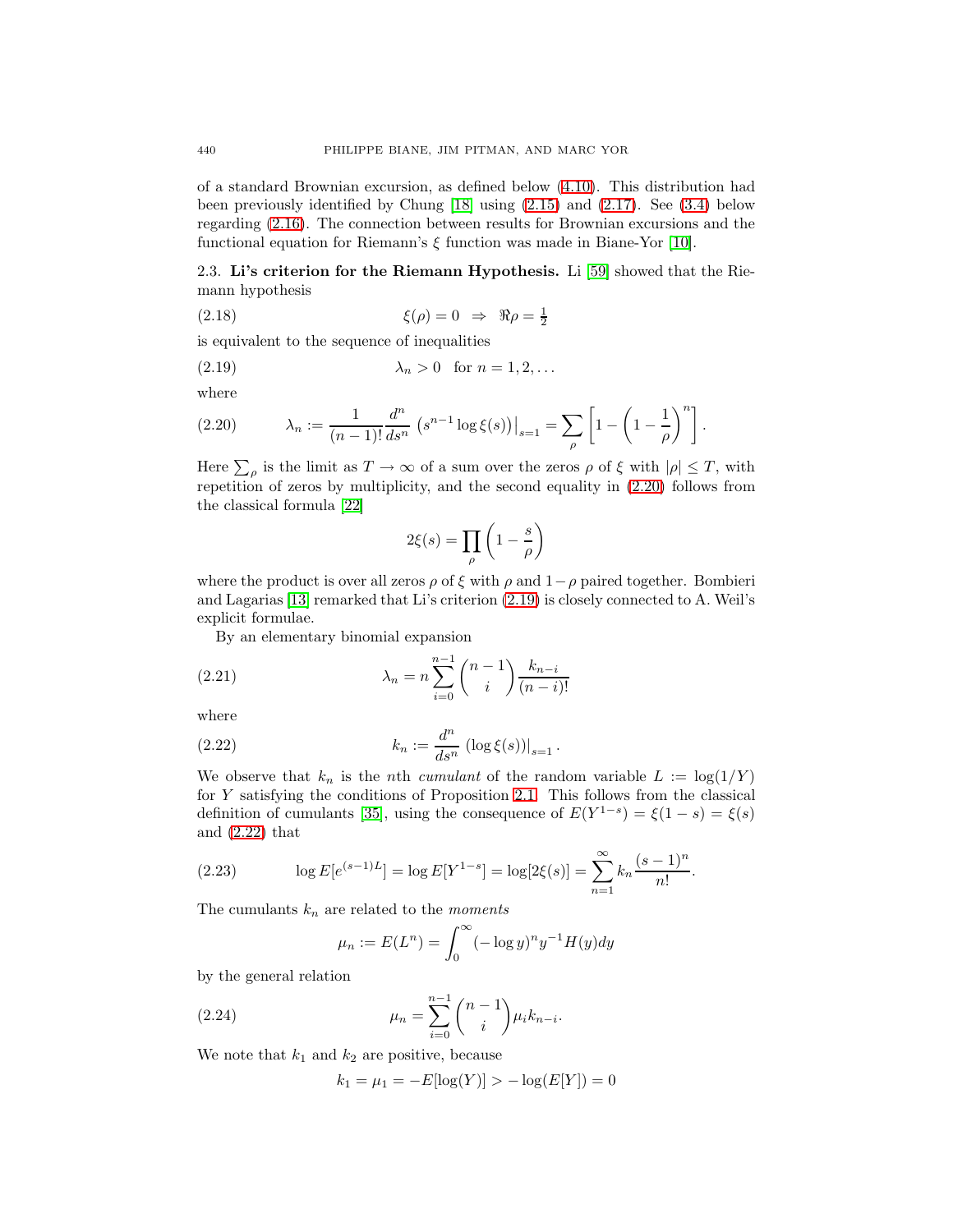by Jensen's inequality, and  $k_2 = \mu_2 - \mu_1^2$  is the variance of L. Hence  $\lambda_1$  and  $\lambda_2$  are positive by [\(2.21\)](#page-5-4). As indicated in [\[13,](#page-27-7) p. 286], the  $\lambda_n$  can be explicitly expressed in terms of  $\zeta(j)$  for  $j = 2, 3, \ldots$  and the *Stieltjes constants* defined by the Laurent expansion of  $\zeta(1+s)$ . Approximate values of the first few  $\lambda_n$  and  $k_n$  are shown in the following table, which was computed using Mathematica for power series manipulation and numerical evaluation of the Stieltjes constants and  $\zeta(j)$ . The values of  $\lambda_n$  agree with those obtained independently by L. Pharamond, a student of J. Oesterlé, using Maple instead of Mathematica.

| $\eta$         | $\lambda_n$ | $k_{n}$         |
|----------------|-------------|-----------------|
| 1              | 0.0230957   | 0.0230957       |
| $\mathfrak{D}$ | 0.0923457   | 0.0461543       |
| 3              | 0.207639    | $-0.000222316$  |
|                | 0.36879     | $-0.0000441763$ |
| 5              | 0.575543    | 0.0000171622    |
| 6              | 0.827566    | 0.0000337724    |

We learned from J. Oesterlé (private communication) that  $\lambda_n \geq 0$  if every zero we learned from J. Oesteric (private communication) that  $\lambda_n \ge 0$  if every zero  $\rho$  of  $\xi$  with  $|\Im \rho| < \sqrt{n}$  has  $\Re \rho = \frac{1}{2}$ . This is known to be true [\[94\]](#page-30-7) for  $n \le$  $2.975... \times 10^{17}$ . See also Odlyzko [\[65\]](#page-29-7) for a recent review of ongoing computations of zeros of  $\xi$ .

#### 3. Two infinitely divisible families

<span id="page-6-0"></span>This section presents an array of results regarding the probability laws on  $(0, \infty)$ of the random variables  $S_h$  and  $C_h$  defined by [\(1.6\)](#page-2-3), with special emphasis on results for  $h = 1$  and  $h = 2$ , which are summarized by Table 1. Each column of the table presents features of the law of one of the four sums  $\Sigma = S_1, S_2, C_1$  or  $C_2$ . Those in the  $S_2$  column can be read from Proposition [2.1](#page-4-6) and  $(2.12)$ , while the formulae in other columns provide analogous results for  $S_1$ ,  $C_1$  and  $C_2$  instead of  $S_2$ . While the Mellin transforms of  $S_1$ ,  $S_2$  and  $C_2$  all involve the entire function  $\xi$  associated with the Riemann zeta function, the Mellin transform of  $C_1$  involves instead the Dirichlet L-function associated with the quadratic character modulo 4, that is the entire function defined by

<span id="page-6-2"></span>(3.1) 
$$
L_{\chi_4}(s) := \sum_{n=1}^{\infty} \frac{(-1)^{n-1}}{(2n-1)^s} \quad (\Re s > 0).
$$

<span id="page-6-1"></span>We now discuss the entries of Table 1 row by row.

3.1. **Series representations and Laplace transforms.** The first row represents each  $\Sigma$  in terms of independent random variables  $\varepsilon_n$  and  $\hat{\varepsilon}_n$ ,  $n = 1, 2, \dots$  with the gamma(1) or standard exponential distribution  $P(\varepsilon_n \geq x) = e^{-x}, x \geq 0$ . So in [\(1.6\)](#page-2-3) we have taken  $\Gamma_{1,n} = \varepsilon_n$  and  $\Gamma_{2,n} = \varepsilon_n + \hat{\varepsilon}_n$ .

<span id="page-6-3"></span>Recall that the distribution of the gamma $(h)$  variables  $\Gamma_{h,n}$  is characterized by the Laplace transform

(3.2) 
$$
E[\exp(-\lambda \Gamma_{h,n})] = (1+\lambda)^{-h}.
$$

<span id="page-6-4"></span>As pointed out in [\[19\]](#page-27-8), [\[97\]](#page-30-8), Euler's formulae

(3.3) 
$$
\sinh z = z \prod_{n=1}^{\infty} \left( 1 + \frac{z^2}{n^2 \pi^2} \right) \text{ and } \cosh z = \prod_{n=1}^{\infty} \left( 1 + \frac{z^2}{(n - \frac{1}{2})^2 \pi^2} \right)
$$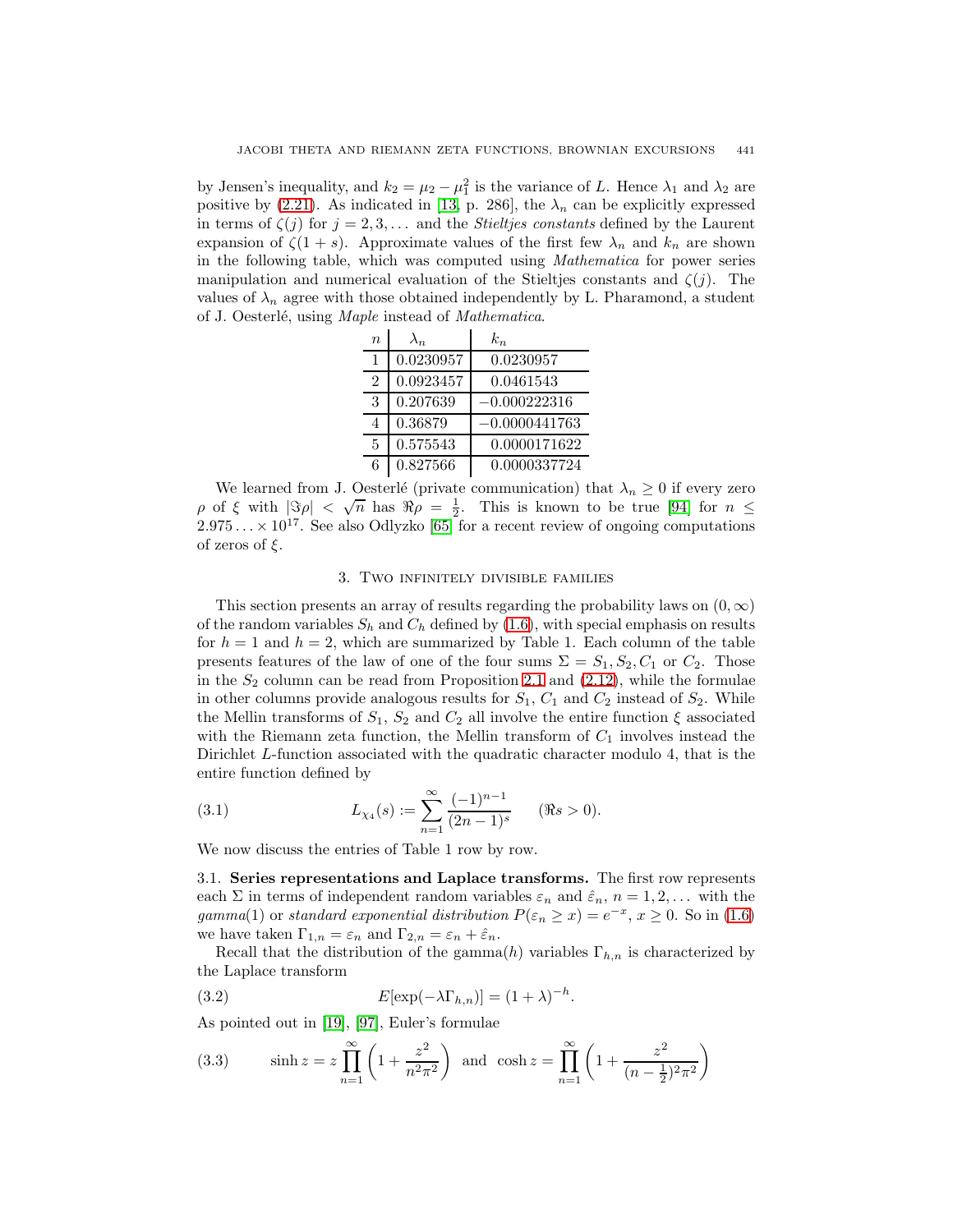| Table 1                                             |                                                                                            |                                                                                         |  |  |  |
|-----------------------------------------------------|--------------------------------------------------------------------------------------------|-----------------------------------------------------------------------------------------|--|--|--|
| $\Sigma$                                            | $S_1 := \frac{2}{\pi^2} \sum_{n=1}^{\infty} \frac{\varepsilon_n}{n^2}$                     | $S_2 := \frac{2}{\pi^2} \sum_{n=1}^{\infty} \frac{\varepsilon_n + \varepsilon_n}{n^2}$  |  |  |  |
| $E[e^{-\lambda\Sigma}]$                             | $\frac{\sqrt{2\lambda}}{\sinh \sqrt{2\lambda}}$                                            | $\left(\frac{\sqrt{2\lambda}}{\sinh \sqrt{2\lambda}}\right)^2$                          |  |  |  |
| Lévy density                                        | $\rho_{S_1}(x) = \frac{1}{x} \sum_{n=1}^{\infty} e^{-\pi^2 n^2 x/2}$                       | $\rho_{S_2}(x) = 2\rho_{S_1}(x)$                                                        |  |  |  |
| $f(x) := \frac{d}{dx} P(\Sigma \leq x)$             | $rac{d}{dx}$ $\sum^{\infty}$ $(-1)^n e^{-n^2 \pi^2 x/2}$                                   | $rac{d}{dx} \sum^{\infty} (1-n^2 \pi^2 x) e^{-n^2 \pi^2 x/2}$                           |  |  |  |
| reciprocal relations                                | $f_{S_1}(x) = \left(\frac{2}{\pi x^3}\right)^{1/2} f_{C_2}\left(\frac{4}{\pi^2 x}\right).$ | $f_{S_2}(x) = \left(\frac{2}{\pi x}\right)^{5/2} f_{S_2}\left(\frac{4}{\pi^2 x}\right)$ |  |  |  |
| $E\left[g\left(\frac{4}{\pi^2\Sigma}\right)\right]$ | $\sqrt{\frac{\pi}{2}}E\left[ (C_2)^{-1/2}g(C_2) \right]$                                   | $\sqrt{\frac{\pi}{2}}E\left[ (S_2)^{1/2}g(S_2) \right]$                                 |  |  |  |
| $E[\Sigma^s]$                                       | $\left(\frac{2^{1-2s}-1}{1-2s}\right)\left(\frac{2}{\pi}\right)^s 2\xi(2s)$                | $\left(\frac{2}{\pi}\right)^s 2\xi(2s)$                                                 |  |  |  |
| $E[\Sigma^n]$                                       | $\frac{n!}{(2n)!} (2^{3n} - 2^{n+1}) (-1)^{n+1} B_{2n}$                                    | $\frac{n!}{(2n)!}(2n-1)2^{3n}(-1)^{n+1}B_{2n}$                                          |  |  |  |

yield the expressions [\(1.8\)](#page-2-4) for the Laplace transforms of  $S_h$  and  $C_h$ , as displayed in the second row of Table 1 for  $h = 1$  and 2. For instance, for  $S_h := \frac{2}{\pi^2} \sum_{n=1}^{\infty} \frac{\Gamma_{h,n}}{n^2}$ we can compute for  $\Re \lambda > 0$ 

<span id="page-7-1"></span>
$$
(3.4)
$$

$$
E\left[e^{-\lambda S_h}\right] = E\left[\prod_{n=1}^{\infty} \exp\left(-\frac{2\lambda \Gamma_{h,n}}{n^2 \pi^2}\right)\right] = \prod_{n=1}^{\infty} \left(1 + \frac{2\lambda}{n^2 \pi^2}\right)^{-h} = \left(\frac{\sqrt{2\lambda}}{\sinh\sqrt{2\lambda}}\right)^h.
$$

<span id="page-7-0"></span>3.2. Lévy densities. A probability distribution  $F$  on the line is called *infinitely* divisible if for each n there exist independent random variables  $T_{n,1},\ldots,T_{n,n}$  with the same distribution such that  $\sum_{i=1}^{n} T_{n,i}$  has distribution F. According to the Lévy-Khintchine representation, a distribution F concentrated on  $[0, \infty)$  is infinitely divisible if and only if its Laplace transform  $\varphi(\lambda) := \int_0^\infty e^{-\lambda t} F(dt)$  admits the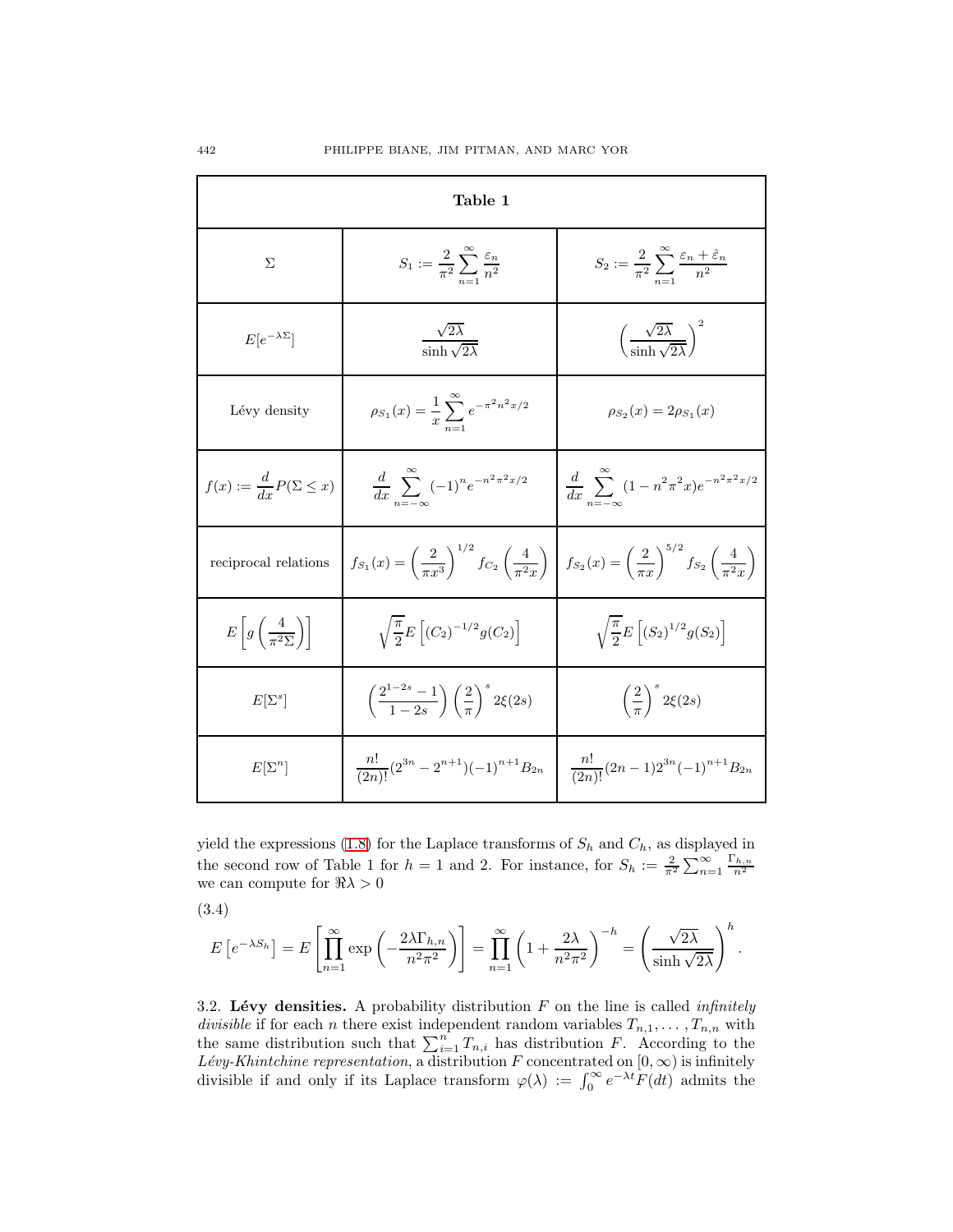| Table 1 continued                                                                       |                                                                                                        |  |
|-----------------------------------------------------------------------------------------|--------------------------------------------------------------------------------------------------------|--|
| $C_1 := \frac{2}{\pi^2} \sum_{n=1}^{\infty} \frac{\varepsilon_n}{(n-\frac{1}{2})^2}$    | $C_2 := \frac{2}{\pi^2} \sum_{n=1}^{\infty} \frac{\varepsilon_n + \varepsilon_n}{(n - \frac{1}{2})^2}$ |  |
| $\frac{1}{\cosh \sqrt{2\lambda}}$                                                       | $\left(\frac{1}{\cosh \sqrt{2\lambda}}\right)^2$                                                       |  |
| $\rho_{C_1}(x) = \frac{1}{x} \sum_{n=1}^{\infty} e^{-\pi^2 (n-1/2)^2 x/2}$              | $\rho_{C_2}(x) = 2\rho_{C_1}(x)$                                                                       |  |
| $\pi \sum_{n=0}^{\infty} (-1)^n (n + \frac{1}{2}) e^{-(n + \frac{1}{2})^2 \pi^2 x/2}$   | $\frac{1}{2} \sum_{n=1}^{\infty} ((n+\frac{1}{2})^2 \pi^2 x - 1) e^{-(n+\frac{1}{2})^2 \pi^2 x/2}$     |  |
| $f_{C_1}(x) = \left(\frac{2}{\pi x}\right)^{3/2} f_{C_1}\left(\frac{4}{\pi^2 x}\right)$ | $f_{C_2}(x) = \frac{2}{\pi} \left(\frac{2}{\pi x}\right)^{3/2} f_{S_1}\left(\frac{4}{\pi^2 x}\right)$  |  |
| $\sqrt{\frac{2}{\pi}}E\left[ (C_1)^{-1/2}g(C_1) \right]$                                | $\left(\frac{2}{\pi}\right)^{3/2} E\left[ (S_1)^{-1/2} g(S_1) \right]$                                 |  |
| $\Gamma(s+1)2^{s+1}\left(\frac{2}{\pi}\right)^{2s+1}L_{\chi_4}(2s+1)$                   | $\frac{\left(2^{2(s+1)}-1\right)}{s+1}\left(\frac{2}{\pi}\right)^{s+1}\xi(2(s+1))$                     |  |
| $\frac{n!}{(2n)!}2^n(-1)^nE_{2n}$                                                       | $\frac{(2^{2n+2}-1)2^{3n+1} n!}{(n+1)(2n)!}(-1)^n B_{2n+2}$                                            |  |

representation

(3.5) 
$$
\varphi(\lambda) = \exp\left(-c\lambda - \int_0^\infty (1 - e^{-\lambda x}) \nu(dx)\right) \qquad (\lambda \ge 0)
$$

for some  $c \ge 0$  and some positive measure  $\nu$  on  $(0, \infty)$ , called the Lévy measure of F, with c and  $\nu$  uniquely determined by F. This representation has a well known interpretation in terms of Poisson processes [\[82,](#page-30-9) I.28].

If  $\nu(dx) = \rho(x)dx$ , then  $\rho(x)$  is called the Lévy density of F. It is elementary that for  $\Gamma_h$  with gamma(h) distribution and  $a > 0$  the distribution of  $\Gamma_h/a$  is infinitely divisible with Lévy density  $hx^{-1}e^{-ax}$ . It follows easily that for  $a_n > 0$ with  $\sum_n a_n < \infty$  and independent gamma(h) variables  $\Gamma_{h,n}$  the distribution of  $\sum_n \Gamma_{h,n}/a_n$  is infinitely divisible with Lévy density  $hx^{-1}\sum_n e^{-a_nx}$ . Thus for each  $\sqrt{n \ln n/a_n}$  is infinitely divisible with Lévy density  $hx^{-1} \sum_n e^{-a_n x}$ . Thus for each  $h > 0$  the laws of  $S_h$  and  $C_h$  are infinitely divisible, with the Lévy densities indicated in Table 1 for  $h = 1$  and  $h = 2$ .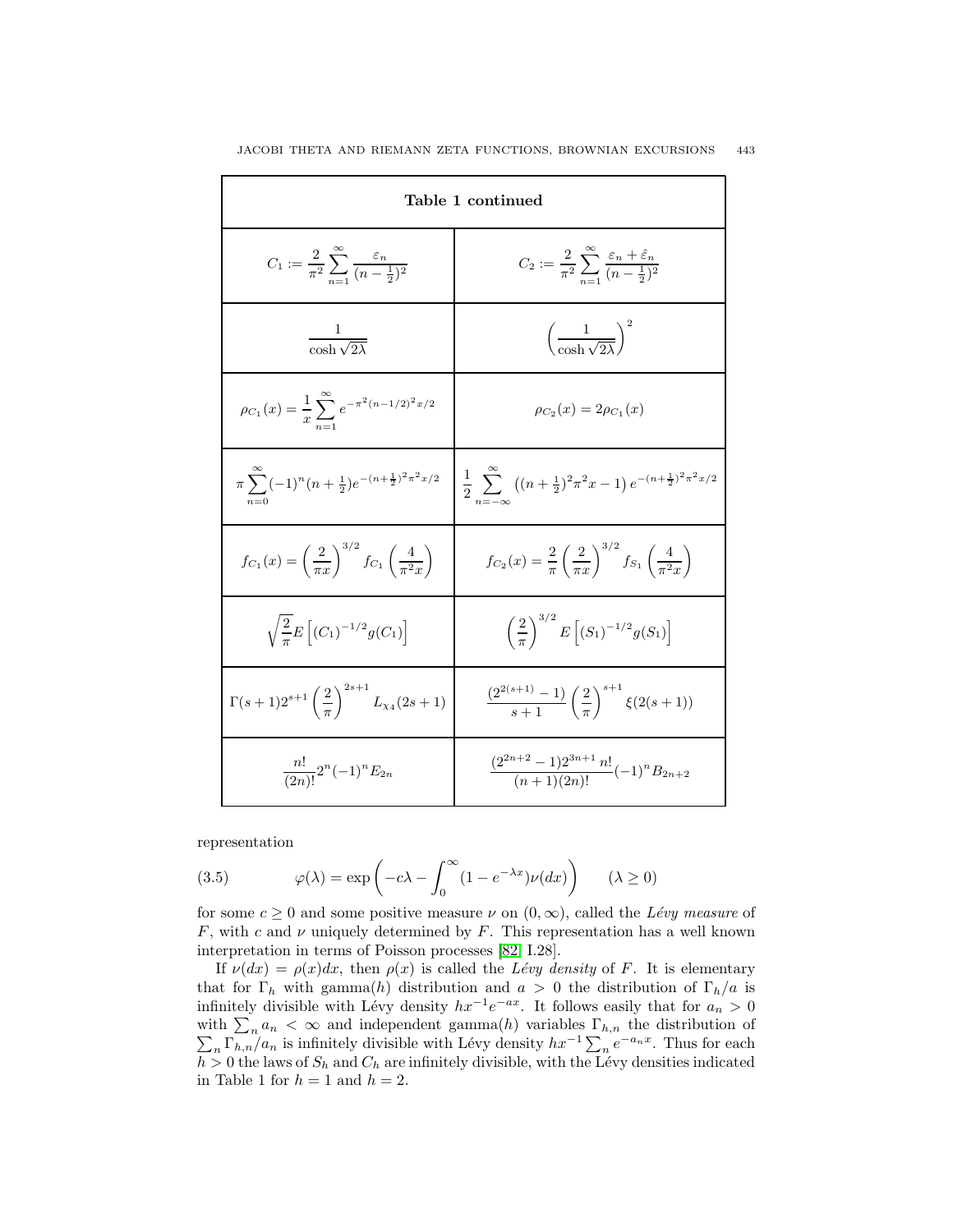We note that Riemann's formula  $(2.4)$  for  $s = 2p$  can be interpreted as an expression for the pth moment of the Lévy density of  $S_1$ : for  $\Re p > \frac{1}{2}$ 

(3.6) 
$$
\int_0^\infty t^p \rho_{S_1}(t) dt = \left(\frac{2}{\pi}\right)^p \frac{1}{2} \int_0^\infty y^{p-1} (\theta(y) - 1) dy = \frac{2^p}{\pi^{2p}} \Gamma(p) \zeta(2p).
$$

<span id="page-9-0"></span>3.3. **Probability densities and reciprocal relations.** By application of the negative binomial expansion

(3.7) 
$$
\frac{1}{(1-x)^h} = \frac{1}{\Gamma(h)} \sum_{n=0}^{\infty} \frac{\Gamma(n+h)}{\Gamma(n+1)} x^n \qquad (h > 0, |x| < 1)
$$

<span id="page-9-2"></span>there is the expansion

(3.8) 
$$
\left(\frac{t}{\sinh t}\right)^h = \frac{2^h t^h e^{-th}}{(1 - e^{-2t})^h} = \frac{2^h t^h}{\Gamma(h)} \sum_{n=0}^{\infty} \frac{\Gamma(n+h)}{\Gamma(n+1)} e^{-(2n+h)t}
$$

<span id="page-9-1"></span>which corrects two typographical errors in  $[10, (3 \nu)]$  $[10, (3 \nu)]$ , and

(3.9) 
$$
\left(\frac{1}{\cosh t}\right)^h = \frac{2^h e^{-th}}{(1 + e^{-2t})^h} = \frac{2^h}{\Gamma(h)} \sum_{n=0}^{\infty} (-1)^n \frac{\Gamma(n+h)}{\Gamma(n+1)} e^{-(2n+h)t}.
$$

The Laplace transform of  $C_h$  displayed in [\(1.8\)](#page-2-4) can be inverted by applying the expansion  $(3.9)$  and inverting term by term using Lévy's formula [\[56\]](#page-29-8)

(3.10) 
$$
\int_0^\infty \frac{a}{\sqrt{2\pi t^3}} e^{-a^2/(2t)} e^{-\lambda t} dt = e^{-a\sqrt{2\lambda}}.
$$

Thus there is the following expression for the density  $f_{C_h}(t) := P(C_h \in dt)/dt$ : for arbitrary real  $h > 0$ :

(3.11) 
$$
f_{C_h}(t) = \frac{2^h}{\Gamma(h)} \sum_{n=0}^{\infty} (-1)^n \frac{\Gamma(n+h)}{\Gamma(n+1)} \frac{(2n+h)}{\sqrt{2\pi t^3}} \exp\left(-\frac{(2n+h)^2}{2t}\right).
$$

A more complicated formula for  $f_{S_h}(t)$  was obtained from [\(3.8\)](#page-9-2) by the same method in [\[10,](#page-27-5) (3.x)]. The formulae for the densities of  $S_h$  and  $C_h$  displayed in Row 4 of Table 1 for  $h = 1$  and  $h = 2$  can be obtained using the reciprocal relations of Row 5. The self-reciprocal relation involving  $S_2$  is a variant of [\(2.12\)](#page-4-7), while that involving  $C_1$ , which was observed by Ciesielski-Taylor [\[20\]](#page-27-9), is an instance of the more general reciprocal relation recalled as [\(6.3\)](#page-25-0) in Section [6.1.](#page-24-1) Lastly, the reciprocal relation involving the densities  $f_{S_1}$  and  $f_{C_2}$  amounts to the identity

(3.12) 
$$
P(S_1 \le x) = \sum_{n=-\infty}^{\infty} (-1)^n e^{-n^2 \pi^2 x/2} = \sqrt{\frac{2}{\pi x}} \sum_{n=-\infty}^{\infty} e^{-2(n+\frac{1}{2})^2/x}
$$

where the second equality is read from [\(2.1\)](#page-2-2) with  $x = 1/2$  and t replaced by  $x/2$ .

Row 6 of Table 1 displays various formulae for  $E\left[g\left(\frac{4}{\pi^2\Sigma}\right)\right]$ . These formulae, valid for an arbitrary non-negative Borel function  $g$ , are integrated forms of the reciprocal relations, similar to [\(2.12\)](#page-4-7).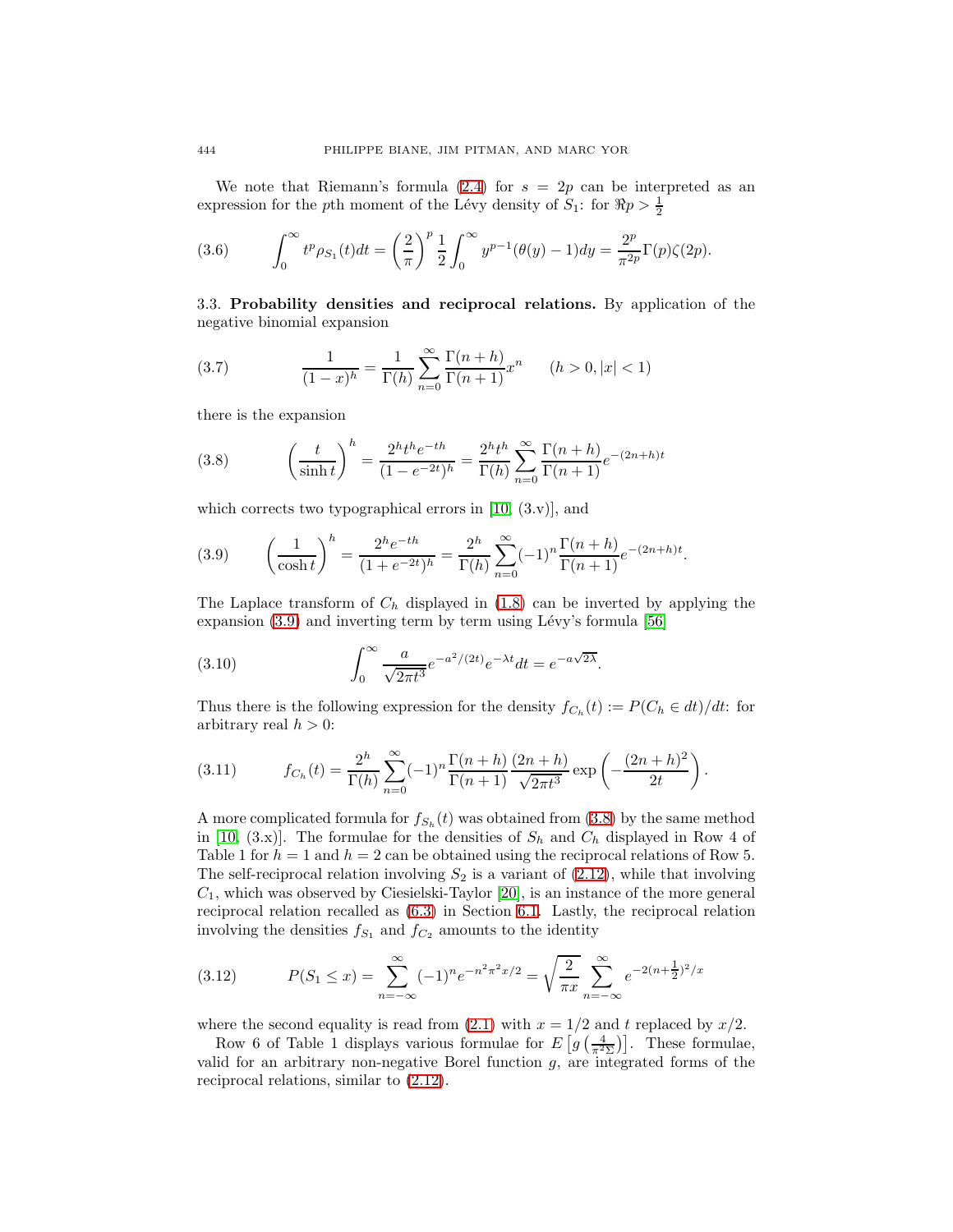<span id="page-10-0"></span>3.4. **Moments and Mellin transforms.** It is easily shown that the distributions of  $S_h$  and  $C_h$  have moments of all orders (see e.g. Lemma [5.2\)](#page-22-1). The formulae for the Mellin transforms  $E(\Sigma^s)$  can all be obtained by term-by-term integration of the densities for suitable s, followed by analytic continuation. Another approach to these formulae is indicated later in Section [5.2.](#page-22-0)

According to the self-reciprocal relation for  $C_1$ , for all  $s \in \mathbb{C}$ 

<span id="page-10-2"></span>(3.13) 
$$
E\left[\left(\frac{\pi}{2}C_1\right)^s\right] = E\left[\left(\frac{\pi}{2}C_1\right)^{-\frac{1}{2}-s}\right].
$$

Using the formula for  $E((C_1)^s)$  in terms of  $L_{\chi_4}$  defined by [\(3.1\)](#page-6-2), given in Table 1, we see that if we define

(3.14) 
$$
\Lambda_{\chi_4}(t) := E\left[ \left( \frac{\pi}{2} C_1 \right)^{\frac{t-1}{2}} \right] = \Gamma\left( \frac{t+1}{2} \right) \left( \frac{4}{\pi} \right)^{\frac{t+1}{2}} L_{\chi_4}(t),
$$

then [\(3.13\)](#page-10-2) amounts to the functional equation

(3.15) 
$$
\Lambda_{\chi_4}(t) = \Lambda_{\chi_4}(1-t) \qquad (t \in \mathbb{C}).
$$

This is an instance of the general functional equation for a Dirichlet L-function, which is recalled as [\(6.4\)](#page-25-1) in Section [6.](#page-24-0)

The formulae for positive integer moments  $E(\Sigma^n)$ , given in the last row of the table, are particularizations of the preceding row, using the classical evaluation of  $\zeta(2n)$  in terms of the Bernoulli numbers  $B_{2n}$ . The result for  $C_1$  involves the *Euler* numbers  $E_{2n}$ , defined by the expansion

(3.16) 
$$
\frac{1}{\cosh(z)} = \frac{2}{e^z + e^{-z}} = \sum_{n=0}^{\infty} E_{2n} \frac{z^{2n}}{(2n)!}.
$$

<span id="page-10-1"></span>3.5. **A multiplicative relation.** Table 1 reveals the following remarkably simple relation:

<span id="page-10-3"></span>(3.17) 
$$
E(S_1^s) = \left(\frac{2^{1-2s} - 1}{1-2s}\right) E(S_2^s)
$$

where the first factor on the right side is evaluated by continuity for  $s = 1/2$ . By elementary integration, this factor can be interpreted as follows:

(3.18) 
$$
\left(\frac{2^{1-2s}-1}{1-2s}\right) = E(W^{-2s})
$$

<span id="page-10-4"></span>for a random variable W with uniform distribution on  $[1, 2]$ . Thus  $(3.17)$  amounts to the following identity in distribution:

$$
(3.19) \t\t S_1 \stackrel{d}{=} W^{-2} S_2
$$

where W is assumed independent of  $S_2$ . An equivalent of [\(3.19\)](#page-10-4) was interpreted in terms of Brownian motion in [\[72,](#page-29-9) (4)].

Note that [\(3.19\)](#page-10-4) could be rewritten as  $S_1 \stackrel{d}{=} W^{-2}(S_1 + \hat{S}_1)$  for  $S_1$ ,  $\hat{S}_1$  and W independent random variables, with  $\hat{S}_1$  having the same distribution as  $S_1$ , and W uniform on  $[1, 2]$ . By consideration of positive integer moments, this property uniquely characterizes the distribution of  $S_1$  among all distributions with mean  $1/3$ and finite moments of all orders.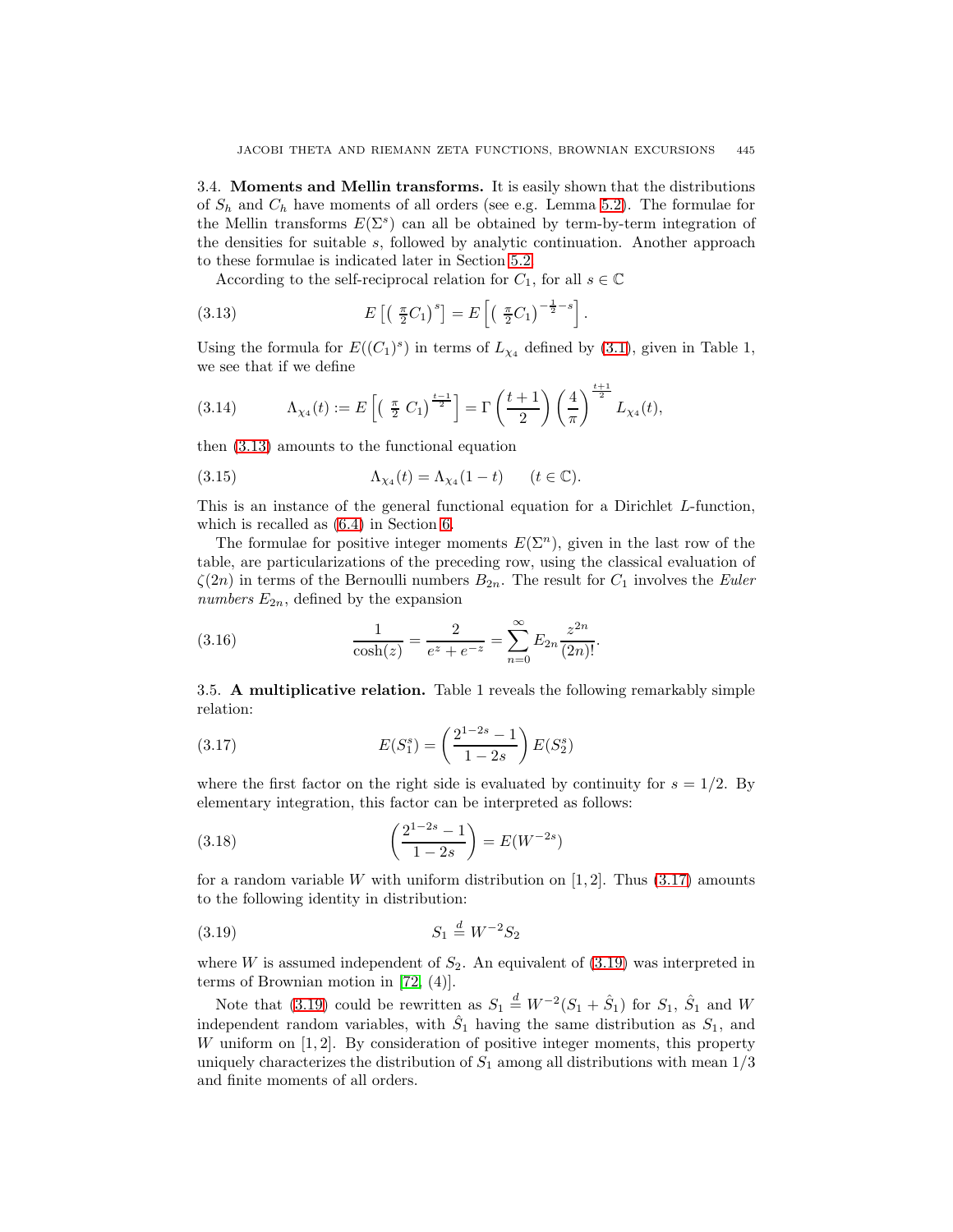<span id="page-11-0"></span>3.6. **Characterizations of the distributions of**  $S_2$  **and**  $C_2$ **.** As just indicated, the identity [\(3.19\)](#page-10-4) allows a simple probabilistic characterization of the distribution of  $S_1$ . The following proposition offers similar characterizations of the distributions of  $S_2$  and  $C_2$ .

**Proposition 3.1.** Let X be a non-negative random variable, and let  $X^*$  denote a random variable such that

$$
P(X^* \in dx) = xP(X \in dx)/E(X).
$$

<span id="page-11-3"></span>(i) X is distributed as  $S_2$  if and only if  $E(X)=2/3$  and

X<sup>∗</sup> <sup>d</sup> = X + HX<sup>∗</sup> (3.20)

where  $X, H$  and  $X^*$  are independent, with

$$
P(H \in dh) = (h^{-1/2} - 1)dh \qquad (0 < h < 1).
$$

<span id="page-11-4"></span>(ii) X is distributed as  $C_2$  if and only if  $E(X)=2$  and

X<sup>∗</sup> <sup>d</sup> = X + U<sup>2</sup>Xˆ (3.21)

where X, U and  $\hat{X}$  are independent, with  $\hat{X}$  distributed as X and U uniform on  $[0, 1]$ .

For the proof of this proposition, note that  $(3.20)$  (or  $(3.21)$ ) implies that the Laplace transform of  $X$  satisfies an integro-differential equation whose only solution is given by the appropriate function. The "only if" part of (i) appears in [\[103,](#page-30-10) p. 26]. Details of the remaining parts are provided in [\[75\]](#page-29-2).

The distribution of  $X^*$ , known as the *size-biased* or *length-biased* distribution of  $X$ , has a natural interpretation in renewal theory [\[95\]](#page-30-11). As shown in [95], the Lévy-Khintchine formula implies that the equation  $X^* \stackrel{d}{=} X + Y$  is satisfied by independent non-negative random variables  $X$  and  $Y$  if and only if the law of  $X$  is infinitely divisible.

#### 4. Brownian interpretations

<span id="page-11-1"></span>It is a remarkable fact that the four distributions considered in Section [3](#page-6-0) appear in many different problems concerning Brownian motion and related stochastic processes. These appearances are partially explained by the relation of these distributions to Jacobi's theta function, which provides a solution to the heat equation [\[6\]](#page-27-2), [\[29\]](#page-28-6), and is therefore related to Brownian motion [\[52,](#page-28-7) §5.4]. We start by introducing some basic notation for Brownian motion and Bessel processes, then present the main results in the form of another table.

<span id="page-11-2"></span>4.1. **Introduction and notation.** Let  $\beta := (\beta_t, t \geq 0)$  be a standard one-dimensional Brownian motion, that is a stochastic process with continuous sample paths and independent increments such that  $\beta_0 = 0$ , and for all  $s, t > 0$  the random variable  $\beta_{s+t} - \beta_s$  has a Gaussian distribution with mean  $E(\beta_{s+t} - \beta_s) = 0$  and mean square  $E[(\beta_{s+t} - \beta_s)^2] = t$ , meaning that for all real x

$$
P(\beta_{s+t} - \beta_s \le x) = \frac{1}{\sqrt{2\pi t}} \int_{-\infty}^x e^{-y^2/(2t)} dy.
$$

Among continuous time stochastic processes, such as semimartingales, processes with independent increments, and Markov processes, Brownian motion is the paradigm of a stochastic process with continuous paths. In particular, among processes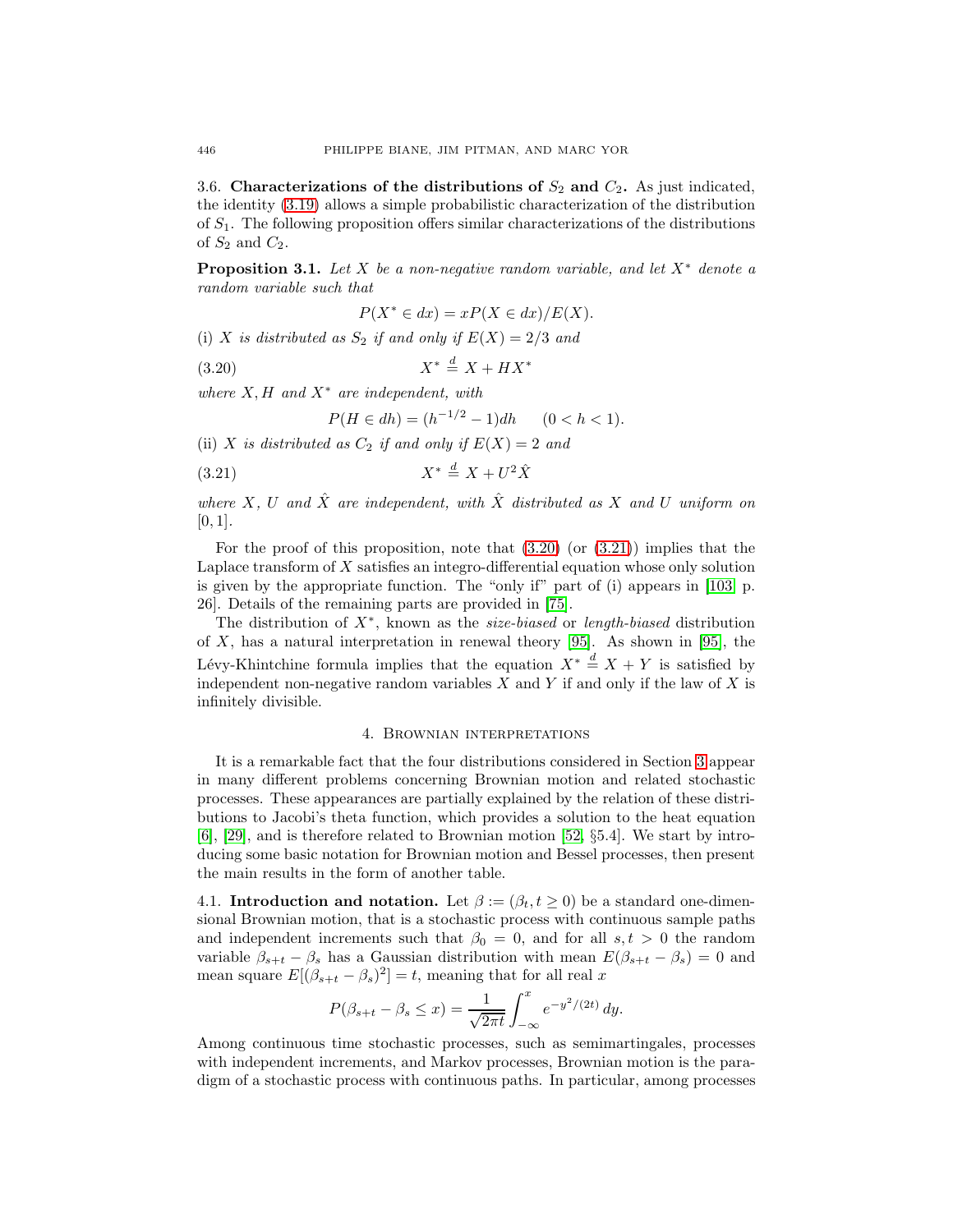with stationary independent increments, the Brownian motions ( $\sigma B_t + \mu t, t \geq 0$ ) for  $\sigma > 0$ ,  $\mu \in \mathbb{R}$  are the only ones with almost surely continuous paths [\[82,](#page-30-9) I.28.12]. Brownian motion arises naturally as the limit in distribution as  $n \to \infty$  of a rescaled random walk process  $(W_n, n = 0, 1, ...)$  where  $W_n = X_1 + \cdots + X_n$  for independent random variables  $X_i$  with some common distribution with mean  $E(X_i) = 0$  and variance  $E(X_i^2) = 1$ . To be more precise, let the value of  $W_r$  be extended to all real  $r \geq 0$  by linear interpolation between integers. With this definition of  $(W_r, r \geq 0)$ as a random continuous function, it is known that no matter what the distribution of the  $X_i$  with mean 0 and variance 1, as  $n \to \infty$ 

<span id="page-12-0"></span>(4.1) 
$$
\left(\frac{W_{nt}}{\sqrt{n}}, t \ge 0\right) \stackrel{d}{\to} (\beta_t, t \ge 0)
$$

in the sense of weak convergence of probability distributions on the path space  $C[0,\infty)$ . In particular, convergence of finite dimensional distributions in [\(4.1\)](#page-12-0) follows easily from the central limit theorem, which is the statement of convergence of one dimensional distributions in [\(4.1\)](#page-12-0); that is for each fixed  $t > 0$ 

$$
\frac{W_{nt}}{\sqrt{n}} \xrightarrow{d} \beta_t
$$

where  $\stackrel{d}{\rightarrow}$  denotes weak convergence of probability distributions on the line. Recall that, for random variables  $V_n$ ,  $n = 1, 2, \ldots$  and V such that V has a continuous distribution function  $x \mapsto P(V \leq x)$ ,  $V_n \stackrel{d}{\to} V$  means  $P(V_n \leq x) \to P(V \leq x)$  for all real  $x$ . See [\[12\]](#page-27-10), [\[80\]](#page-30-2) for background.

Let  $(b_t, 0 \le t \le 1)$  be a standard Brownian bridge, that is the centered Gaussian process with the conditional distribution of  $(\beta_t, 0 \le t \le 1)$  given  $\beta_1 = 0$ . Some well known alternative descriptions of the distribution of b are  $[80, Ch. III, Ex (3.10)]$  $[80, Ch. III, Ex (3.10)]$ 

(4.3) 
$$
(b_t, 0 \le t \le 1) \stackrel{d}{=} (\beta_t - t\beta_1, 0 \le t \le 1) \stackrel{d}{=} ((1-t)\beta_{t/(1-t)}, 0 \le t \le 1)
$$

where  $\stackrel{d}{=}$  denotes equality of distributions on the path space  $C[0, 1]$ , and the rightmost process is defined to be 0 for  $t = 1$ . According to a fundamental result in the theory of non-parametric statistics [\[25\]](#page-28-8), [\[85\]](#page-30-12), the Brownian bridge arises in another way from the asymptotic behaviour of the *empirical distribution* 

$$
F_n(x) := \frac{1}{n} \sum_{k=1}^n 1(X_k \le x)
$$

where the  $X_k$  are now supposed independent with common distribution  $P(X_i \leq x)$  $= F(x)$  for an arbitrary continuous distribution function F. As shown by Kol-mogorov [\[53\]](#page-29-10), the distribution of  $\sup_x |F_n(x) - F(x)|$  is the same no matter what the choice of  $F$ , and for all real  $y$ 

<span id="page-12-2"></span>(4.4) 
$$
\lim_{n \to \infty} P(\sqrt{n} \sup_x |F_n(x) - F(x)| \le y) = \sum_{n = -\infty}^{\infty} (-1)^n e^{-2n^2 y^2}.
$$

<span id="page-12-1"></span>For F the uniform distribution on [0, 1], so  $F(t) = t$  for  $0 \le t \le 1$ , it is known that

(4.5) 
$$
(\sqrt{n}(F_n(t)-t), 0 \le t \le 1) \stackrel{d}{\to} (b_t, 0 \le t \le 1).
$$

As a well known consequence of [\(4.5\)](#page-12-1), Kolmogorov's limiting distribution in [\(4.4\)](#page-12-2) is identical to the distribution of  $\max_{0 \leq t \leq 1} |b_t|$ . On the other hand, as observed by Watson [\[97\]](#page-30-8), Kolmogorov's limit distribution function in [\(4.4\)](#page-12-2) is identical to that of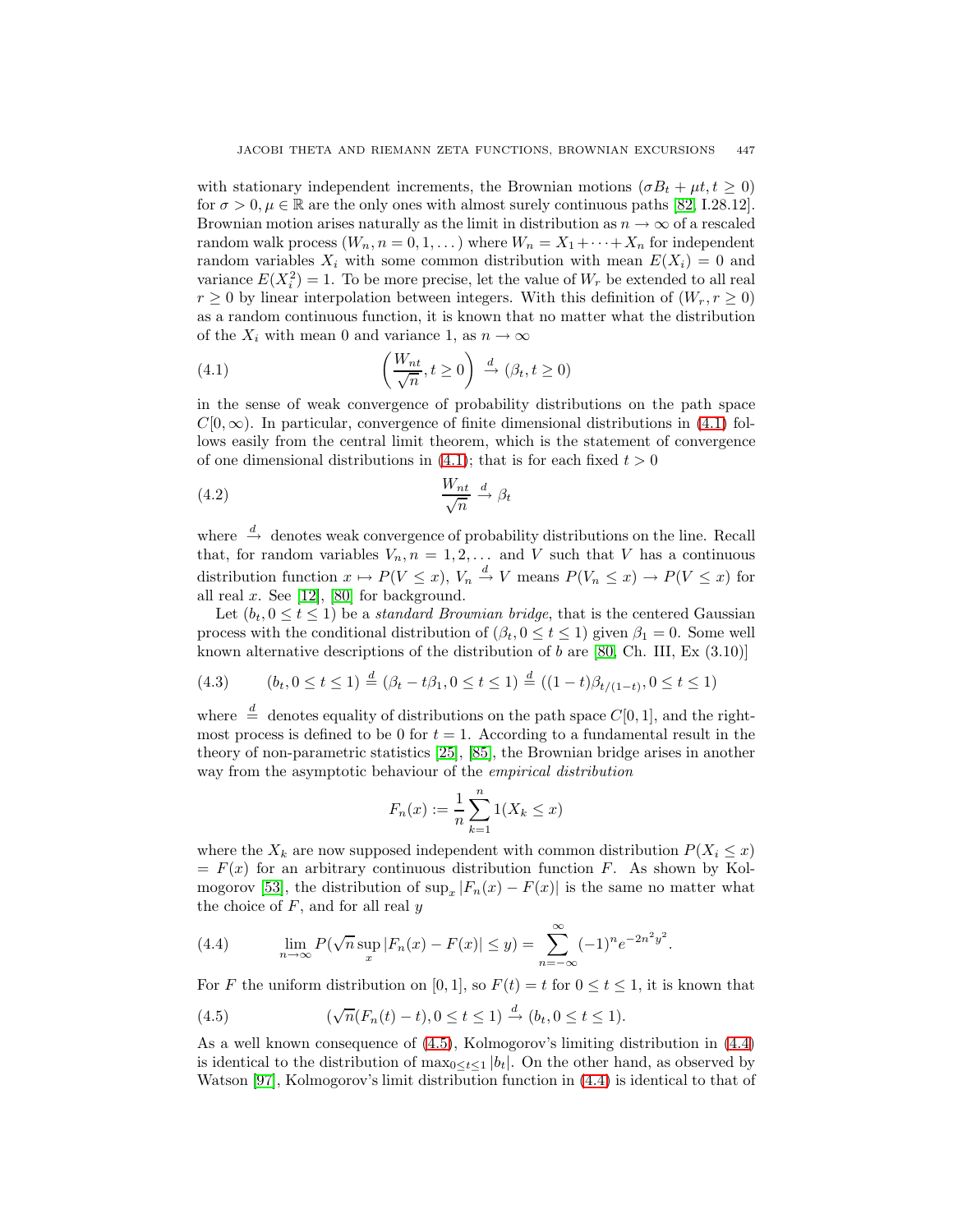$\frac{\pi}{2}\sqrt{S_1}$ . Thus we find the first appearance of the law of  $S_1$  as the law of a functional of Brownian bridge.

To put this in terms of random walks, if  $(W_n)$  is a *simple random walk*, meaning  $P(X_i = +1) = P(X_i = -1) = 1/2$ , then

(4.6) 
$$
\left(\frac{W_{2nt}}{\sqrt{2n}}, 0 \le t \le 1 \middle| W_{2n} = 0\right) \stackrel{d}{\to} (b_t, 0 \le t \le 1)
$$

where on the left side the random walk is conditioned to return to zero at time  $2n$ , and on the right side the Brownian motion is conditioned to return to zero at time 1. Thus

<span id="page-13-1"></span>(4.7) 
$$
\left(\frac{1}{\sqrt{2n}} \max_{0 \le k \le 2n} |W_k| \middle| W_{2n} = 0\right) \xrightarrow{d} \max_{0 \le t \le 1} |b_t| \stackrel{d}{=} \frac{\pi}{2} \sqrt{S_1}
$$

<span id="page-13-2"></span>where the equality in distribution summarizes the conclusion of the previous paragraph. In the same vein, Gnedenko [\[33\]](#page-28-1) derived another asymptotic distribution from random walks, which can be interpreted in terms of Brownian bridge as

$$
(4.8) \left(\frac{1}{\sqrt{2n}} \left[\max_{0 \le k \le 2n} W_k - \min_{0 \le k \le 2n} W_k\right] \middle| W_{2n} = 0\right) \xrightarrow{d} \max_{0 \le t \le 1} b_t - \min_{0 \le t \le 1} b_t \stackrel{d}{=} \frac{\pi}{2} \sqrt{S_2}.
$$

The equalities in distribution in both  $(4.7)$  and  $(4.8)$  can be deduced from the formula

(4.9)

$$
P\left(\min_{0\leq u\leq 1}b_u\geq -a,\max_{0\leq u\leq 1}b_u\leq b\right)=\sum_{k=-\infty}^{\infty}e^{-2k^2(a+b)^2}-\sum_{k=-\infty}^{\infty}e^{-2[b+k(a+b)]^2}
$$

of Smirnov [\[86\]](#page-30-13) and Doob [\[25\]](#page-28-8). Kennedy [\[45\]](#page-28-9) found that these distributions appear again if the random walk is conditioned instead on the event  $(R = 2n)$  or  $(R > 2n)$ , where

$$
R:=\inf\{n\geq 1: W_n=0\}
$$

<span id="page-13-0"></span>is the time of the first return to zero by the random walk. Thus

(4.10) 
$$
\left(\frac{1}{\sqrt{2n}} \max_{0 \le k \le 2n} |W_k| \middle| R = 2n\right) \stackrel{d}{\to} \max_{0 \le t \le 1} e_t \stackrel{d}{=} \frac{\pi}{2} \sqrt{S_2}
$$

where  $(e_t, 0 \leq t \leq 1)$  denotes a *standard Brownian excursion*, that is the process with continuous sample paths defined following [\[27\]](#page-28-10), [\[42\]](#page-28-11), [\[45\]](#page-28-9) by the limit in distribution on  $C[0, 1]$ 

(4.11) 
$$
\left(\frac{|W_{2nt}|}{\sqrt{2n}}, 0 \le t \le 1 | R = 2n\right) \stackrel{d}{\to} (e_t, 0 \le t \le 1).
$$

A satisfying explanation of the identity in distribution between the limit variables featured in [\(4.8\)](#page-13-2) and [\(4.10\)](#page-13-0) is provided by the following identity of distributions on  $C[0, 1]$  due to Vervaat [\[96\]](#page-30-14):

<span id="page-13-3"></span>(4.12) 
$$
(e_u, 0 \le u \le 1) \stackrel{d}{=} (b_{\rho+u \pmod{1}} - b_{\rho}, 0 \le u \le 1)
$$

where  $\rho$  is the almost surely unique time that the Brownian bridge b attains its minimum value. As shown by Tákacs  $[90]$  and Smith-Diaconis  $[87]$ , either of the approximations  $(4.8)$  or  $(4.10)$  can be used to establish the differentiated form [\(2.14\)](#page-4-1) of Jacobi's functional equation [\(2.7\)](#page-3-4) by a discrete approximation argument involving quantities of probabilistic interest. See also Pólya [\[77\]](#page-29-11) for a closely related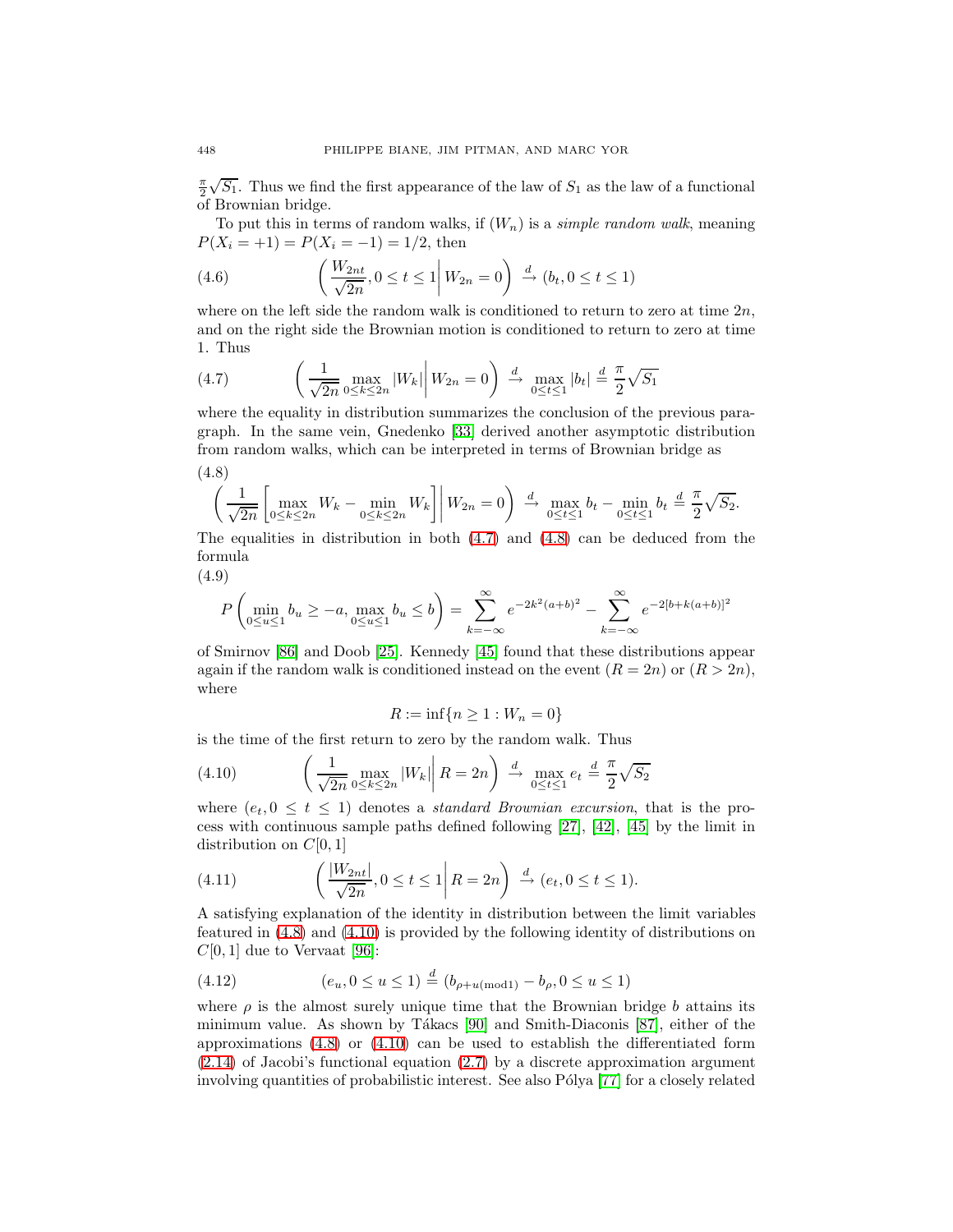proof of Jacobi's functional equation based on the local normal approximation to the binomial distribution.

In the same vein as  $(4.8)$  and  $(4.10)$  there is the result of  $[27]$ ,  $[45]$  that

<span id="page-14-1"></span>(4.13) 
$$
\left(\frac{1}{\sqrt{2n}} \max_{0 \le k \le 2n} |W_k| \middle| R > 2n\right) \stackrel{d}{\to} \max_{0 \le t \le 1} m_t \stackrel{d}{=} \pi \sqrt{S_1}
$$

where  $(m_t, 0 \le t \le 1)$  denotes a *standard Brownian meander*, defined by the limit in distribution on  $C[0, 1]$ 

(4.14) 
$$
\left(\frac{|W_{2nt}|}{\sqrt{2n}}, 0 \le t \le 1 \middle| R > 2n\right) \stackrel{d}{\to} (m_t, 0 \le t \le 1).
$$

The surprising consequence of [\(4.7\)](#page-13-1) and [\(4.13\)](#page-14-1), that  $\max_{0 \le t \le 1} m_t \stackrel{d}{=} 2 \max_{0 \le t \le 1} |b_t|$ , was explained in [\[10\]](#page-27-5) by a transformation of bridge  $b$  into a process distributed like the meander m. For a review of various transformations relating Brownian bridge, excursion and the meander see [\[8\]](#page-27-11).

<span id="page-14-0"></span>4.2. **Bessel processes.** The work of Williams [\[98\]](#page-30-15), [\[99\]](#page-30-16), [\[100\]](#page-30-17) shows how the study of excursions of one-dimensional Brownian motion leads inevitably to descriptions of these excursions involving higher dimensional Bessel processes. For  $d = 1, 2, \ldots$ let  $R_d := (R_{d,t}, t \geq 0)$  be the *d*-dimensional Bessel process BES(*d*), that is the nonnegative process defined by the radial part of a d-dimensional Brownian motion:

$$
R_{d,t}^2:=\sum_{i=1}^d B_{i,t}^2
$$

where  $(B_{i,t}, t \geq 0)$  for  $i = 1, 2, \ldots$  is a sequence of independent one-dimensional Brownian motions. Note that each of the processes  $X = B$  and  $X = R_d$  for any  $d \geq 1$  has the *Brownian scaling property*:

<span id="page-14-2"></span>(4.15) 
$$
(X_u, u \ge 0) \stackrel{d}{=} (\sqrt{c}X_{u/c}, u \ge 0)
$$

for every  $c > 0$ , where  $\stackrel{d}{=}$  denotes equality in distribution of processes. For a process  $X = (X_t, t \geq 0)$  let  $\overline{X}$  and  $\overline{X}$  denote the past maximum and past minimum processes derived from  $X$ , that is

$$
\overline{X}_t := \sup_{0 \le s \le t} X_s; \ \underline{X}_t := \inf_{0 \le s \le t} X_s.
$$

Note that if X has the Brownian scaling property [\(4.15\)](#page-14-2), then so too do  $\overline{X}, \underline{X}$ , and  $\overline{X} - \underline{X}$ . For a suitable process X, let

$$
(L^x_t(X), t\geq 0, x\in \mathbb{R})
$$

<span id="page-14-3"></span>be the *process of local times of*  $X$  defined by the occupation density formula

(4.16) 
$$
\int_0^t f(X_s)ds = \int_{-\infty}^\infty f(x)L_t^x(X)dx
$$

for all non-negative Borel functions  $f$ , and almost sure joint continuity in  $t$  and  $x$ . See [\[80,](#page-30-2) Ch. VI] for background and proof of the existence of such a local time process for  $X = B$  and  $X = R_d$  for any  $d \geq 1$ .

Let  $r_d := (r_{d,u}, 0 \le u \le 1)$  denote the *d*-dimensional Bessel bridge defined by conditioning  $R_{d,u}$ ,  $0 \le u \le 1$  on  $R_{d,1} = 0$ . Put another way,  $r_d^2$  is the sum of squares of d independent copies of the standard Brownian bridge.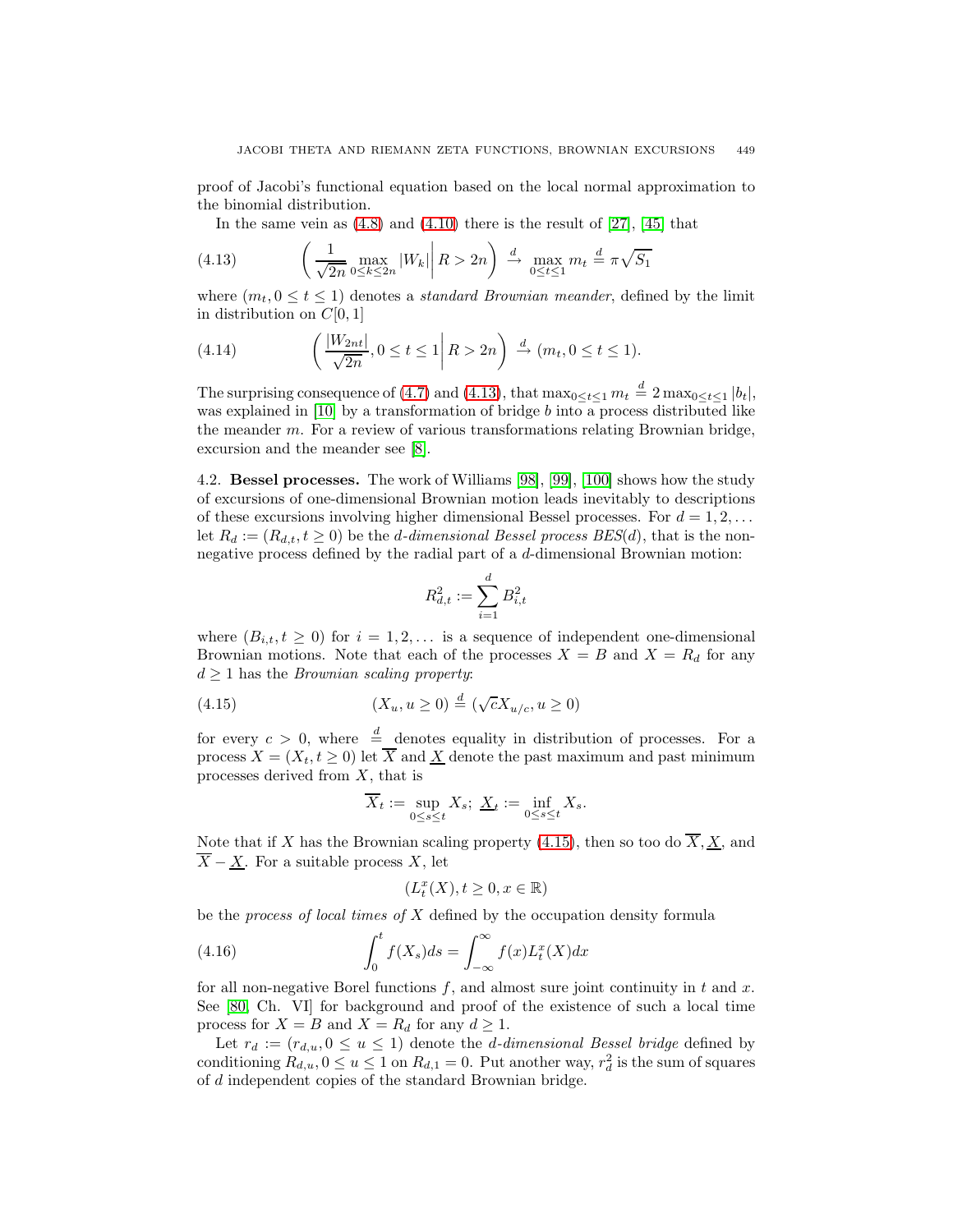| Table 2           |                                                      |                                                                   |                                                                                                                                                                                                                                                                                                                                                                                             |                                                           |  |
|-------------------|------------------------------------------------------|-------------------------------------------------------------------|---------------------------------------------------------------------------------------------------------------------------------------------------------------------------------------------------------------------------------------------------------------------------------------------------------------------------------------------------------------------------------------------|-----------------------------------------------------------|--|
| $\left( 0\right)$ | $\frac{\sqrt{2\lambda}}{\sinh\sqrt{2\lambda}}$       | $\left(\frac{\sqrt{2\lambda}}{\sinh \sqrt{2\lambda}}\right)^2$    | $\frac{1}{\cosh\sqrt{2\lambda}}$                                                                                                                                                                                                                                                                                                                                                            | $\left(\frac{1}{\cosh \sqrt{2\lambda}}\right)^2$          |  |
| 1)                |                                                      |                                                                   | $S_1 := \frac{2}{\pi^2} \sum_{n=1}^{\infty} \frac{\varepsilon_n}{n^2} \left  S_2 := \frac{2}{\pi^2} \sum_{n=1}^{\infty} \frac{\varepsilon_n + \hat{\varepsilon}_n}{n^2} \right  C_1 := \frac{2}{\pi^2} \sum_{n=1}^{\infty} \frac{\varepsilon_n}{(n-\frac{1}{2})^2} \left  C_2 := \frac{2}{\pi^2} \sum_{n=1}^{\infty} \frac{\varepsilon_n + \hat{\varepsilon}_n}{(n-\frac{1}{2})^2} \right $ |                                                           |  |
| 2)                | $\int_{0}^{1} r_{2, u}^{2} du$                       | $\int_{0}^{1} r_{4,u}^{2} du$                                     | $\int_0^1 R_{2,u}^2 du$                                                                                                                                                                                                                                                                                                                                                                     | $\int_{0}^{1} R_{4,u}^{2} du$                             |  |
| 3)                | $T_1(R_3)$                                           | $T_1(R_3) + T_1(\hat{R}_3)$                                       | $T_1(R_1)$                                                                                                                                                                                                                                                                                                                                                                                  | $4T_1(\overline{B}-B)$                                    |  |
| 4)                | $\left(\overline{R}_{3,1}\right)^{-2}$               |                                                                   | $(\overline{R}_{1,1})^{-2}$                                                                                                                                                                                                                                                                                                                                                                 | $4\left(\overline{B}_1 - \underline{B}_1\right)^{-2}$     |  |
| 5)                | $(\frac{2}{\pi}\overline{r}_{1,1})^2$                | $(\frac{2}{\pi}\overline{r}_{3,1})^2$                             |                                                                                                                                                                                                                                                                                                                                                                                             |                                                           |  |
| 6)                | $(\frac{1}{\pi}\overline{m}_1)^2$                    |                                                                   |                                                                                                                                                                                                                                                                                                                                                                                             |                                                           |  |
| 7)                | $\left(\frac{1}{\pi}\int_0^1\frac{du}{m_u}\right)^2$ | $\left(\frac{1}{\pi}\int_0^1\frac{du}{r_{3u}}\right)^2$           | $\left(\frac{1}{2}\int_0^1 \frac{du}{R_{2u}}\right)^{-2}$                                                                                                                                                                                                                                                                                                                                   | $\left(\frac{1}{2}\int_0^1 \frac{du}{R_{3u}}\right)^{-2}$ |  |
| 8)                | $\frac{\tau_1}{4(\overline{R}_{1-\tau_1})^2}$        | $\frac{\tau_1}{(\overline{B}_{\tau_1}-\underline{B}_{\tau_1})^2}$ | $rac{4}{\tau^2}$ $\int_0^{\tau_1} B_t^2 dt$                                                                                                                                                                                                                                                                                                                                                 |                                                           |  |

<span id="page-15-0"></span>4.3. **A table of identities in distribution.** We now discuss the meaning of Table 2, which presents a number of known identities in distribution. The results are collected from the work of numerous authors, including Gikhman [\[32\]](#page-28-12), Kiefer [\[49\]](#page-28-13), Chung [\[18\]](#page-27-3), and Biane-Yor [\[10\]](#page-27-5). See also [\[71\]](#page-29-12), [\[74\]](#page-29-13), [\[101\]](#page-30-18). In the following sections we review briefly the main arguments underlying the results presented in the table.

Each column of the table displays a list of random variables with the distribution determined by the Laplace transform in Row 0. Each variable in the second column is distributed as the sum of two independent copies of any variable in the first column, and each variable in the fourth column is distributed as the sum of two independent copies of any variable in the third column. The table is organized by rows of variables which are analogous in some informal sense. The next few paragraphs introduce row by row the notation used in the table, with pointers to explanations and attributions in following subsections. Blank entries in the table mean we do not know any construction of a variable with the appropriate distribution which respects the informal sense of analogy within rows, with the following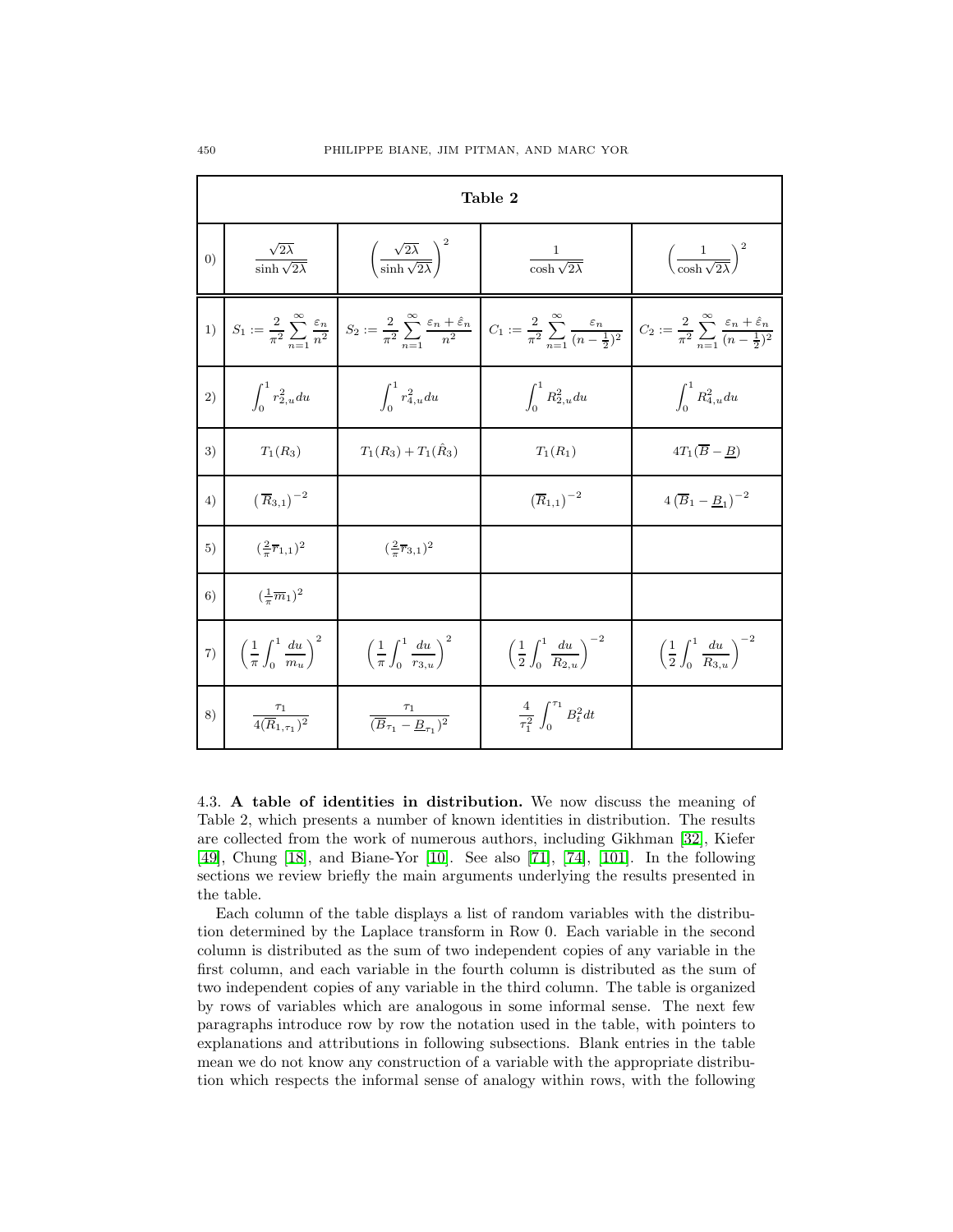exceptions. Entries for Rows 4 and 6 of the  $S_2$  column could be filled as in Row 3 as the sums of two independent copies of variables in the  $S_1$  column of the same row, but this would add nothing to the content of the table. The list of variables involved is by no means exhaustive: for instance, according to [\(4.8\)](#page-13-2) the variable  $(4/\pi^2)(\overline{b}_1 - \underline{b}_1)^2$  could be added to the second column. Many more constructions are possible involving Brownian bridge and excursion, some of which we mention in following sections. It is a consequence of its construction that each column of the table exhibits a family of random variables with the same distribution. Therefore it is a natural problem, coming from the philosophy of "bijective proofs" in enumerative combinatorics (see e.g. Stanley [\[89\]](#page-30-19)), to try giving a direct argument for each distributional identity, not using the explicit computation of the distribution. Many such arguments can be given, relying on distributional symmetries of Brownian paths or some deeper results such as the Ray-Knight theorems. However, some identities remain for which we do not have any such argument at hand. As explained in Section [4.6,](#page-19-0) some of these identities are equivalent to the functional equation for the Jacobi theta (or the Riemann zeta) function.

Row 0. Here are displayed the Laplace transforms in  $\lambda$  of the four distributions under consideration.

Row 1. Here we recall from Section [3.1](#page-6-1) the constructions of variables  $S_1$ ,  $S_2$ ,  $C_1$  and  $C_2$  with these Laplace transforms, from independent standard exponential variables  $\varepsilon_n$  and  $\hat{\varepsilon}_n$ ,  $n = 1, 2, \dots$ .

Row 2. Section [4.4](#page-17-0) explains why the distributions of the random variables  $\int_0^1 r_{d,u}^2 du$ and  $\int_0^1 R_{d,u}^2 du$  for  $d=2$  and  $d=4$  are as indicated in this row.

Row 3. Most of the results of this row are discussed in Section [4.5.](#page-18-0) Here

$$
T_a(X) := \inf\{t : X_t = a\}
$$

is the hitting time of a by the process  $X$ , and  $\ddot{R}_d$  is an independent copy of the Bessel process  $R_d$ . Note that  $R_1 := |B|$  is just Brownian motion with reflection at 0, and  $T_1(\overline{B}-\underline{B})$  is the first time that the range of the Brownian B up to time t is an and  $I_1(B - \underline{B})$  is the first time that the range of the Browman B up to time t is an interval of length 1. The result that  $4T_1(\overline{B}-\underline{B})$  has Laplace transform  $1/\cosh^2 \sqrt{2\lambda}$ is due to Imhof [\[38\]](#page-28-14). See also Vallois [\[92\]](#page-30-20), [\[93\]](#page-30-21), Pitman [\[67\]](#page-29-14) and Pitman-Yor [\[72\]](#page-29-9) for various refinements of this formula.

Rows  $\frac{4}{3}$  and 5. These rows, which involve the distribution of the maximum of various processes over [0, 1], are discussed in Section [4.6.](#page-19-0)

Row 6. Here  $\overline{m}_1$  is the maximum of the standard Brownian meander  $(m_u, 0 \le u \le$ 1). This entry is read from [\(4.13\)](#page-14-1).

Row 7. The first two entries are obtained from their relation to the first two entries in Row 5, that is the equalities in distribution

$$
\int_0^1 \frac{du}{m_u} \stackrel{d}{=} 2\overline{r}_{1,1} \text{ and } \int_0^1 \frac{du}{r_{3,u}} \stackrel{d}{=} 2\overline{r}_{3,1}.
$$

These identities follow from descriptions of the local time processes  $(L_1^x(r_d), x \ge 0)$ for  $d = 1$  and  $d = 3$ , which involve m for  $d = 1$  and  $r_3$  for  $d = 3$ , as presented in Biane-Yor [\[10,](#page-27-5) Th. 5.3]. See also [\[68,](#page-29-15) Cor. 16] for another derivation of these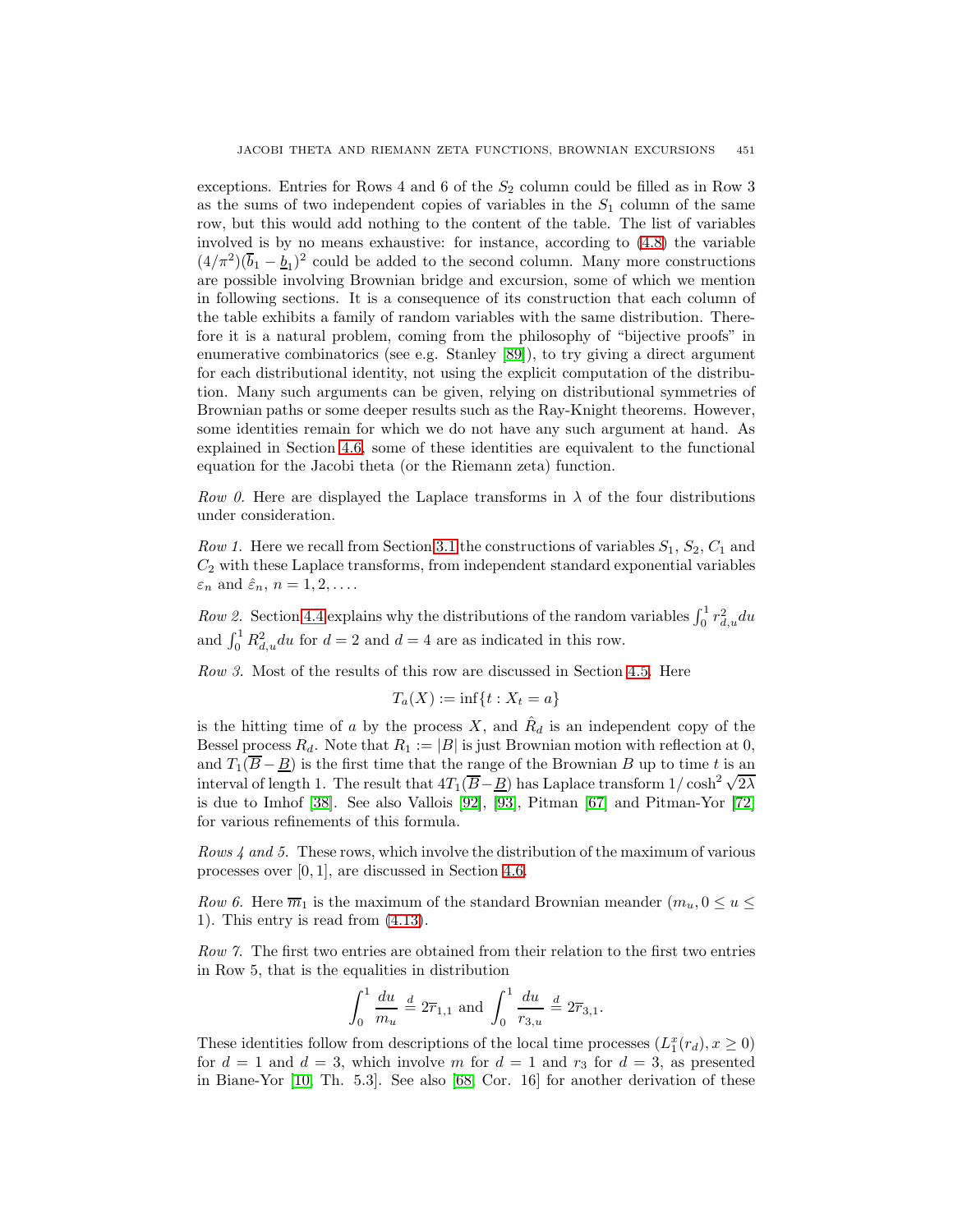results. The last two entries may be obtained through their relation to the last two entries of Row 2. More generally, there is the identity

$$
\frac{1}{2} \int_0^1 \frac{ds}{R_{d,s}} \stackrel{d}{=} \left( \int_0^1 R_{2d-2,s}^2 ds \right)^{-1/2} \qquad (d>1)
$$

which can be found in Biane-Yor [\[10\]](#page-27-5) and Revuz-Yor [\[80,](#page-30-2) Ch. XI, Corollary 1.12 and p. 448].

Row 8. Here  $\tau_1 := \inf\{t : L_t^0(B) = 1\}$  where  $R_1 = |B|$  and  $(L_t^x(B), t \ge 0, x \in \mathbb{R})$ is the local time process of B defined by [\(4.16\)](#page-14-3). The distribution of  $\tau_1/\overline{R}_{1,\tau_1}^2$  was identified with that of  $4T_1(R_3)$  by Knight [\[52\]](#page-28-7), while the distribution of  $\tau_1/(\overline{B}_{\tau_1}$  −  $\underline{B}_{\tau_1}$ <sup>2</sup> was identified with that of  $T_1(R_3) + T_1(\hat{R}_3)$  by Pitman-Yor [\[72\]](#page-29-9). The result in the third column can be read from Hu-Shi-Yor [\[37,](#page-28-15) p. 188].

<span id="page-17-0"></span>4.4. **Squared Bessel processes (Row 2).** For  $d = 1, 2, \ldots$  the squared Bessel process  $R_d^2$  is by definition the sum of d independent copies of  $R_1^2 = B^2$ , the square of a one-dimensional Brownian motion  $B$ , and a similar remark applies to the squared Bessel bridge  $r_d^2$ . Following Lévy [\[57\]](#page-29-16), [\[58\]](#page-29-17), let us expand the Brownian motion  $(B_t, 0 \le t \le 1)$  or the Brownian bridge  $(b_t, 0 \le t \le 1)$  in a Fourier series. For example, the standard Brownian bridge  $b$  can be represented as

$$
b_u = \sum_{n=1}^{\infty} \frac{\sqrt{2}}{\pi} \frac{Z_n}{n} \sin(\pi nu) \qquad (0 \le u \le 1)
$$

where the  $Z_n$  for  $n = 1, 2, \ldots$  are independent standard normal random variables, so  $E(Z_n) = 0$  and  $E(Z_n^2) = 1$  for all n. Parseval's theorem then gives

$$
\int_0^1 b_u^2 du = \sum_{n=0}^\infty \frac{Z_n^2}{\pi^2 n^2}
$$

so the random variable  $\int_0^1 b_u^2 du$  appears as a quadratic form in the normal variables  $Z_n$ . It is elementary and well known that  $Z_n^2$  $\stackrel{d}{=} 2\gamma_{1/2}$  for  $\gamma_{1/2}$  with gamma $(\frac{1}{2})$ distribution as in [\(1.7\)](#page-2-5) and [\(3.2\)](#page-6-3) for  $h = \frac{1}{2}$ . Thus

$$
E[\exp(-\lambda Z_n^2)] = (1 + 2\lambda)^{-1/2}
$$

and

$$
E\left[\exp\left(-\lambda \int_0^1 b_u^2 du\right)\right] = \prod_{n=1}^{\infty} \left(1 + \frac{2\lambda}{\pi^2 n^2}\right)^{-1/2} = \left(\frac{\sqrt{2\lambda}}{\sinh\sqrt{2\lambda}}\right)^{1/2}
$$

by another application of Euler's formula [\(3.3\)](#page-6-4). Taking two and four independent copies respectively gives the first two entries of Row 2. The other entries of this row are obtained by similar considerations for unconditioned Bessel processes.

Watson [\[97\]](#page-30-8) found that

<span id="page-17-1"></span>(4.17) 
$$
\int_0^1 \left(b_t - \int_0^1 b_u du\right)^2 dt \stackrel{d}{=} \frac{1}{4} S_1.
$$

Shi-Yor [\[84\]](#page-30-22) give a proof of [\(4.17\)](#page-17-1) with the help of a space-time transformation of the Brownian bridge. See also [\[102,](#page-30-23) pp. 18-19], [\[103,](#page-30-10) pp. 126-127] and papers cited there for more general results in this vein. In particular, we mention a variant of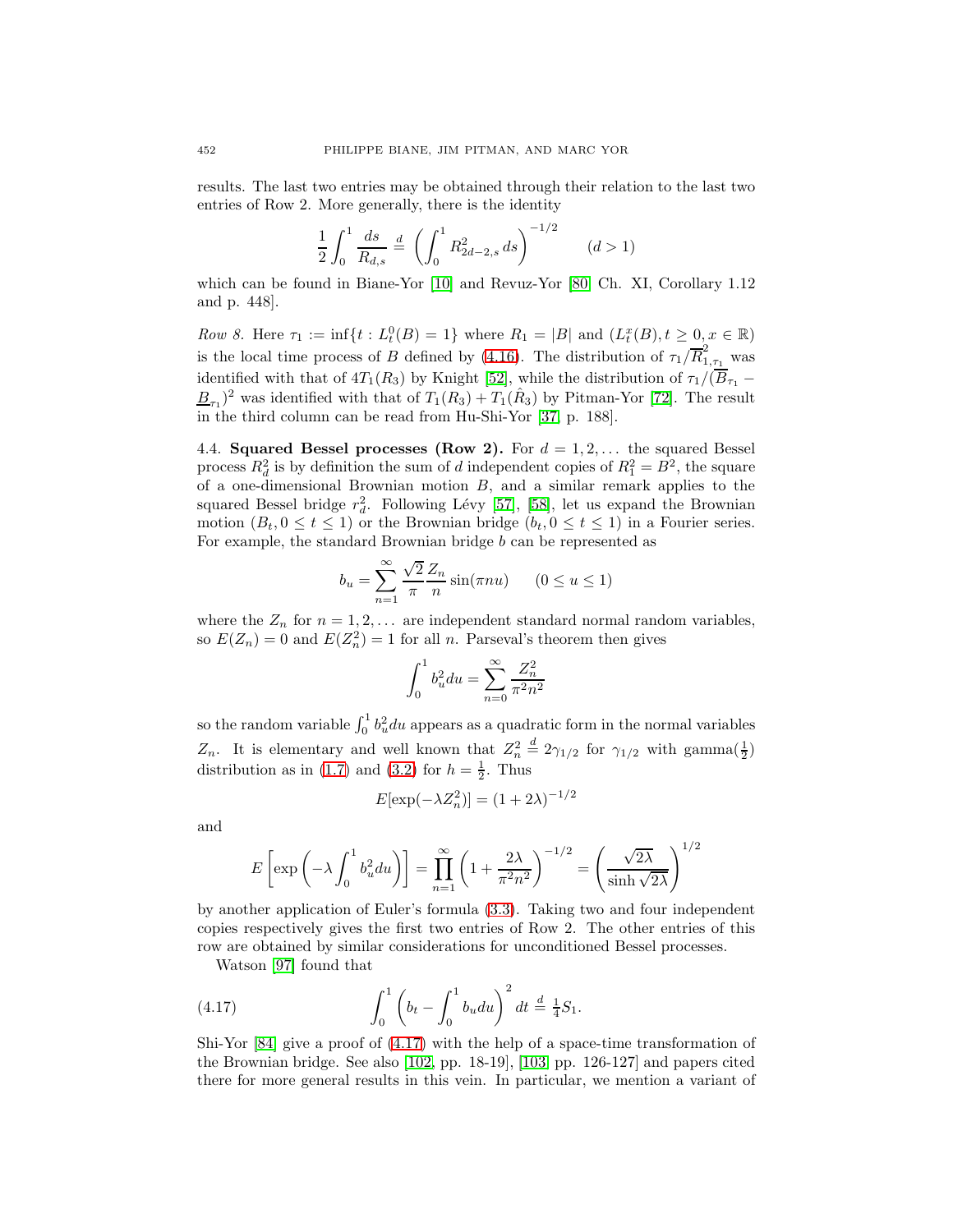[\(4.17\)](#page-17-1) for B instead of b, which can be obtained as a consequence of a stochastic Fubini theorem [\[102,](#page-30-23) pp. 21-22]:

(4.18) 
$$
\int_0^1 \left( B_t - \int_0^1 B_u du \right)^2 dt \stackrel{d}{=} \int_0^1 b_u^2 du \stackrel{d}{=} S_{1/2}.
$$

As remarked by Watson [\[97\]](#page-30-8), it is a very surprising consequence of [\(4.17\)](#page-17-1) and [\(4.7\)](#page-13-1) that

(4.19) 
$$
\int_0^1 \left(b_t - \int_0^1 b_u du\right)^2 dt \stackrel{d}{=} \pi^{-2} \max_{0 \le t \le 1} b_t^2.
$$

As pointed out by Chung [\[18\]](#page-27-3), the identities in distribution [\(4.8\)](#page-13-2) and [\(4.10\)](#page-13-0), where  $S_2$  is the sum of two independent copies of  $S_1$ , imply that the distribution of

$$
(\max_{0\leq t\leq 1}b_t-\min_{0\leq t\leq 1}b_t)^2
$$

is that of the sum of two independent copies of  $\max_{0 \le t \le 1} b_t^2$ . In a similar vein, the first column of Table 2 shows that the distribution of

$$
\frac{4}{\pi^2} \max_{0 \le t \le 1} b_t^2
$$

is that of the sum of two independent copies of  $\int_0^1 b_t^2 dt \stackrel{d}{=} S_{1/2}$ . There is still no explanation of these coincidences in terms of any kind of transformation or decomposition of Brownian paths, or any combinatorial argument involving lattice paths, though such methods have proved effective in explaining and generalizing numerous other coincidences involving the distributions of  $S_h$  and  $C_h$  for various  $h > 0$ . Vervaat's explanation [\(4.12\)](#page-13-3) of the identity in law between the range of the bridge and the maximum of the excursion provides one example of this. Similarly,  $(4.12)$  and  $(4.17)$  imply that

(4.20) 
$$
\int_0^1 \left( e_t - \int_0^1 e_u du \right)^2 dt \stackrel{d}{=} \frac{1}{4} S_1.
$$

<span id="page-18-0"></span>4.5. **First passage times (Row 3).** It is known [\[20\]](#page-27-9), [\[39\]](#page-28-16), [\[46\]](#page-28-17) that by solving an appropriate Sturm-Liouville equation, for  $\lambda > 0$ 

$$
E[e^{-\lambda T_1(R_d)}] = \frac{(\sqrt{2\lambda})^{\nu}}{2^{\nu}\Gamma(\nu+1)I_{\nu}(\sqrt{2\lambda})} = \prod_{n=1}^{\infty} \left(1 + \frac{2\lambda}{j_{\nu,n}^2}\right)^{-1}
$$

where  $\nu := (d-2)/2$  with  $I_{\nu}$  the usual modified Bessel function, related to  $J_{\nu}$  by  $(ix)^{\nu}/I_{\nu}(ix) = x^{\nu}/J_{\nu}(x)$ , and  $j_{\nu,1} < j_{\nu,2} < \cdots$  is the increasing sequence of positive zeros of  $J_{\nu}$ . That is to say,

<span id="page-18-1"></span>(4.21) 
$$
T_1(R_d) \stackrel{d}{=} \sum_{n=1}^{\infty} \frac{2\varepsilon_n}{j_{\nu,n}^2}
$$

where the  $\varepsilon_n$  are independent standard exponential variables. See also Kent [\[47\]](#page-28-18), [\[48\]](#page-28-19), and literature cited there, for more about this spectral decomposition of  $T_1(X)$ , which can be formulated for a much more general one-dimensional diffusion X instead of  $X = R_d$ . The results of Row 3, that

<span id="page-18-2"></span>(4.22) 
$$
T_1(R_1) \stackrel{d}{=} C_1
$$
 and  $T_1(R_3) \stackrel{d}{=} S_1$ ,

are the particular cases  $d = 1$  and  $d = 3$  of [\(4.21\)](#page-18-1), corresponding to  $\nu = \pm 1/2$ , when  $I_{\nu}$  and  $J_{\nu}$  can be expressed in terms of hyperbolic and trigonometric functions. In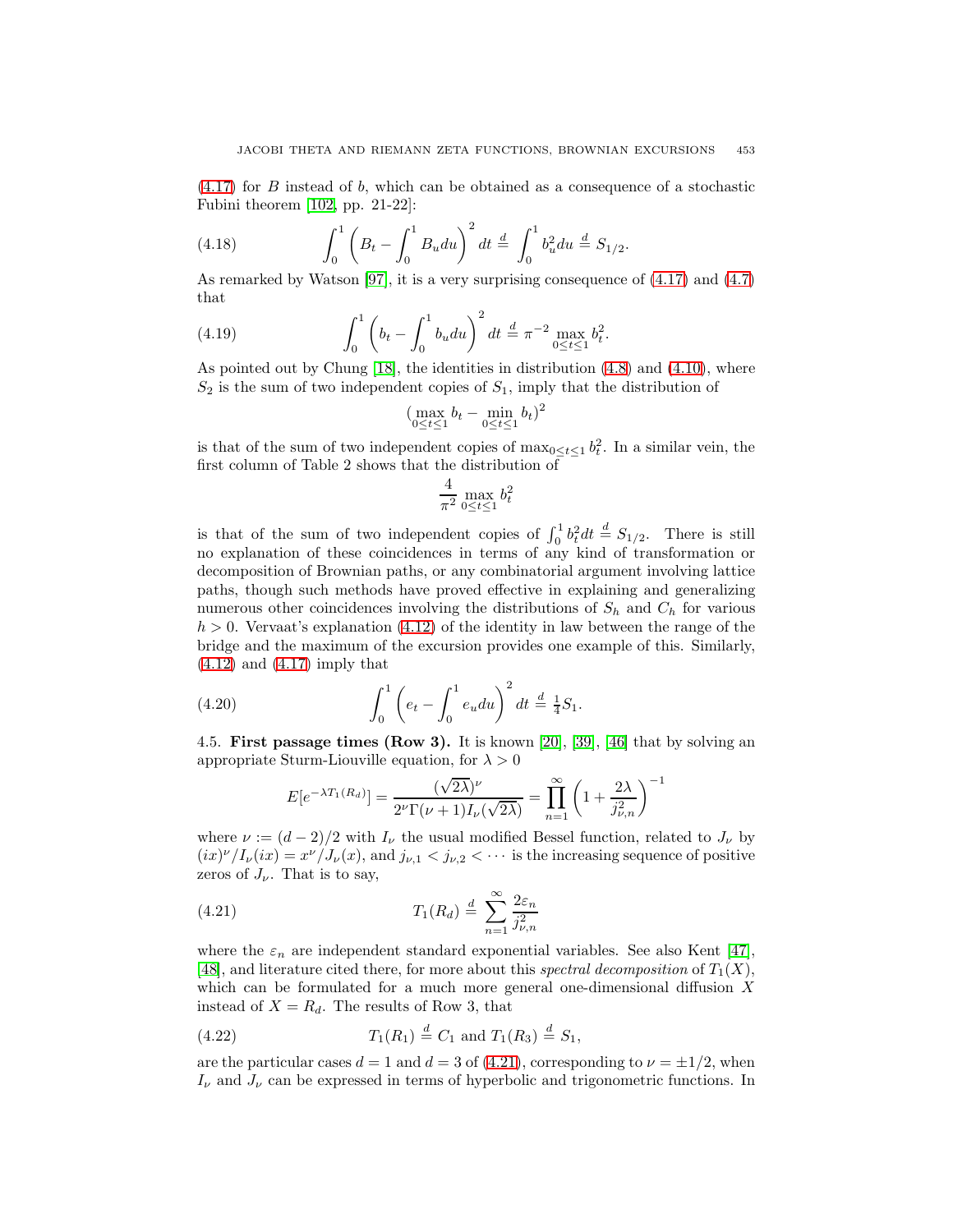particular,  $j_{-1/2,n} = (n - \frac{1}{2})\pi$  and  $j_{1/2,n} = n\pi$  are the nth positive zeros of the cosine and sine functions respectively. Comparison of Rows 2 and 3 reveals the identities

$$
T_1(R_1) \stackrel{d}{=} \int_0^1 R_{2,u}^2 du
$$
 and  $T_1(R_3) \stackrel{d}{=} \int_0^1 r_{2,u}^2 du$ .

As pointed out by Williams [\[98\]](#page-30-15), [\[99\]](#page-30-16), [\[100\]](#page-30-17), these remarkable coincidences in distribution are the simplest case  $g(u) = 1$  of the identities in law

<span id="page-19-1"></span>(4.23) 
$$
\int_0^{T_1(R_1)} g(1 - R_{1,t}) dt \stackrel{d}{=} \int_0^1 R_{2,u}^2 g(u) du
$$

<span id="page-19-2"></span>and

(4.24) 
$$
\int_0^{T_1(R_3)} g(R_{3,t}) dt \stackrel{d}{=} \int_0^1 r_{2,u}^2 g(u) du
$$

where the two Laplace transforms involved are again determined by the solutions of a Sturm-Liouville equation [\[69\]](#page-29-18), [\[80,](#page-30-2) Ch. XI]. Let  $L_t^x(R_d)$ ,  $t \geq 0, x \in \mathbb{R}$  and  $L_t^x(r_d)$ ,  $0 \le t \le 1, x \in \mathbb{R}$  be the local time processes of  $R_d$  and  $r_d$  defined by the occupation density formula [\(4.16\)](#page-14-3) with B replaced by  $R_d$  or  $r_d$ . Granted existence of local time processes for  $R_d$  and  $r_d$ , the identities [\(4.23\)](#page-19-1) and [\(4.24\)](#page-19-2) are expressions of the Ray-Knight theorems [\[80,](#page-30-2) Ch. XI, §2] that

(4.25) 
$$
(L_{T_1(R_1)}^{1-u}(R_1), 0 \le u \le 1) \stackrel{d}{=} (R_{2,u}^2, 0 \le u \le 1)
$$

and

$$
(4.26) \t\t\t (L_{T_1(R_3)}^u(R_3), 0 \le u \le 1) \stackrel{d}{=} (r_{2,u}^2, 0 \le u \le 1).
$$

The next section gives an interpretation of the variable  $T_1(R_3) + T_1(\hat{R}_3)$  appearing in column 2 in terms of Brownian excursions.

<span id="page-19-0"></span>4.6. **Maxima and the agreement formula (Rows 4 and 5).** The entries in Row 4 are equivalent to corresponding entries in Row 3 by application to  $X = R_d$ and  $X = \overline{B} - \underline{B}$  of the elementary identity

$$
(4.27) \t\t (\overline{X}_1)^{-2} \stackrel{d}{=} T_1(X)
$$

which is valid for any process  $X$  with continuous paths which satisfies the Brownian scaling identity [\(4.15\)](#page-14-2), because

$$
P((\overline{X}_1)^{-2} > t) = P(\overline{X}_1 < t^{-\frac{1}{2}}) = P(\overline{X}_t < 1) = P(T_1(X) > t).
$$

The first entry of Row 5, with  $\overline{r}_{1,1} := \max_{0 \le u \le 1} |b_u|$ , is read from [\(4.7\)](#page-13-1). The second entry of Row 5, involving the maximum  $\overline{r}_{3,1}$  of a three-dimensional Bessel bridge  $(r_{3,u}, 0 \le u \le 1)$ , is read from the work of Gikhman [\[32\]](#page-28-12) and Kiefer [\[49\]](#page-28-13), who found a formula for  $P(\overline{r}_{d,1} \leq x)$  for arbitrary  $d = 1, 2, \ldots$ . See also [\[74\]](#page-29-13). This result involving  $\overline{r}_{3,1}$  may be regarded as a consequence of the previous identification [\(4.10\)](#page-13-0) of the law of  $\overline{e}_1$ , the maximum of a standard Brownian excursion, and the identity in law  $\overline{e}_1 \stackrel{d}{=} \overline{r}_{3,1}$  implied by the remarkable result of Lévy-Williams [\[58\]](#page-29-17), [\[98\]](#page-30-15), that

$$
(4.28) \qquad (e_t, 0 \le t \le 1) \stackrel{d}{=} (r_{3,t}, 0 \le t \le 1).
$$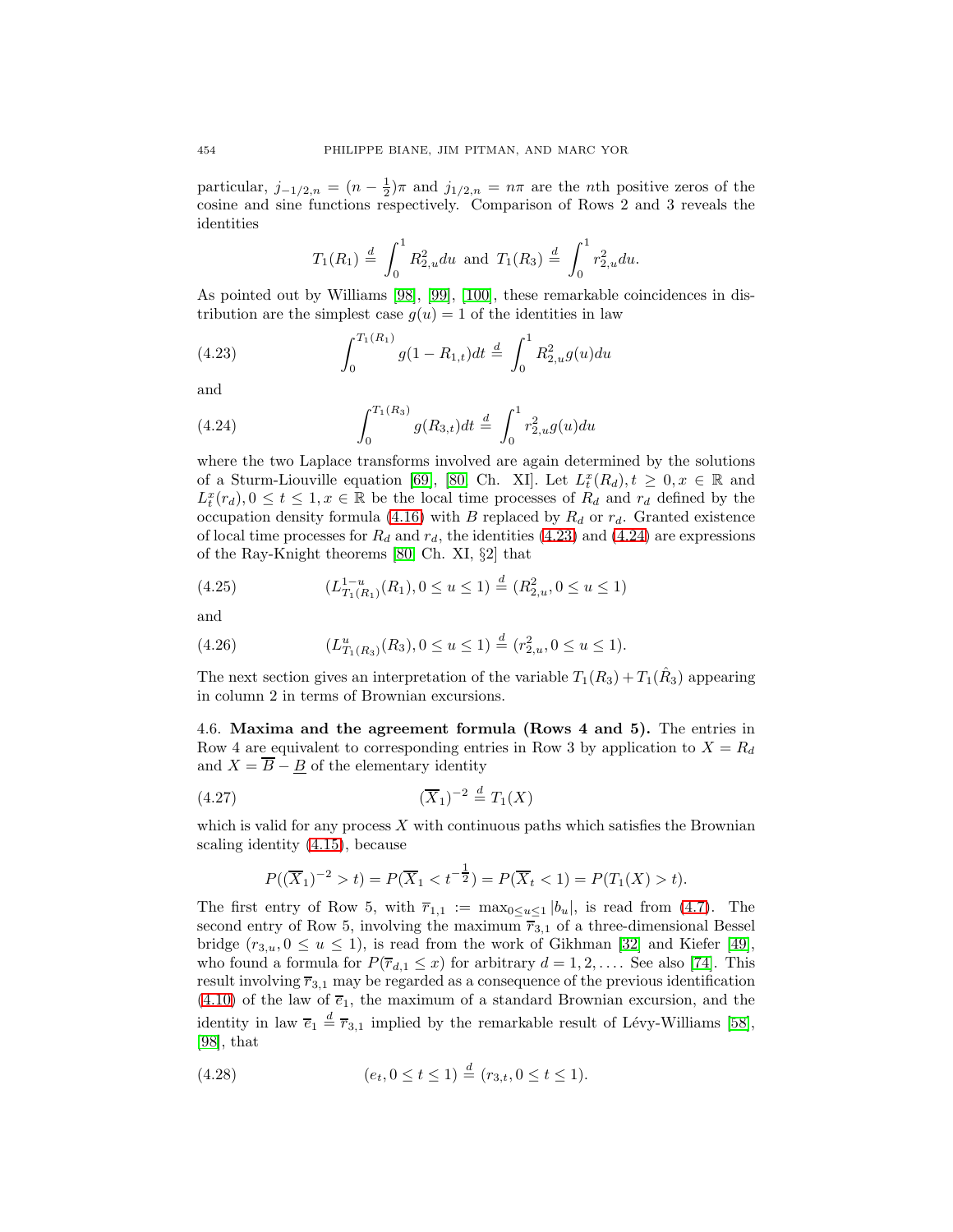Another consequence of the scaling properties of Bessel processes is provided by the following absolute continuity relation between the law of  $(\overline{r}_{d,1})^{-2}$  and the law of

$$
\Sigma_{2,d} := T_1(R_d) + T_1(\hat{R}_d)
$$

<span id="page-20-1"></span>for general  $d > 0$ . This result, obtained in [\[9\]](#page-27-12), [\[10\]](#page-27-5), [\[70\]](#page-29-19), [\[71\]](#page-29-12), we call the *agreement* formula: for every non-negative Borel function q

(4.29) 
$$
E\left[g((\overline{r}_{d,1})^{-2})\right] = c_d E\left[\sum_{2,d}^{\nu} g(\Sigma_{2,d})\right]
$$

where  $c_d := 2^{(d-2)/2} \Gamma(d/2)$ . In [\[71\]](#page-29-12) the agreement formula was presented as the specialization to Bessel processes of a general result for one-dimensional diffusions. As explained in [\[10\]](#page-27-5), [\[71\]](#page-29-12), [\[101\]](#page-30-18), the agreement formula follows from the fact that a certain  $\sigma$ -finite measure on the space of continuous non-negative paths with finite lifetimes can be explicitly disintegrated in two different ways, according to the lifetime, or according to the value of the maximum.

<span id="page-20-2"></span>Note from [\(4.21\)](#page-18-1) that  $\Sigma_{2,3} \stackrel{d}{=} S_2$  and  $\Sigma_{2,1} \stackrel{d}{=} C_2$ . For  $d = 3$  formula [\(4.29\)](#page-20-1) gives for all non-negative Borel functions g

(4.30) 
$$
E[g(\overline{r}_{3,1})] = \sqrt{\frac{2}{\pi}} E\left[\sqrt{S_2} g(1/\sqrt{S_2})\right].
$$

In view of  $(4.30)$ , the symmetry property  $(2.12)$  of the common distribution of Y and  $\sqrt{\frac{\pi}{2}}S_2$ , which expresses the functional equations for  $\xi$  and  $\theta$ , can be recast as the following identity of Chung [\[18\]](#page-27-3), which appears in the second column of Table 2:

<span id="page-20-3"></span>(4.31) 
$$
\left(\frac{2}{\pi}\overline{r}_{3,1}\right)^2 \stackrel{d}{=} S_2.
$$

As another application of [\(4.29\)](#page-20-1), we note that for  $d = 1$  this formula shows that the reciprocal relation between the laws of  $S_1$  and  $C_2$  discussed in Section [3](#page-6-0) is equivalent to the equality in distribution of [\(4.7\)](#page-13-1), that is

<span id="page-20-4"></span>(4.32) 
$$
\left(\frac{2}{\pi}\overline{r}_{1,1}\right)^2 \stackrel{d}{=} S_1.
$$

We do not know of any path transformation leading to a non-computational proof of [\(4.31\)](#page-20-3) or [\(4.32\)](#page-20-4).

<span id="page-20-0"></span>4.7. **Further entries.** The distributions of  $T_1(R_d)$  and  $T_1(R_d) + T_1(\hat{R}_d)$  for  $d =$ 1, 3 shared by the columns of Table 2also arise naturally from a number of other constructions involving Brownian motion and Bessel processes. Alili [\[3\]](#page-27-13) found the remarkable result that

<span id="page-20-5"></span>(4.33) 
$$
\frac{\mu^2}{\pi^2} \left[ \left( \int_0^1 \coth(\mu r_{3,u}) du \right)^2 - 1 \right] \stackrel{d}{=} S_2 \text{ for all } \mu \neq 0.
$$

As a check, the almost sure limit of the left side of  $(4.33)$  as  $\mu \rightarrow 0$  is the variable  $\pi^{-2}\left(\int_0^1 r_{3,u}^{-1} du\right)^2$  in the second column of Row 7. As shown by Alili-Donati-Yor [\[4\]](#page-27-14), consideration of [\(4.33\)](#page-20-5) as  $\mu \to \infty$  shows that

(4.34) 
$$
\frac{4}{\pi^2} \int_0^\infty \frac{dt}{\exp(R_{3,t}) - 1} \stackrel{d}{=} S_1.
$$

According to the identity of Ciesielski-Taylor [\[20\]](#page-27-9)

(4.35) 
$$
\int_0^\infty 1(R_{d+2,t} \le 1) dt \stackrel{d}{=} T_1(R_d)
$$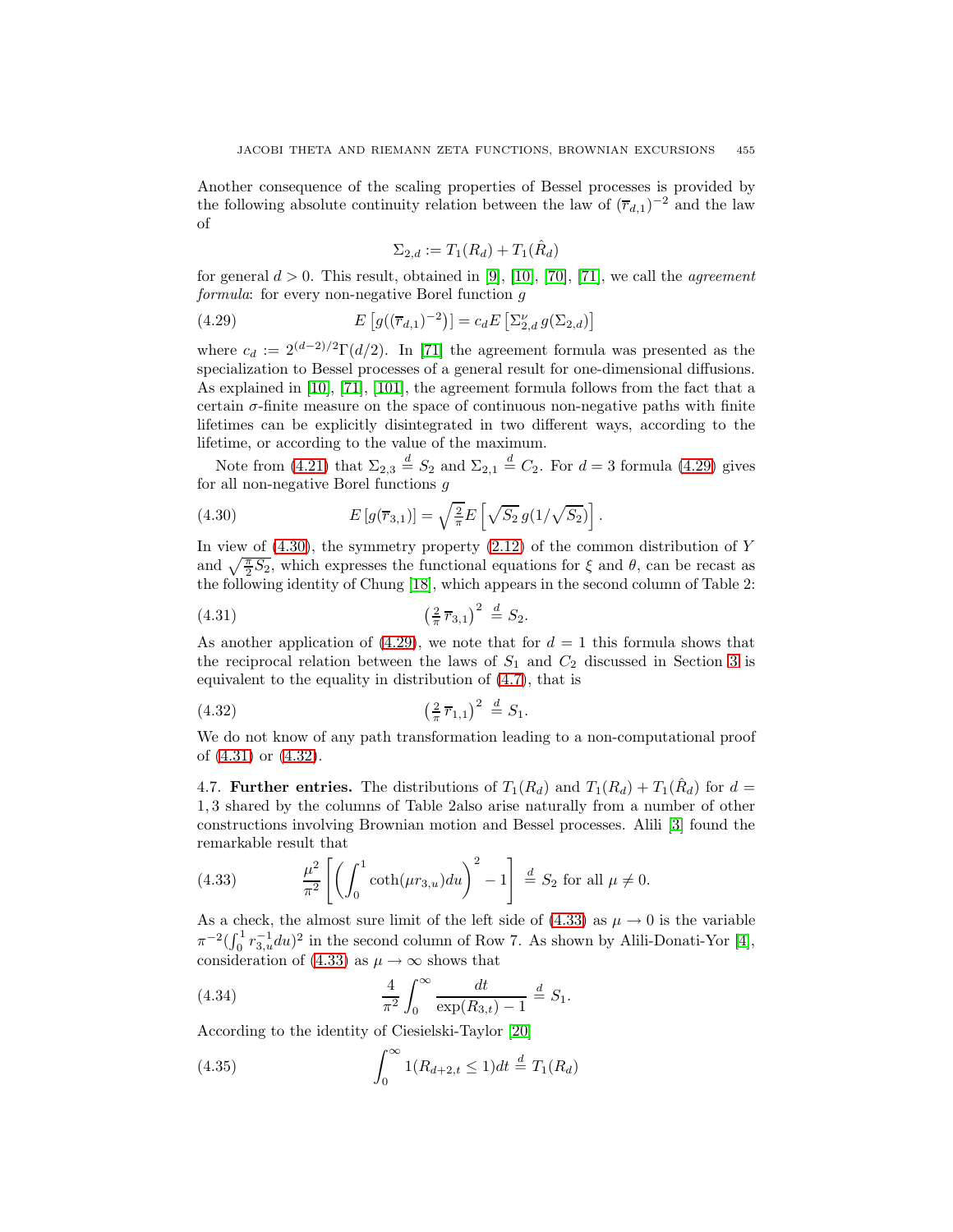which for  $d = 1$  and  $d = 3$  provides further entries for the table via [\(4.22\)](#page-18-2). See also [\[24\]](#page-27-15), [\[51\]](#page-28-20), [\[67\]](#page-29-14), [\[73\]](#page-29-20), [\[102,](#page-30-23) pp. 97-98, Ch. 7], [\[103,](#page-30-10) pp. 132-133] for still more functionals of Brownian motion whose Laplace transforms can be expressed in terms of hyperbolic functions.

# 5. RENORMALIZATION OF THE SERIES  $\sum n^{-s}$

<span id="page-21-1"></span><span id="page-21-0"></span>5.1. **Statement of the result.** The expansion of  $S_1$  as an infinite series  $(1.6)$ suggests that we use partial sums in order to approximate its Mellin transform. As we shall see, this yields an interesting approximation of the Riemann zeta function. Consider again the relationship [\(1.2\)](#page-1-3) between  $\zeta$  and  $\xi$ , which allows the definition of  $\zeta(s)$  for  $s \neq 1$  despite the lack of convergence of [\(1.1\)](#page-1-5) for  $\Re s \leq 1$ . There are a number of known ways to remedy this lack of convergence, some of which are discussed in Section [5.3.](#page-23-0) One possibility is to look for an array of coefficients  $(a_{n,N}, 1 \leq n \leq N)$  such that the functions

<span id="page-21-8"></span>(5.1) 
$$
\kappa_N(s) := \sum_{n=1}^N \frac{a_{n,N}}{n^s}
$$

converge as  $N \to \infty$ , for all values of s. For fixed N there are N degrees of freedom in the choice of the coefficients, so we can enforce the conditions  $\kappa_N(s) = \zeta(s)$  at N choices of s, and it is natural to choose the points 0, where  $\zeta(0) = -\frac{1}{2}$ , and  $-2, -4, -6, \ldots, -2(N-1)$  where  $\zeta$  vanishes. It is easily checked that this makes

<span id="page-21-2"></span>(5.2) 
$$
a_{n,N} = \frac{(-N)(1-N)(2-N)\dots(n-1-N)}{(N+1)(N+2)\dots(N+n)} = (-1)^n \frac{\binom{2N}{N-n}}{\binom{2N}{N}}.
$$

<span id="page-21-6"></span>Note that for each fixed  $n$ 

(5.3) 
$$
a_{n,N} \to (-1)^n \text{ as } N \to \infty
$$

<span id="page-21-7"></span>and recall that

(5.4) 
$$
(2^{1-s}-1)\zeta(s) = \sum_{n=1}^{\infty} \frac{(-1)^n}{n^s} \quad (\Re s > 1)
$$

<span id="page-21-3"></span>extends to an entire function of s.

**Theorem 5.1.** For  $\varepsilon_i$ ,  $1 \leq i \leq N$  independent standard exponential variables, and  $\Re s > -2N$ 

<span id="page-21-4"></span>(5.5) 
$$
E\left[\left(\sum_{n=1}^{N} \frac{\varepsilon_n}{n^2}\right)^{\frac{s}{2}}\right] = -s\Gamma(\frac{s}{2})\sum_{n=1}^{N} \frac{a_{n,N}}{n^s}
$$

<span id="page-21-5"></span>where the  $a_{n,N}$  are defined by [\(5.2\)](#page-21-2), and

(5.6) 
$$
\sum_{n=1}^{N} \frac{a_{n,N}}{n^s} \to (2^{1-s} - 1)\zeta(s) \text{ as } N \to \infty
$$

uniformly on every compact subset of C.

The proof of Theorem [5.1](#page-21-3) is given in the next section. As an immediate conse-quence of Theorem [5.1,](#page-21-3) we deduce the formula in Table 1 for  $E(S_1^s)$ , first found by another method in [\[74,](#page-29-13) (86)].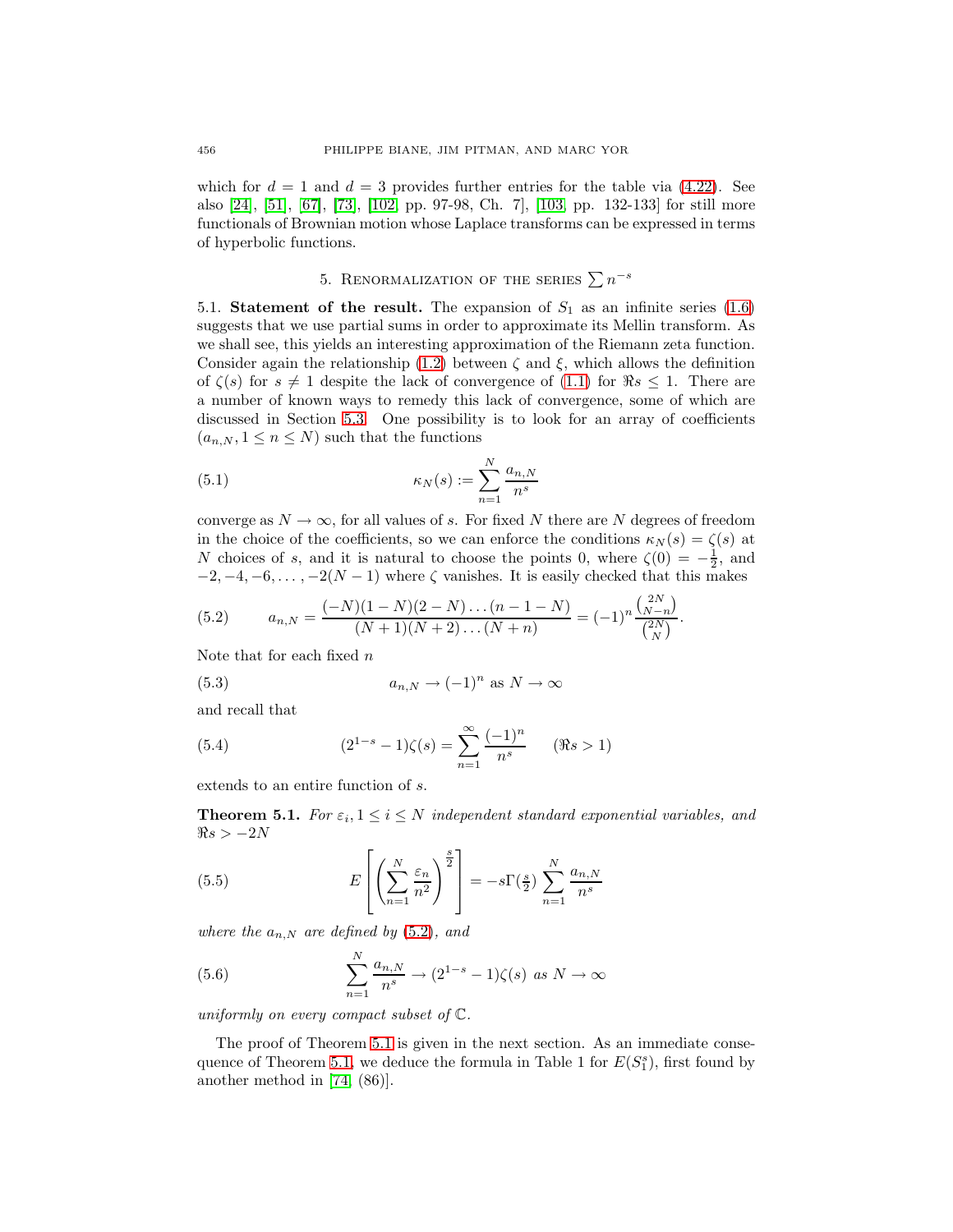<span id="page-22-0"></span>5.2. On sums of independent exponential random variables. Let  $(\varepsilon_n; n \geq 1)$ be a sequence of independent identically distributed random variables, with the standard exponential distribution  $P(\varepsilon_n \geq x) = e^{-x}, x \geq 0$ . Let  $(a_n; n \geq 1)$ be a sequence of positive real numbers, such that  $\sum_{n=1}^{\infty} a_n < \infty$ ; then the series  $X = \sum_{n=1}^{\infty} a_n \varepsilon_n$  converges almost surely, and in every  $L^p$  space, for  $1 \leq p < \infty$ .

<span id="page-22-1"></span>**Lemma 5.2.** Let  $X = \sum_{n=1}^{\infty} a_n \varepsilon_n$  as above, and let  $X_N = \sum_{n=1}^{N} a_n \varepsilon_n$  be the partial sums; then for every real x one has  $E[X^x] < \infty$ , and  $E[X_N^x] < \infty$  for  $x > -N$ . Furthermore one has

$$
E[X_N^s] \to E[X^s] \;\; as \; N \to \infty
$$

uniformly with respect to s on each compact subset of  $\mathbb{C}$ .

*Proof.* We have already seen that  $E[X^x] < \infty$  if  $x \geq 0$ . Let us prove that  $E[X^x] <$  $\infty$  for  $0 > x > -N$ . Let  $b_N = \min(a_n; n \le N)$ ; then  $X_N \ge b_N Y_N = b_N \sum_{n=1}^N \varepsilon_n$ . But Y<sub>N</sub> has a gamma distribution, with density  $\frac{1}{\Gamma(N)} t^{N-1} e^{-t}$  at  $t > 0$ , so that  $E[Y_N^x] < \infty$  for  $0 > x > -N$  and thus  $E[X_N^x] < \infty$ . The assertion for X follows from  $X \geq X_N$ . It remains to check the uniform convergence. If  $\Re s \in [-A, +A],$ then

$$
\begin{array}{rcl}\n|X_N^s - X^s| & = & \left| \int_{X_N}^X s y^{s-1} dy \right| \\
& \leq & |s| \left( X - X_N \right) \left( X_N^{-A-1} \vee X^{A-1} \right),\n\end{array}
$$

and the required uniform convergence as  $N \to \infty$  is now evident by application of the Cauchy-Schwarz inequality. 口

<span id="page-22-3"></span>We now compute the Mellin transform of the distribution of  $\sum_{n=1}^{N} a_n \varepsilon_n$ , assuming that the  $a_n$  are all distinct and strictly positive.

**Lemma 5.3.** With the above notations, and  $\Pi_{n,N} := \prod_{j \neq n,1 \leq j \leq N}$  $\left(1-\frac{a_j}{a_n}\right)$  $\bigg)$ , for  $\Re s > -N$ 

<span id="page-22-2"></span>(5.7) 
$$
E\left[\left(\sum_{n=1}^{N} a_n \varepsilon_n\right)^s\right] = \Gamma(s+1) \sum_{n=1}^{N} \frac{a_n^s}{\Pi_{n,N}}
$$

where the right side of [\(5.7\)](#page-22-2) is defined by continuity for  $s = -1, -2, \ldots, -N+1$ .

Proof. The partial fraction expansion of the Laplace transform

(5.8) 
$$
E\left[\exp\left(-\lambda \sum_{n=1}^{N} a_n \varepsilon_n\right)\right] = \prod_{n=1}^{N} \frac{1}{(1 + \lambda a_n)} = \sum_{n=1}^{N} \frac{1}{\Pi_{n,N}} \frac{1}{(1 + \lambda a_n)}
$$

implies that for every non-negative measurable function g such that  $E[g(a_n \varepsilon_1)]$  is finite for every  $n$ 

(5.9) 
$$
E\left[g\left(\sum_{n=1}^{N}a_n\varepsilon_n\right)\right] = \sum_{n=1}^{N}\frac{1}{\Pi_{n,N}}E[g(a_n\varepsilon_1)].
$$

For  $g(x) = x^s$  this gives [\(5.7\)](#page-22-2), first for real  $s > -1$ , then also for  $\Re s > -N$  since the previous lemma shows that the left side is analytic in this domain, and the right side is evidently meromorphic in this domain. $\Box$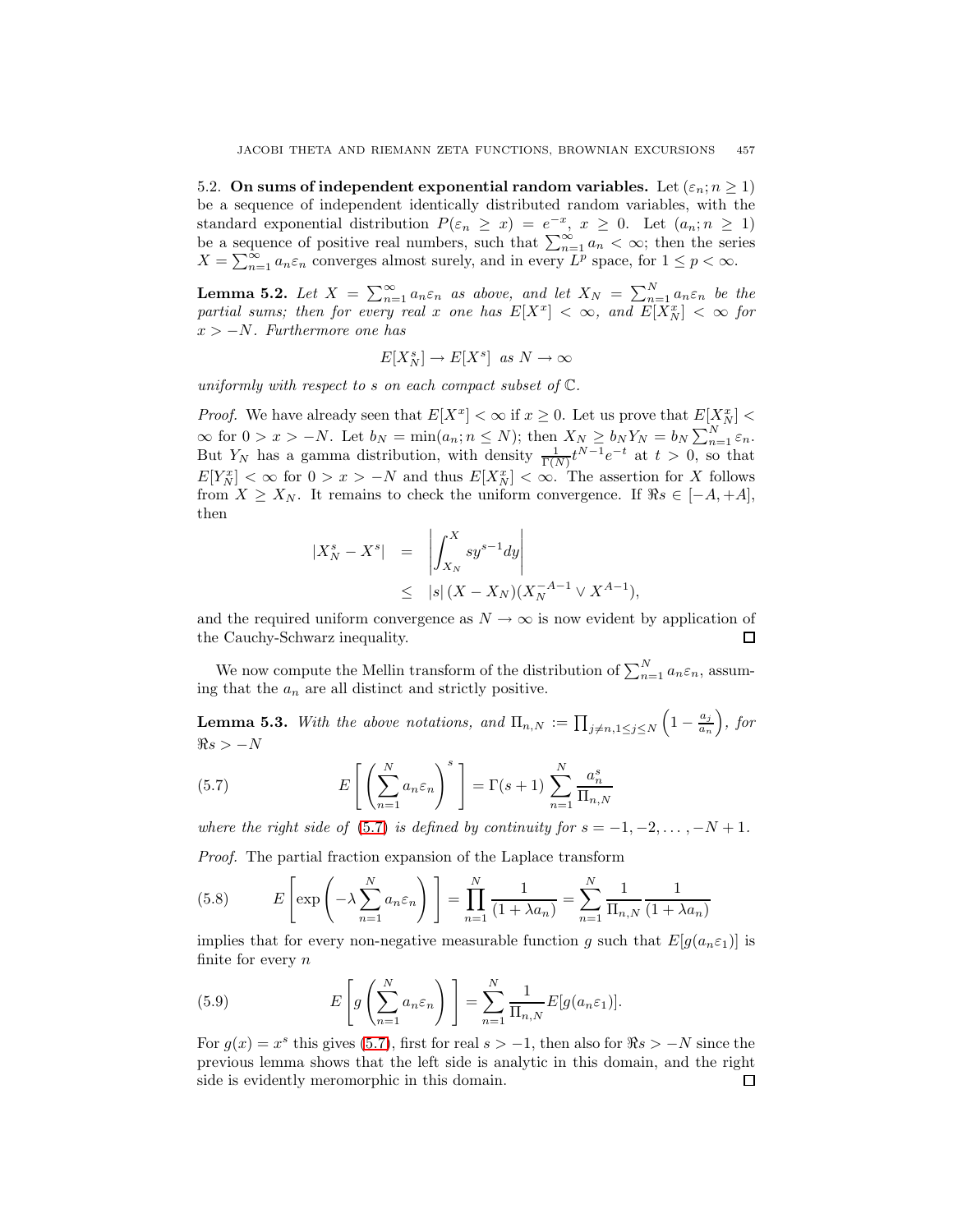Note the implication of the above argument that the sum on the right side of [\(5.7\)](#page-22-2) must vanish at  $s = -1, -2, \ldots, -N + 1$ .

*Proof of Theorem 5.1.* Apply Lemma [5.3](#page-22-3) with  $a_n = n^{-2}$  to obtain [\(5.5\)](#page-21-4) with  $a_{n,N}$ defined by

(5.10) 
$$
-2a_{n,N} = \frac{1}{\Pi_{n,N}} = \frac{\prod_{j\neq n} (j^2)}{\prod_{j\neq n} (j^2 - n^2)}
$$

where both products are over j with  $1 \leq j \leq N$  and  $j \neq n$ . The product in the numerator is  $(N!/n)^2$ , while writing  $j^2 - n^2 = (j - n)(j + n)$  allows the product in the denominator to be simplified to  $(-1)^{n-1}(N+n)!(N-n)!/(2n^2)$ . Thus the expression for  $a_{n,N}$  can be simplified to [\(5.2\)](#page-21-2). The convergence [\(5.6\)](#page-21-5) at each fixed s with  $\Re s > 1$  follows immediately from [\(5.3\)](#page-21-6) and [\(5.4\)](#page-21-7) by dominated convergence. Uniform convergence on compact subsets of  $\mathbb C$  then follows by Lemma [5.2](#page-22-1) and analytic continuation. □

Approximation of the Dirichlet  $L_{\chi_4}$  function. As a variation of the previous argu-ment, Lemma [5.3](#page-22-3) applied to  $a_n = (n - \frac{1}{2})^{-2}$  yields the formula

(5.11) 
$$
E\left[\left(\sum_{n=1}^{N}\frac{\varepsilon_n}{(n-\frac{1}{2})^2}\right)^{\frac{s}{2}}\right] = \Gamma(1+\frac{s}{2})\frac{2^{s+2}}{\pi}\alpha_N L_{\chi_4}^{(N)}(s+1)
$$

where

$$
(5.12) \qquad L_{\chi_4}^{(N)}(s) := \sum_{n=1}^{N} b_{n,N} \, \frac{(-1)^{n-1}}{(2n-1)^s} \text{ with } b_{n,N} := \frac{\binom{2N-1}{N-n}}{\binom{2N-1}{N}} \to 1 \text{ as } N \to \infty
$$

for each fixed  $n$ , and

$$
\alpha_N := \frac{\pi \prod_{j=1}^N (2j-1)^2}{4^N N! (N-1)!} \to 1 \text{ as } N \to \infty
$$

by Stirling's formula. A reprise of the previous argument gives

(5.13) 
$$
L_{\chi_4}^{(N)}(s) \to L_{\chi_4}(s) \text{ as } N \to \infty
$$

uniformly on every compact of  $\mathbb{C}$ , where  $L_{\chi_4}(s)$  is defined by analytic continuation of [\(3.1\)](#page-6-2) to all  $s \in \mathbb{C}$ . This argument also yields the formula in Table 1 for  $E((C_1)^s)$ in terms of  $L_{\chi_4}$ . To parallel the discussion above [\(5.2\)](#page-21-2), we note that

(5.14) 
$$
L_{\chi_4}^{(N)}(1-2k) = 0 \text{ for } k = 1, 2, \dots N-1.
$$

It is also possible to use formulae [\(1.5\)](#page-1-1) and [\(1.9\)](#page-2-6) to provide another approximation of  $\zeta$ , but we leave this computation to the interested reader.

<span id="page-23-0"></span>5.3. **Comparison with other summation methods.** Perhaps the simplest way to renormalize the series [\(1.1\)](#page-1-5) is given by the classical formula

(5.15) 
$$
\zeta(s) = \lim_{N \to \infty} \left( \sum_{n=1}^{N} n^{-s} - \frac{N^{1-s} - 1}{1-s} \right) - \frac{1}{1-s} \quad (\Re s > 0).
$$

Related methods are provided by the approximate functional equation and by the Riemann-Siegel formula, which are powerful tools in deriving results on the behaviour of the zeta function in the critical strip  $(0 \leq \Re s \leq 1)$ . See e.g. Edwards [\[28,](#page-28-4) Ch. 7] for a detailed discussion.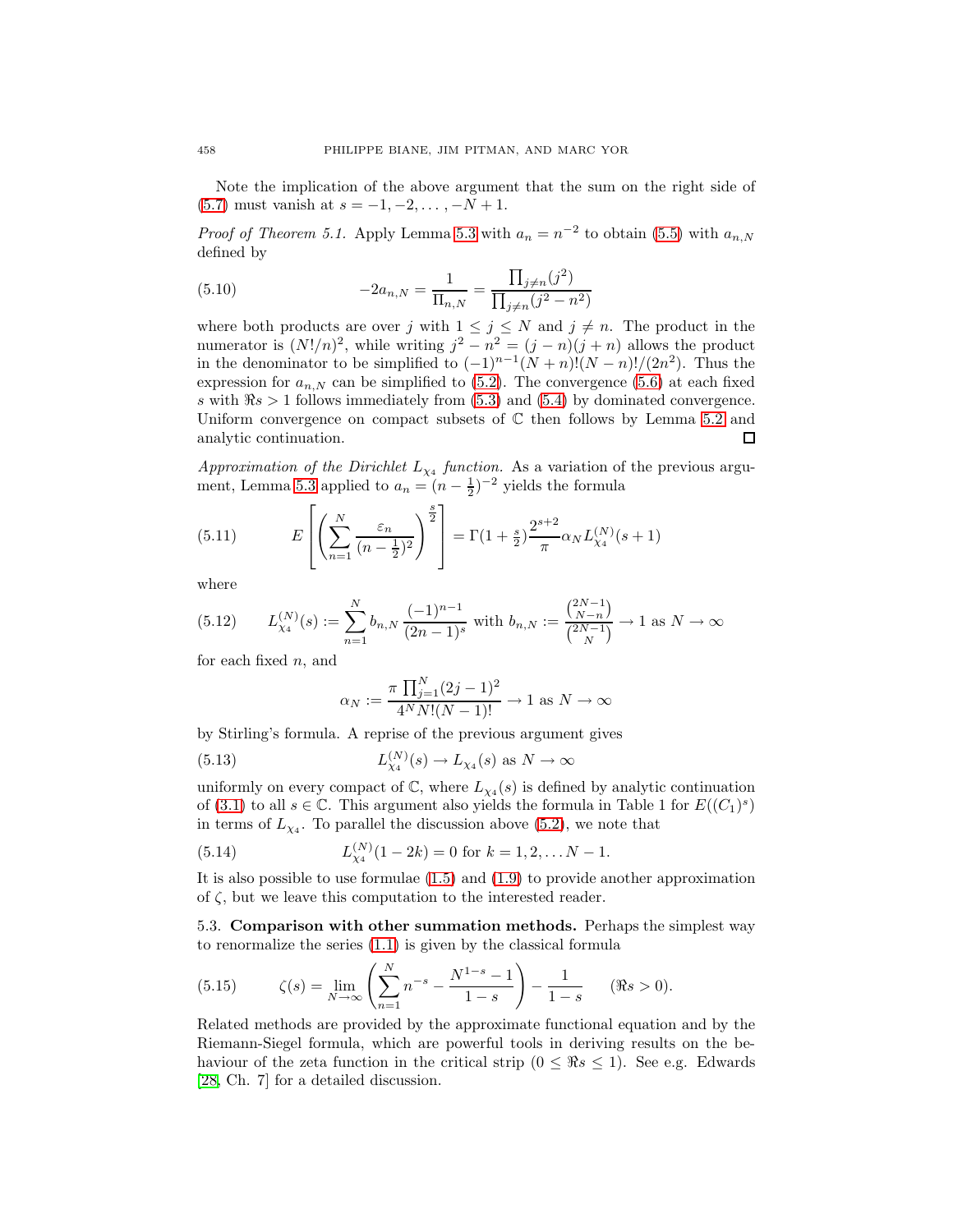It is also known [\[36\]](#page-28-21), [\[55\]](#page-29-21) that the series  $\sum_{1}^{\infty} (-1)^n/n^s$  is Abel summable for all values of  $s \in \mathbb{C}$ , meaning that as  $z \to 1$  in the unit disk,

$$
\sum_{1}^{\infty} \frac{(-z)^n}{n^s} \to (2^{1-s} - 1)\zeta(s).
$$

The Lerch zeta function

$$
\Phi(x, a, s) = \sum_{n=0}^{\infty} \frac{e^{2i\pi nx}}{(n+a)^s} \qquad (x \in \mathbb{R}, 0 < a \le 1, \, \Re s > 1)
$$

is known to have analytic continuation to  $s \in \mathbb{C}$ , with a pole at  $s = 1$  for  $a = 1$ ,  $x \in \mathbb{Z}$ . This allows us to sketch another proof of Theorem [5.1.](#page-21-3) The formula

$$
\kappa_N(s) = 2^{2N} \binom{2N}{N}^{-1} \int_0^1 (\sin(\pi x))^{2N} \Phi(x, 1, s) dx
$$

is easily checked using  $(5.1)-(5.2)$  $(5.1)-(5.2)$  $(5.1)-(5.2)$  for  $\Re s > 1$ , and extended by analytic continuation to all values of  $s \in \mathbb{C}$ . Convergence of  $\kappa_N(s)$  towards  $(2^{1-s}-1)\zeta(s)$  then follows from continuity properties of the Lerch zeta function in the variable  $x$  and the fact that  $2^{2N} {2N \choose N}^{-1} (\sin(\pi x))^{2N} dx \to \delta_{1/2}$  weakly as  $N \to \infty$ .

Finally, we note that J. Sondow [\[88\]](#page-30-5) has shown that Euler's summation method yields the following series, uniformly convergent on every compact subset of C:

<span id="page-24-2"></span>
$$
(5.16) \qquad (1-2^{1-s})\zeta(s) = \sum_{j=0}^{\infty} \frac{1 - {j \choose 1} 2^{-s} + \ldots + (-1)^j {j \choose j} (j+1)^{-s}}{2^{j+1}}.
$$

Furthermore the sum of the first N terms of this series gives the exact values of  $\zeta$ at  $0, -1, -2, \ldots, -N+1$ , so we can rewrite the partial sum in [\(5.16\)](#page-24-2) as

$$
\rho_N(s) = \sum_{1}^{N} \frac{c_{n,N}}{n^s}
$$

where the  $c_{n,N}$  are completely determined by  $\rho_N(-j) = \zeta(-j)$  for  $j = 0, 1, \ldots$ ,  $N-1$ . Compare with the discussion between [\(5.1\)](#page-21-8) and [\(5.2\)](#page-21-2) to see the close parallel between [\(5.6\)](#page-21-5) and [\(5.16\)](#page-24-2).

#### 6. Final remarks

<span id="page-24-1"></span><span id="page-24-0"></span>6.1. **Hurwitz's zeta function and Dirichlet's** L**-functions.** Row 3 of Table 2 involves hitting times of Bessel processes of dimension 1 and 3, started from 0. If the Bessel process does not start from zero, we still have an interesting formula for the Mellin transform of the hitting time, expressed now in terms of the Hurwitz zeta function. Specifically, one has

(6.1) 
$$
E[e^{-\lambda T_1^a(R_3)}] = \frac{\sinh(a\sqrt{2\lambda})}{a\sinh(\sqrt{2\lambda})}; \ \ E[e^{-\lambda T_1^a(R_1)}] = \frac{\cosh(a\sqrt{2\lambda})}{\cosh(\sqrt{2\lambda})}
$$

where  $T_1^a$  denotes the hitting time of 1, starting from  $a \in ]0,1[$ , of the corresponding Bessel process. Expanding the denominator we get

$$
\frac{\sinh(a\sqrt{2\lambda})}{a\sinh(\sqrt{2\lambda})} = \frac{1}{a}\sum_{n=0}^{\infty}e^{-(2n+1-a)\sqrt{2\lambda}} - e^{-(2n+1+a)\sqrt{2\lambda}}.
$$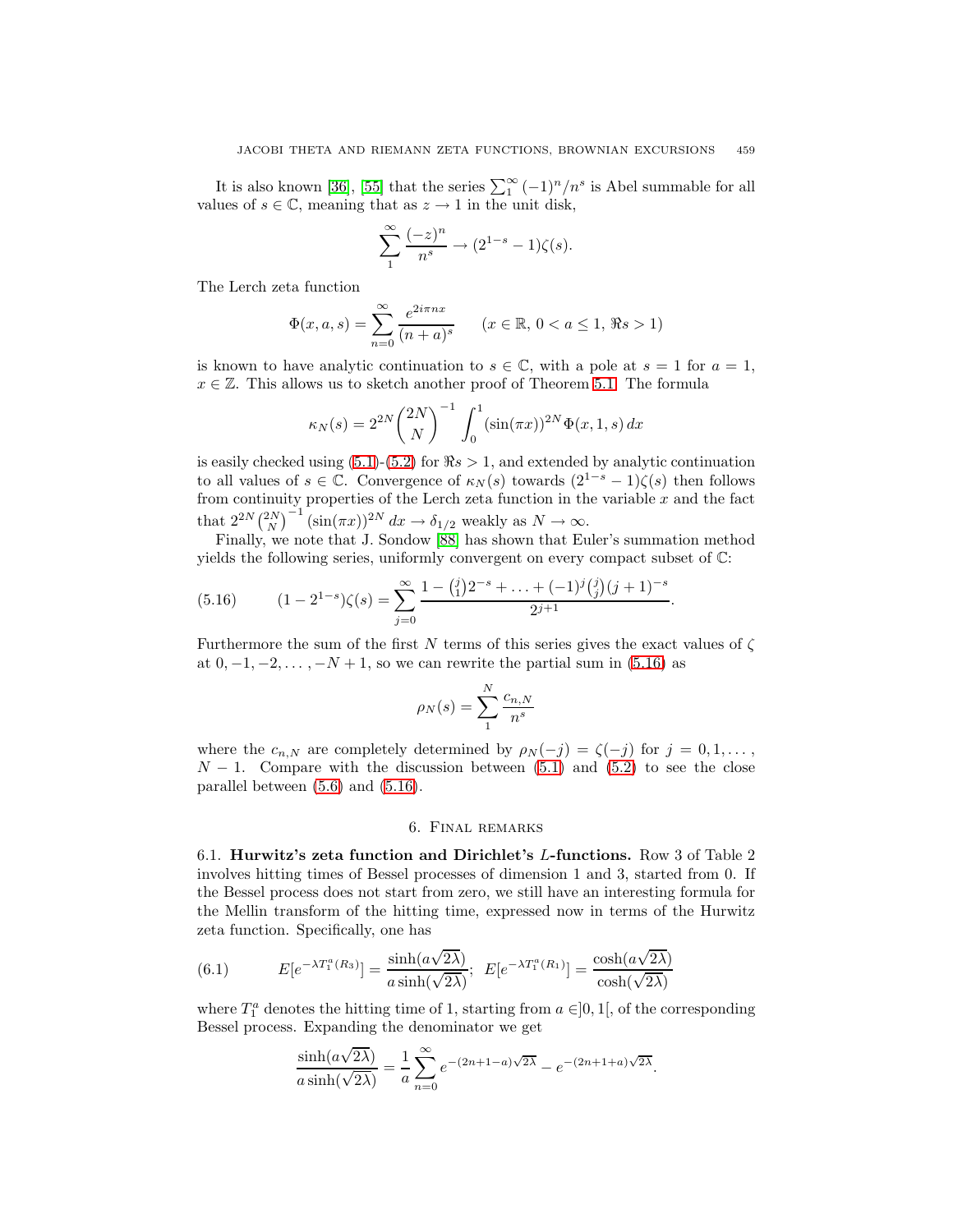Inverting the Laplace transform yields the density of the distribution of  $T_1^a(R_3)$ 

$$
\frac{1}{a\sqrt{2\pi t^3}}\sum_{n=0}^{\infty}(2n+1-a)e^{-(2n+1-a)^2/(2t)}-(2n+1+a)e^{-(2n+1+a)^2/(2t)}.
$$

Taking the Mellin transform we get

$$
E[(T_1^a(R_3))^{s/2}] = \frac{\Gamma(\frac{s-1}{2})}{a2^{s/2}} \left[ \zeta\left(s, \frac{1-a}{2}\right) - \zeta\left(s, \frac{1+a}{2}\right) \right] \qquad (\Re s > 1)
$$

where  $\zeta(s,x) = \sum_{n=0}^{\infty} (n+x)^{-s}$  is the Hurwitz zeta function. This identity extends by analytic continuation to all  $s \in \mathbb{C}$ . A similar expression exists for  $T_1^a(R_1)$ .

One can use the product expansion for sinh in order to give an approximation of  $\zeta(s, u) - \zeta(s, 1-u); u \in ]0, 1[$ . For it is easy to see that  $\prod_{n=1}^{N} \left(1 + \frac{2a^2}{n^2}\right) \left(1 + \frac{2\lambda}{n^2}\right)^{-1}$ is the Laplace transform of a probability distribution on  $[0, \infty)$ , and that this probability distribution converges towards that of  $T_1^a(R_3)$  in such a way that there is a result similar to Theorem [5.1.](#page-21-3)

The Hurwitz zeta function can be used to construct Dirichlet L-functions by linear combinations. However, direct probabilistic interpretations of general Dirichlet L-functions, in the spirit of what we did in Section [4,](#page-11-1) do not seem to exist. More precisely, let  $\chi$  be a primitive character modulo N, and let

<span id="page-25-2"></span>(6.2) 
$$
\theta_{\chi}(t) = \sum_{n=-\infty}^{+\infty} n^{\epsilon} \chi(n) e^{-\pi n^2 t}
$$

where  $\epsilon = 0$  or 1 according to whether  $\chi$  is even or odd, so  $\chi(-1) = (-1)^{\epsilon}$ . These functions satisfy the functional equation

<span id="page-25-0"></span>(6.3) 
$$
\theta_{\chi}(t) = \frac{(-i)^{\epsilon} \tau(\chi)}{N^{1+\epsilon} t^{\epsilon+1/2}} \theta_{\bar{\chi}} \left(\frac{1}{N^2 t}\right)
$$

where  $\tau(\chi)$  is a Gauss sum. Taking a Mellin transform, this yields the analytic continuation and functional equation for the associated Dirichlet L-function

$$
L_{\chi}(s) := \sum_{n=1}^{\infty} \frac{\chi(n)}{n^s},
$$

<span id="page-25-1"></span>namely

(6.4) 
$$
\Lambda(s,\chi) = (-i)^{\epsilon} \tau(\chi) N^{-s} \Lambda(1-s,\bar{\chi})
$$

where

$$
\Lambda(s,\chi) = \pi^{\frac{-(s+\epsilon)}{2}} \Gamma\left(\frac{s+\epsilon}{2}\right) L_{\chi}(s).
$$

See [\[21\]](#page-27-16) or [\[15,](#page-27-17) §1.1] for the classical derivations of these results. For general real χ, there does not seem to be any simple probabilistic interpretation of  $θ_χ(t)$ . In particular, this function is not necessarily positive for all  $t > 0$ . This can be seen as follows. We choose an odd character  $\chi$  (the case of even characters is similar),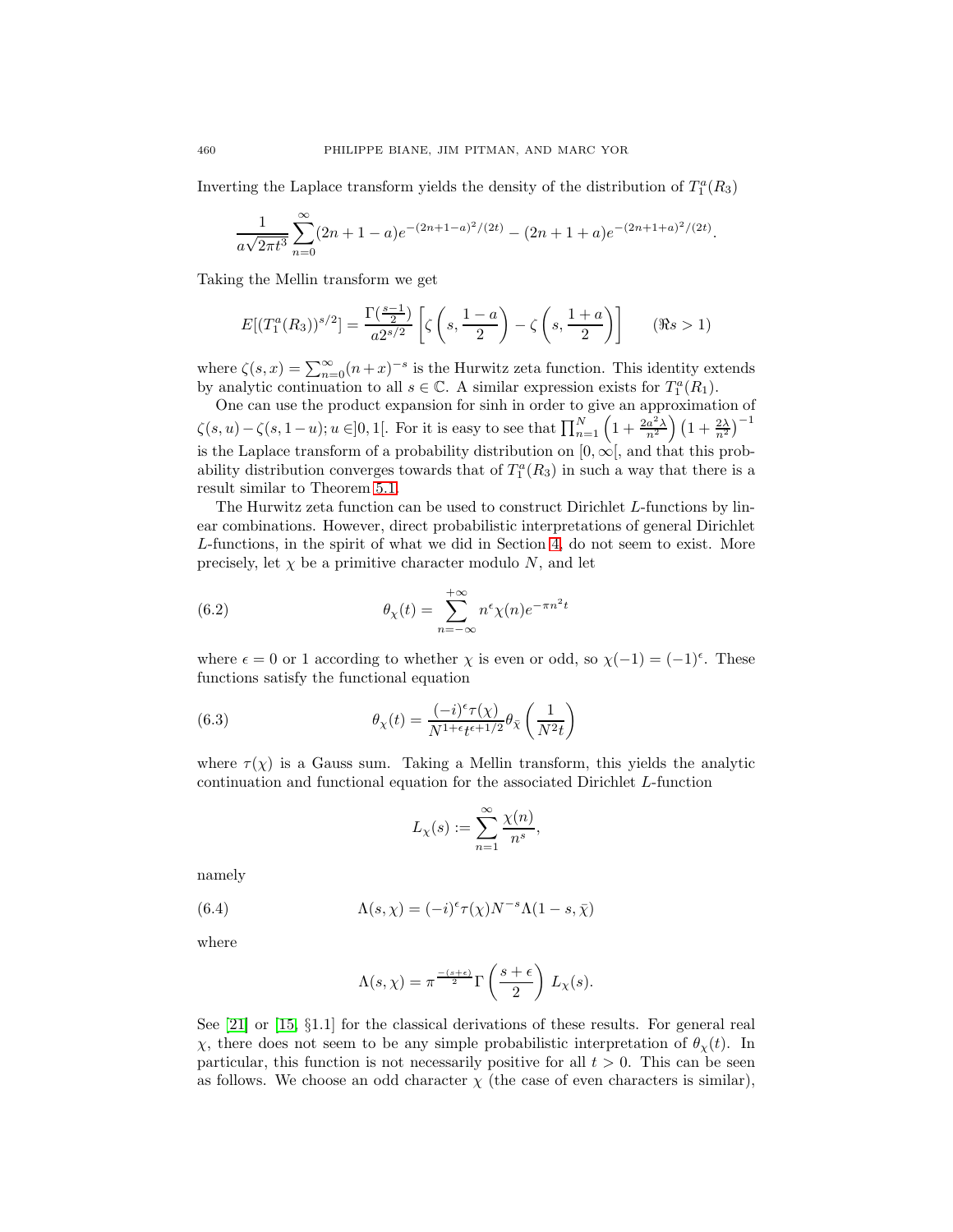and compute the Laplace transform of  $\theta_{\chi}$  using [\(6.2\)](#page-25-2) and [\(6.3\)](#page-25-0):

$$
\int_0^\infty e^{-\lambda t} \theta_\chi(t) dt = \sum_{n=-\infty}^{+\infty} \int_0^\infty \frac{n \chi(n)}{N^{3/2} t^{3/2}} e^{-\lambda t} e^{-\pi n^2/(N^2 t)} dt
$$

$$
= \frac{1}{\sqrt{N}} \sum_{n=1}^\infty \chi(n) e^{-\frac{2n}{N} \sqrt{\pi \lambda}}.
$$

Using the periodicity of  $\chi$ , this equals

(6.5) 
$$
\frac{\sum_{n=1}^{N-1} \chi(n) e^{-\frac{2n}{N} \sqrt{\pi \lambda}}}{\sqrt{N} (1 - e^{-2\sqrt{\pi \lambda}})} = \frac{\sum_{n=1}^{(N-1)/2} \chi(n) \sinh(\frac{N-2n}{N} \sqrt{\pi \lambda})}{\sqrt{N} \sinh(\sqrt{\pi \lambda})}.
$$

For small values of N, and  $\chi$  a real odd character modulo N, one can see by inspection that this indeed is the Laplace transform of a positive function; hence by uniqueness of the Laplace transform,  $\theta_{\chi}(t) > 0$  for  $t > 0$ . However, Pólya [\[76\]](#page-29-22) exhibited an infinite number of primes p such that for the quadratic character modulo p the polynomial  $Q_p(x) := \sum_{n=1}^{p-1} x^n \chi(n)$  takes negative values somewhere on [0, 1]. In particular, for  $p = 43$  we find  $Q_{43}(3/4) \approx -0.0075$ . For such quadratic Dirichlet characters, the Laplace transform above also takes negative values, which implies that  $\theta_{\chi}$  does not stay positive on  $]0, \infty[$ . We note that if  $\theta_{\chi} > 0$  on  $]0, \infty[$ , then obviously its Mellin transform has no zero on the real line, and hence the corresponding L-function has no Siegel zeros.

<span id="page-26-0"></span>6.2. **Other probabilistic aspects of Riemann's zeta function.** It is outside the scope of this paper, and beyond the competence of its authors, to discuss at length the theory of the Riemann zeta function. But we mention in this final section some other works relating the zeta function to probability theory.

The work of Pólya has played a significant role in the proof of the Lee-Yang theorem in statistical mechanics: see the discussion in [\[78,](#page-29-3) pp. 424-426]. Other connections between Riemann zeta function and statistical mechanics appear in Bost and Connes [\[14\]](#page-27-18) and in Knauf [\[50\]](#page-28-22).

The Euler product for the Riemann zeta function is interpreted probabilistically in Golomb [\[34\]](#page-28-23) and Nanopoulos [\[61\]](#page-29-23) via the independence of various prime factors when choosing a positive integer according to the distribution with probability at n equal to  $\zeta(s)^{-1}n^{-s}$  for some  $s > 1$ . See also Chung [\[17,](#page-27-19) p. 247] and [\[87\]](#page-30-6).

It is an old idea of Denjoy  $[23]$  that the partial sums of the Möbius function should behave like a random walk (the law of iterated logarithm would imply Riemann hypothesis). See also Elliott [\[30\]](#page-28-24).

There are fascinating connections between the distribution of spacings between zeros of the Riemann zeta function (and other L-functions) and the distribution of spacings between eigenvalues of random matrices. See for instance Odlyzko [\[64\]](#page-29-24), Katz and Sarnak [\[43\]](#page-28-25), [\[44\]](#page-28-26), Berry and Keating [\[7\]](#page-27-21), Michel [\[60\]](#page-29-25).

A new connection between generalizations of Riemann's  $\xi$  function and infinitely divisible laws on the line has recently been made by Lagarias and Rains [\[54\]](#page-29-26). Finally, we mention some other recent papers which give probabilistic interpretations of some particular values of the Riemann zeta function: Alexander, Baclawski and Rota [\[2\]](#page-27-22), Asmussen, Glynn and Pitman [\[5\]](#page-27-23), Joshi and Chakraborty [\[41\]](#page-28-27), Chang and Peres [\[16\]](#page-27-24).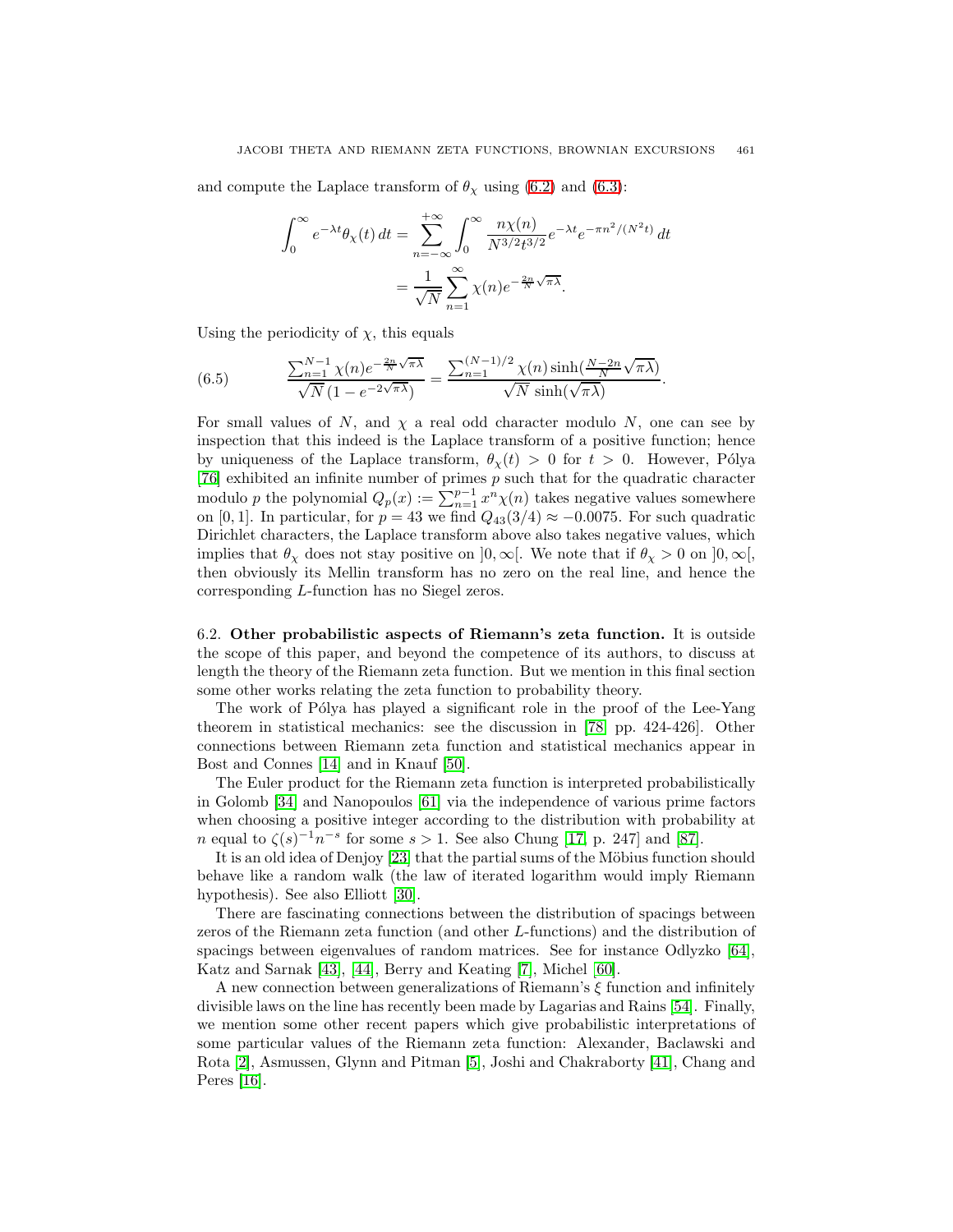Acknowledgments. We thank H. Matsumoto and J. Oesterlé for their helpful remarks on a preliminary version of this paper.

#### **REFERENCES**

- <span id="page-27-4"></span><span id="page-27-0"></span>[1] D.J. Aldous, The continuum random tree II: an overview, Stochastic Analysis (M.T. Barlow and N.H. Bingham, eds.), Cambridge University Press, 1991, pp. 23–70. MR **93f:**[60010](http://www.ams.org/mathscinet-getitem?mr=93f:60010)
- <span id="page-27-22"></span>[2] K. S. Alexander, K. Baclawski, and G.-C. Rota, A stochastic interpretation of the Riemann zeta function, Proc. Nat. Acad. Sci. U.S.A. **90** (1993), no. 2, 697–699. MR **94m:**[11096](http://www.ams.org/mathscinet-getitem?mr=94m:11096)
- <span id="page-27-13"></span>[3] L. Alili, On some hyperbolic principal values of brownian local times, Exponential functionals and principal values related to Brownian motion (M. Yor, ed.), Biblioteca de la Revista Matem´atica Ibero-Americana, 1997, pp. 131–154. MR **99h:**[60152](http://www.ams.org/mathscinet-getitem?mr=99h:60152)
- <span id="page-27-14"></span>[4] L. Alili, C. Donati-Martin, and M. Yor, Une identité en loi remarquable pour l'excursion brownienne normalisée, Exponential functionals and principal values related to Brownian motion (M. Yor, ed.), Biblioteca de la Revista Matemática Ibero-Americana, 1997, pp. 155– 180. MR **99i:**[60153](http://www.ams.org/mathscinet-getitem?mr=99i:60153)
- <span id="page-27-23"></span>[5] S. Asmussen, P. Glynn, and J. Pitman, Discretization error in simulation of one-dimensional reflecting Brownian motion, Ann. Applied Prob. **5** (1995), 875–896. MR **97e:**[65156](http://www.ams.org/mathscinet-getitem?mr=97e:65156)
- <span id="page-27-2"></span>[6] R. Bellman, A brief introduction to theta functions, Holt, Rinehart and Winston, 1961. MR **23:**[A2556](http://www.ams.org/mathscinet-getitem?mr=23:A2556)
- <span id="page-27-21"></span>[7] M. V. Berry and J. P. Keating, The Riemann zeros and eigenvalue asymptotics, SIAM Rev. **41** (1999), no. 2, 236–266 (electronic). MR **[2000f:](http://www.ams.org/mathscinet-getitem?mr=2000f:11107)**11107
- <span id="page-27-11"></span>[8] J. Bertoin and J. Pitman, Path transformations connecting Brownian bridge, excursion and meander, Bull. Sci. Math. (2) **118** (1994), 147–166. MR **95b:**[60097](http://www.ams.org/mathscinet-getitem?mr=95b:60097)
- <span id="page-27-12"></span>[9] Ph. Biane, Decompositions of Brownian trajectories and some applications, Probability and Statistics; Rencontres Franco-Chinoises en Probabilités et Statistiques; Proceedings of the Wuhan meeting (A. Badrikian, P.-A. Meyer, and J.-A. Yan, eds.), World Scientific, 1993, pp. 51–76.
- <span id="page-27-5"></span>[10] Ph. Biane and M. Yor, Valeurs principales associées aux temps locaux Browniens, Bull. Sci. Math. (2) **111** (1987), 23–101. MR **88g:**[60188](http://www.ams.org/mathscinet-getitem?mr=88g:60188)
- <span id="page-27-10"></span><span id="page-27-1"></span>[11] P. Billingsley, Probability and measure, Wiley, New York, 1995, 3rd ed. MR **95k:**[60001](http://www.ams.org/mathscinet-getitem?mr=95k:60001)
- [12] , Convergence of probability measures, second ed., John Wiley & Sons Inc., New York, 1999, A Wiley-Interscience Publication. MR **[2000e:](http://www.ams.org/mathscinet-getitem?mr=2000e:60008)**60008
- <span id="page-27-7"></span>[13] E. Bombieri and J. C. Lagarias, *Complements to Li's criterion for the Riemann hypothesis*, J. Number Theory **77** (1999), no. 2, 274–287. MR **[2000h:](http://www.ams.org/mathscinet-getitem?mr=2000h:11092)**11092
- <span id="page-27-18"></span>[14] J.-B. Bost and A. Connes, *Hecke algebras, type III factors and phase transitions with spon*taneous symmetry breaking in number theory, Selecta Math. (N.S.) **1** (1995), no. 3, 411–457. MR **96m:**[46112](http://www.ams.org/mathscinet-getitem?mr=96m:46112)
- <span id="page-27-17"></span>[15] D. Bump, Automorphic Forms and Representations, Cambridge Univ. Press, Cambridge, 1997. MR **97k:**[11080](http://www.ams.org/mathscinet-getitem?mr=97k:11080)
- <span id="page-27-24"></span>[16] J. T. Chang and Y. Peres, Ladder heights, Gaussian random walks, and the Riemann zeta function, Ann. Probab. **25** (1997), 787–802. MR **98c:**[60086](http://www.ams.org/mathscinet-getitem?mr=98c:60086)
- <span id="page-27-19"></span><span id="page-27-3"></span>[17] K. L. Chung, A course in probability theory, Academic Press, 1974, 2nd ed. MR **49:**[11579](http://www.ams.org/mathscinet-getitem?mr=49:11579)
- [18] , Excursions in Brownian motion, Arkiv für Matematik **14** (1976), 155–177. MR **57:**[7791](http://www.ams.org/mathscinet-getitem?mr=57:7791)
- <span id="page-27-8"></span>[19] , A cluster of great formulas, Acta Math. Acad. Sci. Hungar **39** (1982), 65–67. MR **83g:**[60029](http://www.ams.org/mathscinet-getitem?mr=83g:60029)
- <span id="page-27-9"></span>[20] Z. Ciesielski and S. J. Taylor, First passage times and sojourn density for brownian motion in space and the exact hausdorff measure of the sample path, Trans. Amer. Math. Soc. **103** (1962), 434–450. MR **26:**[816](http://www.ams.org/mathscinet-getitem?mr=26:816)
- <span id="page-27-16"></span>[21] H. Davenport, The Higher Arithmetic (Sixth edition, 1992), Cambridge Univ. Press, Cambridge, 1952. MR **14:**[352e;](http://www.ams.org/mathscinet-getitem?mr=14:352e) MR **93i:**[11001](http://www.ams.org/mathscinet-getitem?mr=93i:11001)
- <span id="page-27-6"></span>[22] , Multiplicative Number Theory, Springer-Verlag, New York, 1980, Second Edition, revised by H. L. Montgomery. MR **82m:**[10001](http://www.ams.org/mathscinet-getitem?mr=82m:10001)
- <span id="page-27-20"></span>[23] A. Denjoy, Probabilités confirmant l'hypothèse de Riemann sur les zéros de  $\zeta(s)$ , C. R. Acad. Sci. Paris **259** (1964), 3143–3145. MR **31:**[133](http://www.ams.org/mathscinet-getitem?mr=31:133)
- <span id="page-27-15"></span>[24] C. Donati-Martin and M. Yor, Some Brownian functionals and their laws, Ann. Probab. **25** (1997), no. 3, 1011–1058. MR **98e:**[60135](http://www.ams.org/mathscinet-getitem?mr=98e:60135)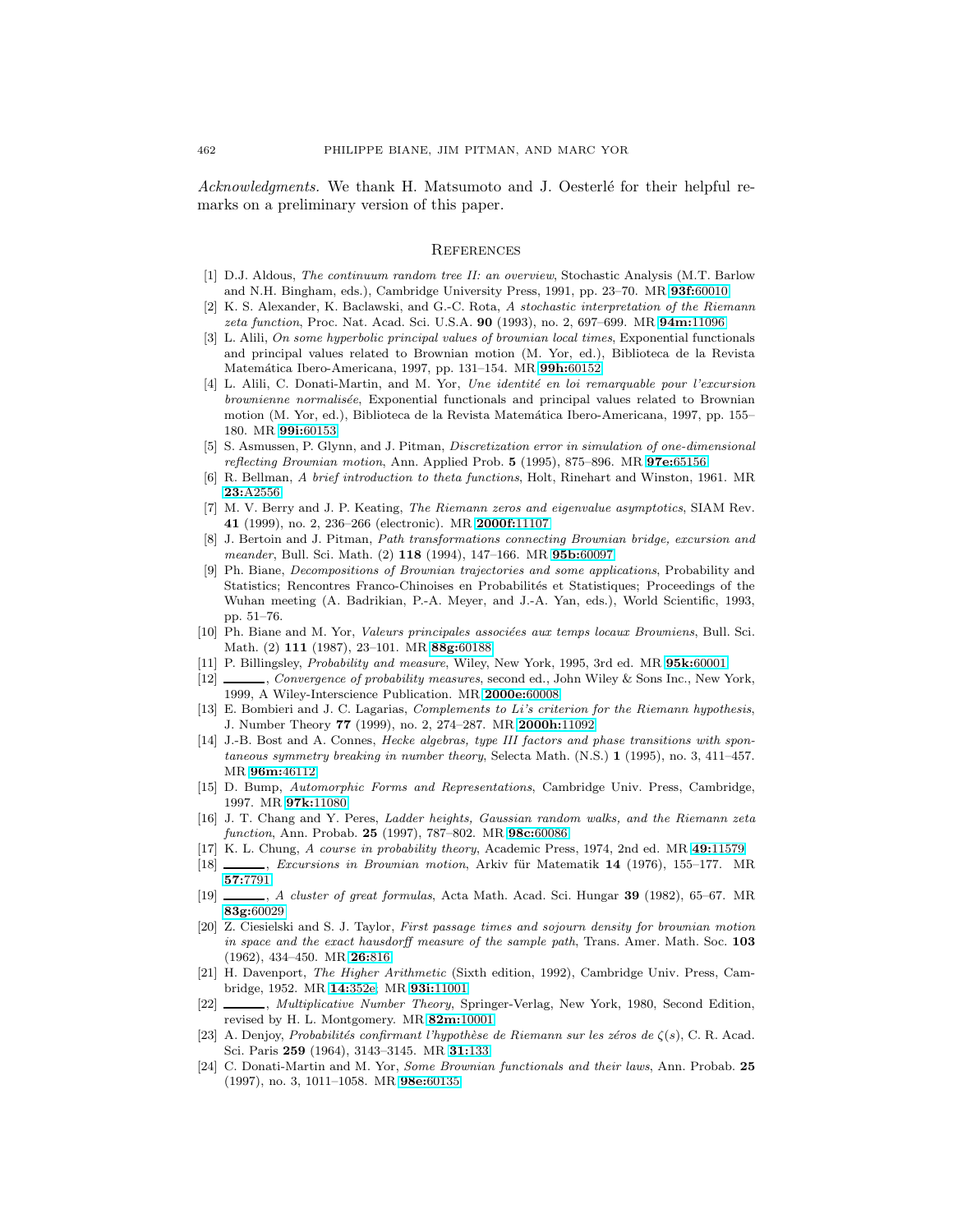- <span id="page-28-8"></span>[25] J. Doob, Heuristic approach to the Kolmogorov-Smirnov theorems, Ann. Math. Stat. **20** (1949), 393–403. MR **11:**[43a](http://www.ams.org/mathscinet-getitem?mr=11:43a)
- <span id="page-28-10"></span><span id="page-28-2"></span>[26] R. Durrett, Probability: Theory and examples, Duxbury Press, 1996, 2nd ed. MR **98m:**[60001](http://www.ams.org/mathscinet-getitem?mr=98m:60001)
- [27] R. Durrett, D. L. Iglehart, and D. R. Miller, Weak convergence to Brownian meander and Brownian excursion, Ann. Probab. **5** (1977), 117–129. MR **55:**[9300](http://www.ams.org/mathscinet-getitem?mr=55:9300)
- <span id="page-28-6"></span><span id="page-28-4"></span>[28] H.M. Edwards, Riemann's Zeta Function, Academic Press, New York, 1974. MR **57:**[5922](http://www.ams.org/mathscinet-getitem?mr=57:5922)
- [29] L. Ehrenpreis, Fourier analysis, partial differential equations, and automorphic functions, Theta functions—Bowdoin 1987, Part 2 (Brunswick, ME, 1987), Amer. Math. Soc., Providence, RI, 1989, pp. 45–100. MR **91k:**[11036](http://www.ams.org/mathscinet-getitem?mr=91k:11036)
- <span id="page-28-24"></span>[30] P. D. T. A. Elliott, The Riemann zeta function and coin tossing, J. Reine Angew. Math. **254** (1972), 100–109. MR **47:**[1761](http://www.ams.org/mathscinet-getitem?mr=47:1761)
- <span id="page-28-0"></span>[31] W. Feller, The asymptotic distribution of the range of sums of independent random variables, Ann. Math. Stat. **22** (1951), 427–432. MR **13:**[140i](http://www.ams.org/mathscinet-getitem?mr=13:140i)
- <span id="page-28-12"></span>[32] I. I. Gikhman, On a nonparametric criterion of homogeneity for k samples, Theory Probab. Appl. **2** (1957), 369–373.
- <span id="page-28-1"></span>[33] B. V. Gnedenko, Kriterien für die Unverändlichkeit der Wahrscheinlichkeitsverteilung von zwei unabhängigen Stichprobenreihen (in Russian), Math. Nachrichten. **12** (1954), 29–66. MR **16:**[498c](http://www.ams.org/mathscinet-getitem?mr=16:498c)
- <span id="page-28-23"></span>[34] S. W. Golomb, A class of probability distributions on the integers, J. Number Theory **2** (1970), 189–192.
- <span id="page-28-5"></span>[35] A. Hald, The early history of the cumulants and the Gram-Charlier series, International Statistical Review **68** (2000), 137–153.
- <span id="page-28-21"></span><span id="page-28-15"></span>[36] G. H. Hardy, Divergent Series, Oxford, at the Clarendon Press, 1949. MR **11:**[25a](http://www.ams.org/mathscinet-getitem?mr=11:25a)
- [37] Y. Hu, Z. Shi, and M. Yor, Some applications of Lévy's area formula to pseudo-Brownian and pseudo-Bessel bridges, Exponential functionals and principal values of Brownian motion, Biblioteca de la Revista Matematica Ibero-Americana, Madrid, 1996/1997. MR **99j:**[60122](http://www.ams.org/mathscinet-getitem?mr=99j:60122)
- <span id="page-28-14"></span>[38] J. P. Imhof, On the range of Brownian motion and its inverse process, Ann. Probab. **13** (1985), 1011–1017. MR **86m:**[60195](http://www.ams.org/mathscinet-getitem?mr=86m:60195)
- <span id="page-28-16"></span>[39] K. Itô and H. P. McKean, *Diffusion processes and their sample paths*, Springer, 1965. MR **33:**[8031](http://www.ams.org/mathscinet-getitem?mr=33:8031)
- <span id="page-28-27"></span><span id="page-28-3"></span>[40] A. Ivic, The Riemann Zeta-Function, Wiley, New York, 1985. MR **87d:**[11062](http://www.ams.org/mathscinet-getitem?mr=87d:11062)
- [41] P. C. Joshi and S. Chakraborty, Moments of Cauchy order statistics via Riemann zeta functions, Statistical theory and applications (H. N. Nagaraja, P. K. Sen, and D. F. Morrison, eds.), Springer, 1996, pp. 117–127. MR **98f:**[62149](http://www.ams.org/mathscinet-getitem?mr=98f:62149)
- <span id="page-28-11"></span>[42] W. D. Kaigh, An invariance principle for random walk conditioned by a late return to zero, Ann. Probab. **4** (1976), 115 – 121. MR **54:**[3786](http://www.ams.org/mathscinet-getitem?mr=54:3786)
- <span id="page-28-25"></span>[43] N. M. Katz and P. Sarnak, Random matrices, Frobenius eigenvalues, and monodromy, American Mathematical Society, Providence, RI, 1999. MR **[2000b:](http://www.ams.org/mathscinet-getitem?mr=2000b:11070)**11070
- <span id="page-28-26"></span>[44] , Zeroes of zeta functions and symmetry, Bull. Amer. Math. Soc. (N.S.) **36** (1999), no. 1, 1–26. MR **[2000f:](http://www.ams.org/mathscinet-getitem?mr=2000f:11114)**11114
- <span id="page-28-9"></span>[45] D. P. Kennedy, The distribution of the maximum Brownian excursion, J. Appl. Prob. **13** (1976), 371–376. MR **53:**[6769](http://www.ams.org/mathscinet-getitem?mr=53:6769)
- <span id="page-28-17"></span>[46] J. Kent, Some probabilistic properties of Bessel functions, Annals of Probability **6** (1978), 760–770. MR **58:**[18750](http://www.ams.org/mathscinet-getitem?mr=58:18750)
- <span id="page-28-18"></span>[47] J. T. Kent, Eigenvalue expansions for diffusion hitting times, Z. Wahrsch. Verw. Gebiete **52** (1980), no. 3, 309–319. MR **81i:**[60072](http://www.ams.org/mathscinet-getitem?mr=81i:60072)
- <span id="page-28-19"></span>[48] , The spectral decomposition of a diffusion hitting time, Ann. Probab. **10** (1982), no. 1, 207–219. MR **83f:**[60103](http://www.ams.org/mathscinet-getitem?mr=83f:60103)
- <span id="page-28-13"></span>[49] J. Kiefer, K-sample analogues of the Kolmogorov-Smirnov and Cramér-von Mises tests, Ann. Math. Stat. **30** (1959), 420–447. MR **21:**[1668](http://www.ams.org/mathscinet-getitem?mr=21:1668)
- <span id="page-28-22"></span>[50] A. Knauf, The number-theoretical spin chain and the Riemann zeroes, Comm. Math. Phys. **196** (1998), no. 3, 703–731. MR **[2000d:](http://www.ams.org/mathscinet-getitem?mr=2000d:11108)**11108
- <span id="page-28-20"></span>[51] F. B. Knight, On sojourn times of killed Brownian motion, Séminaire de Probabilités XII, Springer, 1978, Lecture Notes in Math. 649, pp. 428–445. MR **81a:**[60090](http://www.ams.org/mathscinet-getitem?mr=81a:60090)
- <span id="page-28-7"></span>[52]  $\_\_\_\_\_\_\_\_\_\_\_\_\_\_\_\_\_\_\_\_\_\_\_\_\_\_\_\_\_\.\_$ Paul Lévy sur les Processus Stochastiques, Société Mathématique de France, 1988, Astérisque 157-158, pp. 233–247. MR **89m:**[60194](http://www.ams.org/mathscinet-getitem?mr=89m:60194)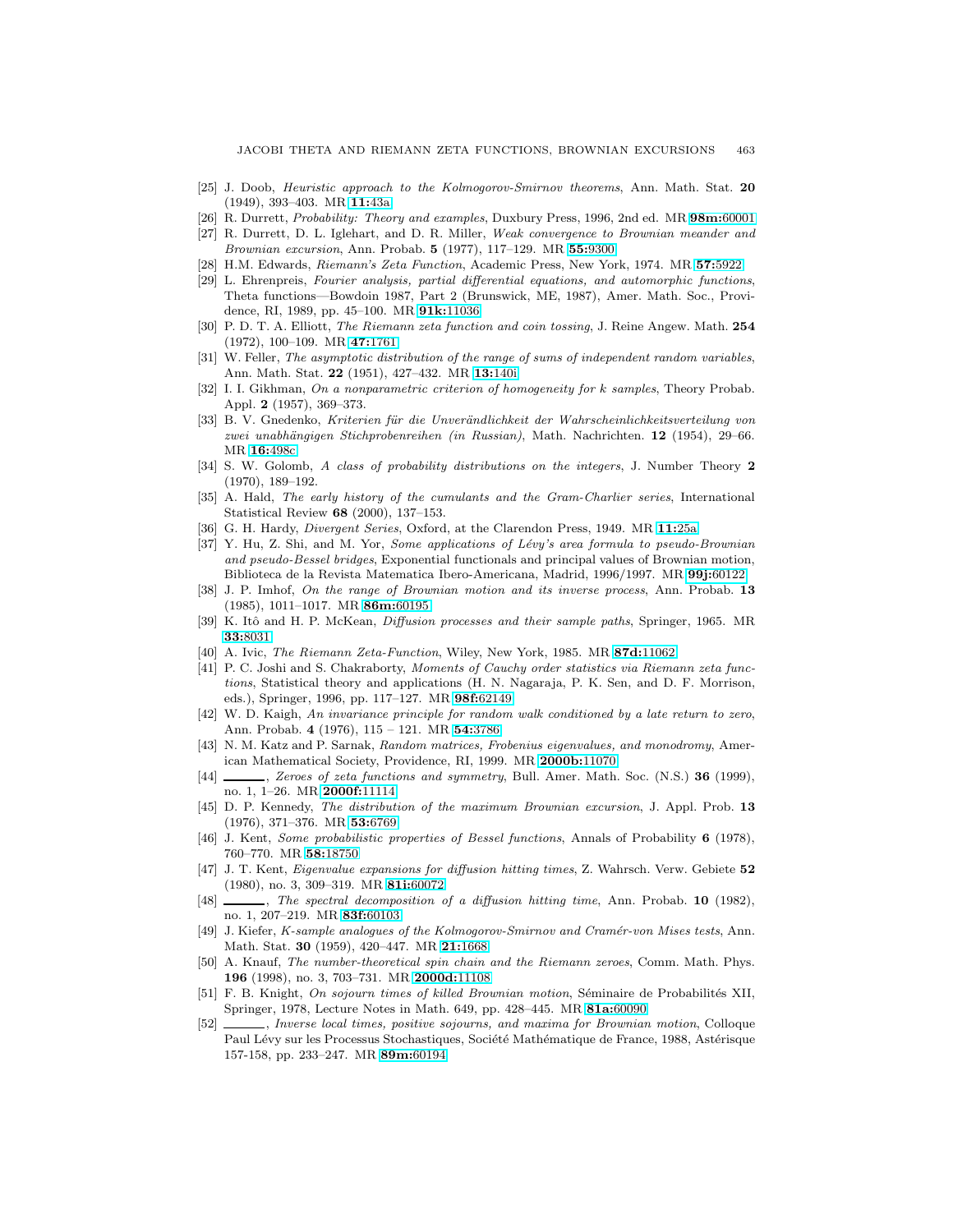- <span id="page-29-10"></span>[53] A. N. Kolmogorov, Sulla determinazione empirica delle leggi di probabilita, Giorn. Ist. Ital. Attuari **4** (1933), 1–11.
- <span id="page-29-26"></span><span id="page-29-21"></span>[54] J. C. Lagarias and E. Rains, On a two-variable zeta function for number fields, available via http://front.math.ucdavis.edu/math.NT/0104176, 2001.
- [55] E. Landau, Euler und die Funktionalgleichung der Riemannschen Zetafunktion, Bibliotheca Mathematica **7** (1906-1907), 69–79.
- <span id="page-29-16"></span><span id="page-29-8"></span>[56] P. Lévy, Sur certains processus stochastiques homogènes, Compositio Math. **7** (1939), 283– 339. MR **1:**[150a](http://www.ams.org/mathscinet-getitem?mr=1:150a)
- <span id="page-29-17"></span>[57]  $\_\_\_\_\$ , Wiener's random function and other Laplacian random functions, Second Symposium of Berkeley. Probability and Statistics, U.C. Press, 1951, pp. 171–186. MR **13:**[476b](http://www.ams.org/mathscinet-getitem?mr=13:476b)
- [58] , Processus stochastiques et mouvement brownien, Gauthier-Villars, Paris, 1965, (first ed. 1948). MR **32:**[8363;](http://www.ams.org/mathscinet-getitem?mr=32:8363) MR **10:**[551a](http://www.ams.org/mathscinet-getitem?mr=10:551a)
- <span id="page-29-1"></span>[59] X.-J. Li, The positivity of a sequence of numbers and the Riemann hypothesis, J. Number Theory **65** (1997), no. 2, 325–333. MR **98d:**[11101](http://www.ams.org/mathscinet-getitem?mr=98d:11101)
- <span id="page-29-25"></span>[60] P. Michel, Répartition des zéros de fonctions L et matrices aléatoires, Séminaire Bourbaki, Exposé 887, 2001.
- <span id="page-29-23"></span>[61] Ph. Nanopoulos, Loi de Dirichlet sur N∗ et pseudo-probabilit´es, C. R. Acad. Sci. Paris S´er. A-B **280** (1975), no. 22, Aiii, A1543–A1546. MR **51:**[10272](http://www.ams.org/mathscinet-getitem?mr=51:10272)
- <span id="page-29-5"></span><span id="page-29-4"></span>[62] C.M. Newman, Fourier transforms with only real zeros, Proc. Amer. Math. Soc. **61** (1976), 245–251. MR **55:**[7944](http://www.ams.org/mathscinet-getitem?mr=55:7944)
- <span id="page-29-24"></span>[63] , The GHS inequality and the Riemann hypothesis, Constr. Approx. **7** (1991), 389–399. MR **92f:**[11120](http://www.ams.org/mathscinet-getitem?mr=92f:11120)
- [64] A. M. Odlyzko, On the distribution of spacings between zeros of the zeta function, Math. Comp. **48** (1987), no. 177, 273–308. MR **88d:**[11082](http://www.ams.org/mathscinet-getitem?mr=88d:11082)
- <span id="page-29-7"></span> $[65]$  , The  $10^{22}$ -nd zero of the Riemann zeta function, available at www.research.att.com/∼amo/, 2000.
- <span id="page-29-0"></span>[66] S. J. Patterson, An introduction to the theory of the Riemann Zeta-Function, Cambridge Univ. Press, Cambridge, 1988. MR **89d:**[11072](http://www.ams.org/mathscinet-getitem?mr=89d:11072)
- <span id="page-29-14"></span>[67] J. Pitman, Cyclically stationary Brownian local time processes, Probab. Th. Rel. Fields **106** (1996), 299–329. MR **98d:**[60152](http://www.ams.org/mathscinet-getitem?mr=98d:60152)
- <span id="page-29-15"></span>[68] , The SDE solved by local times of a Brownian excursion or bridge derived from the height profile of a random tree or forest, Ann. Probab. **27** (1999), 261–283. MR **[2000b:](http://www.ams.org/mathscinet-getitem?mr=2000b:60200)**60200
- <span id="page-29-18"></span>[69] J. Pitman and M. Yor, A decomposition of Bessel bridges, Z. Wahrsch. Verw. Gebiete **59** (1982), 425–457. MR **84a:**[60091](http://www.ams.org/mathscinet-getitem?mr=84a:60091)
- <span id="page-29-19"></span>[70] , Dilatations d'espace-temps, r´earrangements des trajectoires browniennes, et quelques extensions d'une identité de Knight, C.R. Acad. Sci. Paris **t. 316, Série I** (1993), 723–726. MR **93k:**[60208](http://www.ams.org/mathscinet-getitem?mr=93k:60208)
- <span id="page-29-12"></span>[71]  $\_\_\_\_\_\_\_\_\_\_\.\$  Decomposition at the maximum for excursions and bridges of one-dimensional diffusions, Itô's Stochastic Calculus and Probability Theory (N. Ikeda, S. Watanabe, M. Fukushima, and H. Kunita, eds.), Springer-Verlag, 1996, pp. 293–310. MR **98f:**[60153](http://www.ams.org/mathscinet-getitem?mr=98f:60153)
- <span id="page-29-9"></span>[72] , Random Brownian scaling identities and splicing of Bessel processes, Ann. Probab. **26** (1998), 1683–1702. MR **[2000m:](http://www.ams.org/mathscinet-getitem?mr=2000m:60097)**60097
- <span id="page-29-20"></span>[73]  $\_\_\_\_\_\$  Laplace transforms related to excursions of a one-dimensional diffusion, Bernoulli **5** (1999), 249–255. MR **[2000b:](http://www.ams.org/mathscinet-getitem?mr=2000b:60190)**60190
- <span id="page-29-13"></span>[74] , The law of the maximum of a Bessel bridge, Electronic J. Probability **4** (1999), Paper 15, 1–35. MR **[2000j:](http://www.ams.org/mathscinet-getitem?mr=2000j:60101)**60101
- <span id="page-29-2"></span>[75] , Infinitely divisible laws associated with hyperbolic functions, Tech. Report 581, Dept. Statistics, U.C. Berkeley, 2000.
- <span id="page-29-22"></span>[76] G. P´olya, Verschiedene Bemerkungen zur Zahlentheorie, Jahber. Deutsch. Math. Vereinigung (1919), 31–40; Reprinted in Collected Papers, Vol III, MIT Press, Cambridge, Mass. 1984, pp. 76-85. MR **85m:**[01108a](http://www.ams.org/mathscinet-getitem?mr=85m:01108a)
- <span id="page-29-11"></span>[77] , Elementarer Beweis einer Thetaformel, Sitz. Berich. Akad. Wissen. Phys.-math. Kl. (1927), 158–161; Reprinted in Collected Papers, Vol I, MIT Press, Cambridge, Mass. 1974, pp. 303-306. MR **58:**[21341](http://www.ams.org/mathscinet-getitem?mr=58:21341)
- <span id="page-29-3"></span>[78] , Collected papers. Vol. II: Location of zeros (R. P. Boas, ed.), Mathematicians of Our Time, vol. 8, The MIT Press, Cambridge, Mass.-London, 1974. MR **58:**[21342](http://www.ams.org/mathscinet-getitem?mr=58:21342)
- <span id="page-29-6"></span>[79] A. R´enyi and G. Szekeres, On the height of trees, J. Austral. Math. Soc. **7** (1967), 497–507. MR **36:**[2522](http://www.ams.org/mathscinet-getitem?mr=36:2522)